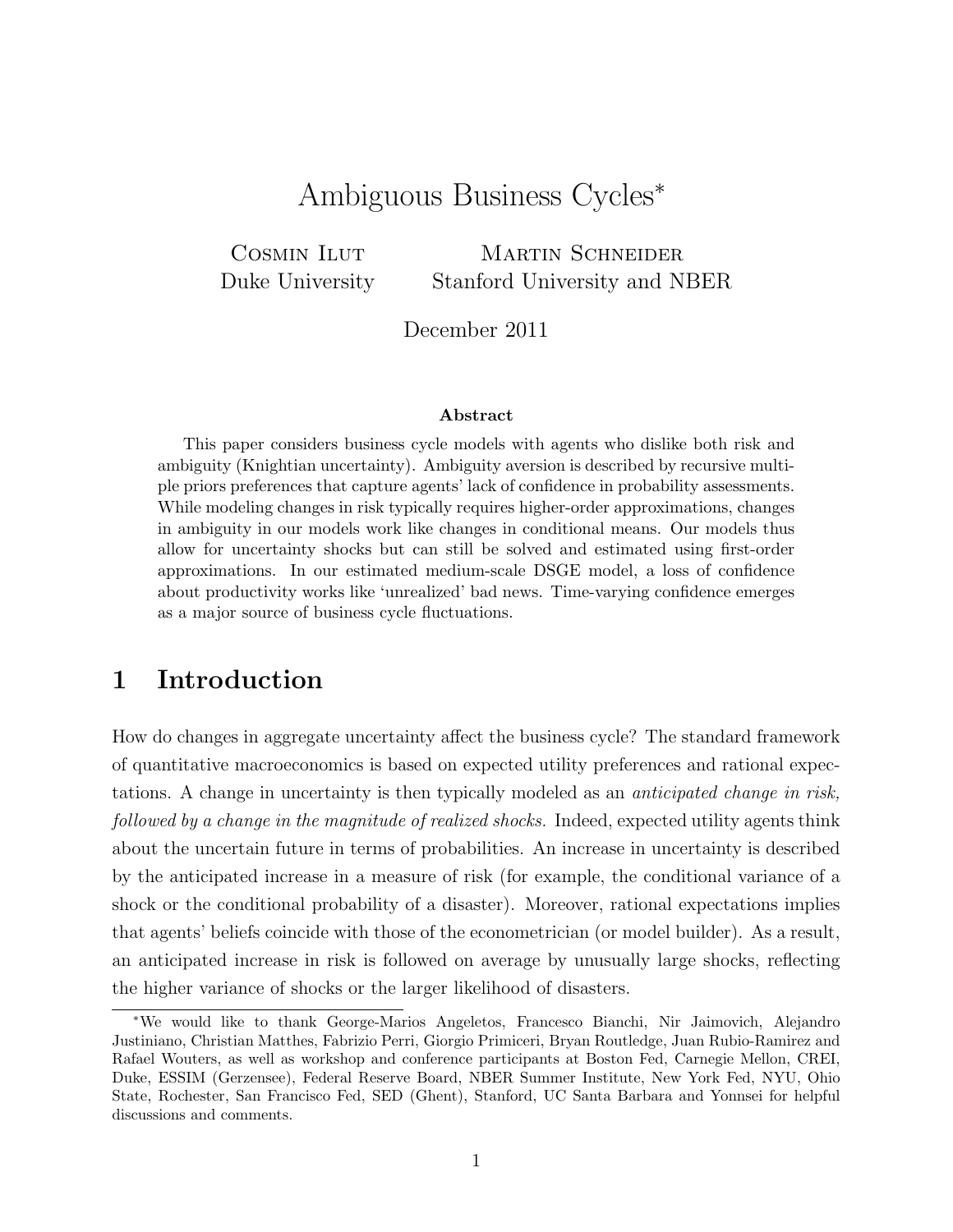This paper studies business cycle models with agents who are averse to ambiguity (Knightian uncertainty). Ambiguity averse agents do not think in terms of probabilities – they lack the confidence to assign probabilities to all relevant events. An increase in uncertainty may then correspond to a loss of confidence that makes it more difficult to assign probabilities. Formally, we describe preferences using multiple priors utility (Gilboa and Schmeidler (1989)). Agents act as if they evaluate plans using a worst case probability drawn from a set of multiple beliefs. A loss of confidence is captured by an increase in that set of beliefs. It could be triggered, for example, by worrisome information about the future. Conversely, an increase in confidence is captured by a shrinkage of the set of beliefs – agents might learn reassuring information that moves them closer toward thinking in terms of probabilities. In either case, agents respond to a change in confidence if the worst case probability used to evaluate actions also changes.

The paper proposes a simple and tractable way to incorporate ambiguity and shocks to confidence into a business cycle model. At every date, agents' set of beliefs about an exogenous shock, such as an innovation to productivity, is parametrized by an interval of means centered around zero. A loss of confidence is captured by an increase in the width of the interval; in particular, the "worst case" mean becomes worse. Conversely, an increase in confidence is captured by a narrowing of the interval and thereby a better worst case mean. Since agents take actions based on the worst case mean, a change in confidence works like a news shock: an agent who gains (loses) confidence responds as if he had received good (bad) news about the future.

The difference between a change in confidence and news is that the latter is followed, at least on average, by a shock realization that validates the news. For example, bad news is on average followed by bad outcomes. A loss of confidence, however, need not be followed by a bad outcome. Information that triggers a loss of confidence affects agents' perception of future shocks, described by their (subjective) set of beliefs. It does not directly affect properties of the distribution of realized shocks (such as the direction or magnitude of the shocks). A connection between confidence and realized shocks occurs only if the two are explicitly assumed to be correlated.

We study ambiguity and confidence shocks in economies that are essentially linear. The key property is that the worst case mean that supports agents' equilibrium choices can be written as a linear function of the state variables. It implies that equilibria can be accurately characterized using first order approximations. In particular, we can study agents' responses to changes in uncertainty, as well as time variation in uncertainty premia on assets, without resorting to higher order approximations. This is in sharp contrast to the case of changes in risk, where higher order solutions are critical.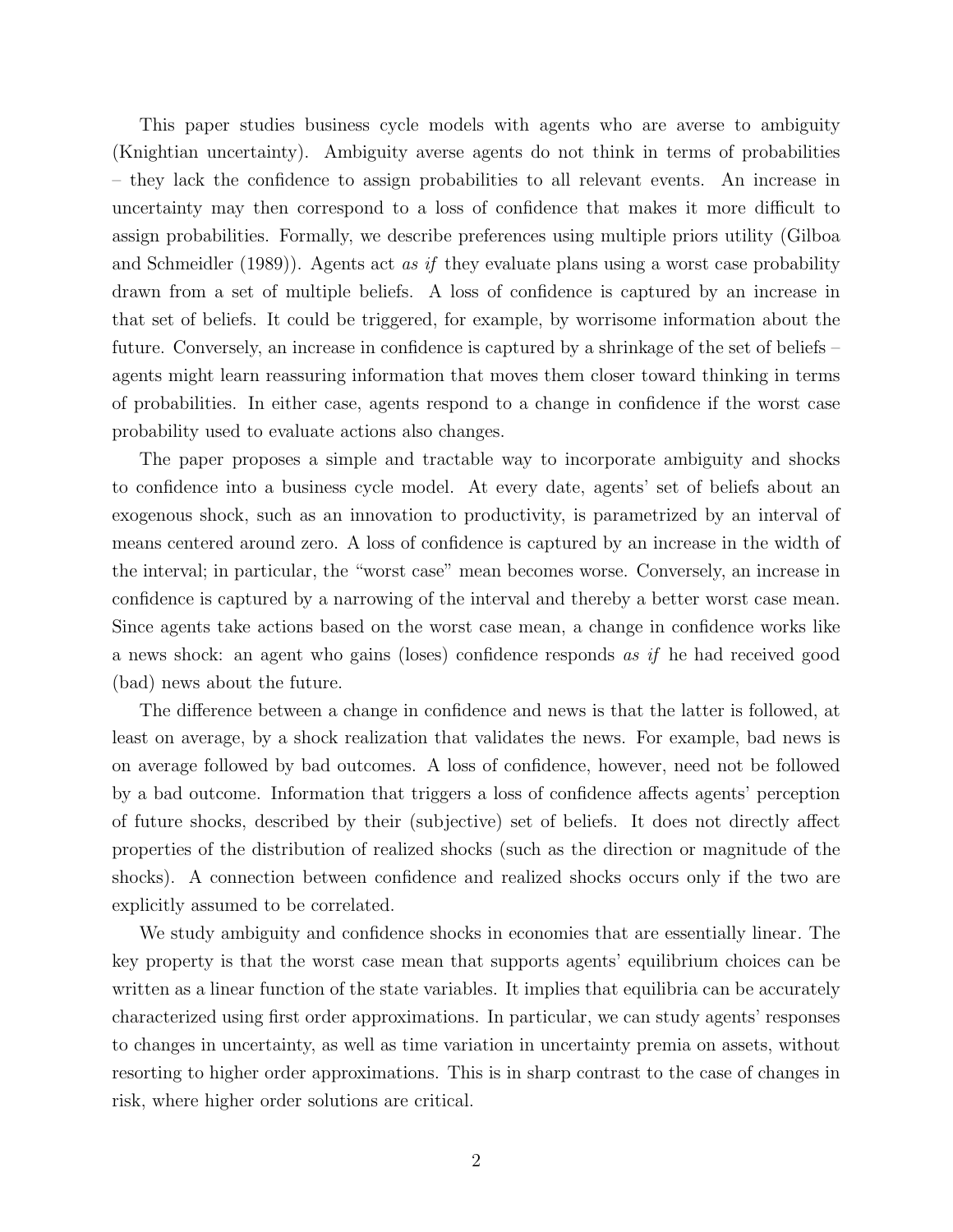The effects of changes in confidence are what one would expect from changes in uncertainty. For example, a loss of confidence about productivity generates a wealth effect – due to more uncertain wage and capital income in the future, and also a substitution effect since the return on capital has become more uncertain. The net effect on macroeconomic aggregates depends on the details of the economy. In our estimated medium scale DSGE model, a loss of confidence generates a recession in which consumption, investment and hours decline together. In addition, a loss of confidence generates increased demand for safe assets, and opens up a spread between the returns on ambiguous assets (such as capital) and safe assets. Business cycles driven by changes in confidence thus give rise to countercyclical spreads or premia on uncertain assets.

To quantify the effects of ambiguity shocks in driving the US business cycle, we incorporate ambiguity averse households into an otherwise standard medium scale DSGE model based on Christiano et al. (2005) and Smets and Wouters (2007). Agents view neutral productivity shocks as ambiguous and their confidence about productivity varies over time, a type of "uncertainty shock". Even though uncertainty shocks are present, standard linearization methods can be used to solve the model and ease its Bayesian estimation. The main results are that the estimated confidence process (i) is persistent and volatile, (ii) has large effects on the steady state of endogenous variables, with welfare costs of ambiguity about 15% of steady state consumption, (iii) accounts for a sizable fraction of the variance in output - about 30% at business cycle frequencies and about 55% overall, (iv) generates positive comovement between consumption, investment and hours worked. It is this positive comovement that distinguishes confidence shocks from other shocks and leads the estimation to assign an important role to confidence in driving the business cycle.

We emphasize that changes in confidence can also generate booms that look "exuberant", in the sense that output and employment are unusually high and asset premia are unusually low, while fundamentals such as productivity are close to their long run average. An exuberant boom occurs in our model whenever there is a persistent shift in confidence above its mean. While agents in the model behave on average as if they are pessimistic, what matters for the nature of booms and busts is how variables move relative to model-implied averages. Confidence jointly moves asset premia and economic activity, thus generating booms and slumps. Moreover, the fact that agents behave as if they are pessimistic on average helps explain the magnitude of average asset premia, which are puzzlingly low in rational expectations models.

While we do not assume rational expectations, we do impose discipline on belief sets in the estimation by connecting them to the data generating process. To describe agents' perception of a shock, we decompose the estimated shock distribution into an ambiguous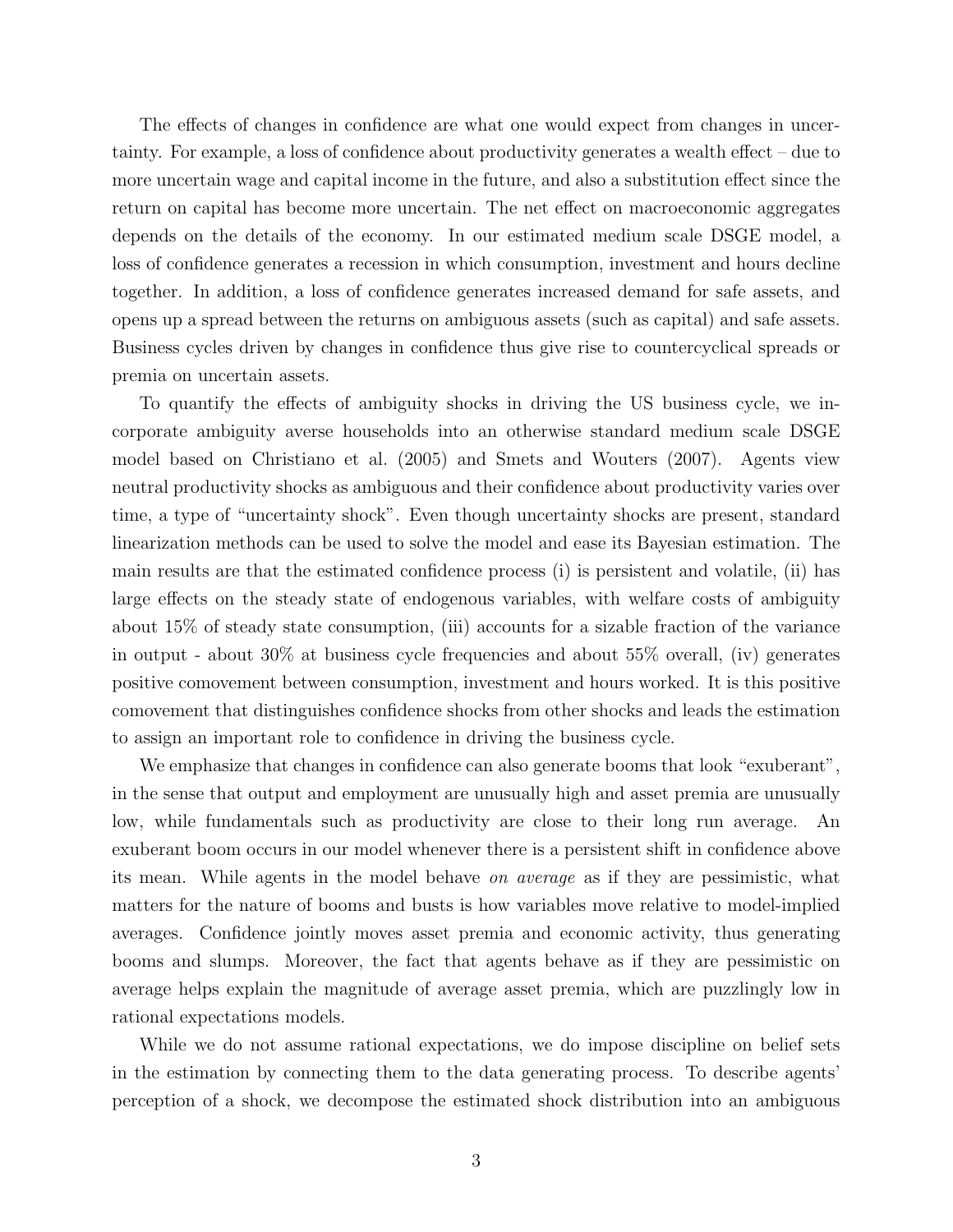and a risky component. For the risky component, agents know the probabilities. For the ambiguous component, they know only the long run empirical moments. When forecasting in the short run, however, agents realize that the data are consistent with many distinct models. Discipline comes from requiring that admissible beliefs make "good enough" forecasts on average, under any data generating process that is consistent with the long run moments. More models are "good enough" in this sense if the ambiguous component of the data is more variable. As a result, movements in confidence about a shock are effectively bounded by the variability of the shock.

As an additional check on the size and time variation of the estimated belief sets, we compare the implied range of output growth and inflation forecasts – a measure of ambiguity perceived about these variables – to the interquartile range of SPF survey forecasts for output growth and inflation. Disagreement of survey forecasters is often used as a measure of uncertainty since disagreement among experts plausibly reflects uncertainty about what the right model of the future is. We find both similar magnitudes (mean forecast ranges fluctuate between 0.5 and 2%) and qualitatively similar behavior. For example, both forecast dispersion and implied ambiguity were low in the boom years of the mid 1990s and increased at the start of recessions and especially in the 2008 Financial Crisis.

Our paper is related to several strands of literature. The decision theoretic literature on ambiguity aversion is motivated by the Ellsberg Paradox. Ellsberg's experiments suggest that decision makers' actions depend on their confidence in probability assessments – they treat lotteries with known odds differently from bets with unknown odds. The multiple priors model describes such behavior as a rational response to a lack of information about the odds. To model intertemporal decision making by agents in a business cycle model, we use a recursive version of the multiple priors model that was proposed by Epstein and Wang (1994) and has recently been applied in finance (see Epstein and Schneider (2010) for a discussion and a comparison to other models of ambiguity aversion). Axiomatic foundations for recursive multiple priors were provided by Epstein and Schneider (2003).

Hansen et al. (1999) and Cagetti et al. (2002) study business cycles models with robust control preferences. The "multiplier" preferences used by these authors assume a smooth penalty function for deviations of beliefs from some reference belief. Models of changes in uncertainty with robust control thus typically use tools developed for models of changes in risk, such as higher order approximations (for example, Bidder and Smith (2011)). Multiple priors utility is not smooth when belief sets differ in means. As a result, it allows for first order effects of uncertainty that do not arise under expected utility. This is why linear approximations are sufficient to study dynamics in response to uncertainty shocks.

Some of the mechanics of our model are reminiscent of rational expectations models with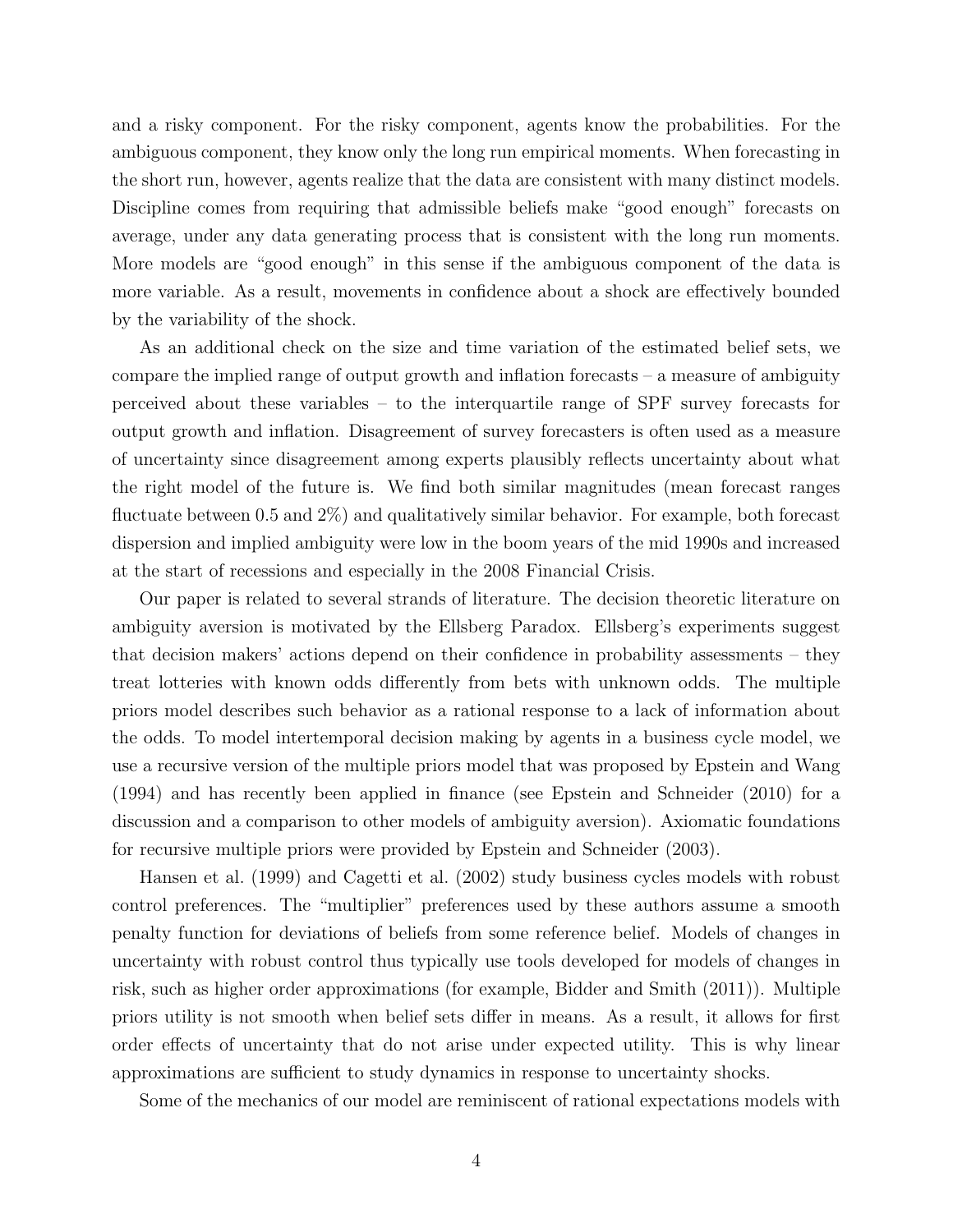signals about future "fundamentals" (for example Beaudry and Portier (2006), Christiano et al. (2008), Schmitt-Grohe and Uribe (2008), Jaimovich and Rebelo (2009), Blanchard et al. (2009),Christiano et al. (2010a) and Barsky and Sims (2011)). On impact, the response to a loss of confidence about productivity in our model resembles the response to noise that is mistaken for bad news about productivity in a model with noisy signals. The difference is that noise in a signal only matters for agents' decisions if the typical signal contains enough news. Put differently, noise matters for the business cycle only if news shocks are also present and sufficiently important. In contrast, confidence shocks and their role in the business cycle need not be connected to news shocks.<sup>1</sup>

Confidence shocks can affect agents' actions (and hence the business cycle) even if they are uncorrelated with shocks to "fundamentals" (such as productivity) at all leads and lags. They share this feature with noise shocks as well as with sunspots (for example Farmer (2009)), stochastic bubbles (Martin and Ventura (2011)) and shocks to higher order beliefs (Angeletos and La'O (2011)). At the same time, confidence shocks differ from those other shocks in that they alter agents' perceived uncertainty of fundamentals. This is typically reflected in asset premia. Depending on the application, this need not be true for the other types of shocks.

Recent work on changes in uncertainty in business cycle models has focused on changes in realized risk – looking either at stochastic volatility of aggregate shocks (see for example Fernández-Villaverde and Rubio-Ramirez (2007), Justiniano and Primiceri (2008), Fernández-Villaverde et al. (2010), Basu and Bundick (2011) and the review in Fernández-Villaverde and Rubio-Ramírez (2010)), time-varying probability of aggregate disaster (Gourio (2011)) or at changes in idiosyncratic volatility in models with heterogeneous firms (Bloom et al. (2009), Arellano et al. (2010), Bachmann et al. (2010) and Christiano et al. (2010b)). We view our work as complementary to these approaches. In particular, confidence shocks can generate responses to uncertainty – triggered by news, for example – that is not connected to later realized changes in risk.

The paper proceeds as follows. Section 2 reviews multiple priors utility and shows how ambiguity about the mean of a bet entails first order effects of uncertainty. Section 3 analyzes a stylized business cycle model with ambiguity about productivity. Section 4 presents a general framework for adapting business cycle models to incorporate ambiguity aversion. Here we show how uncertainty can be studied using linear techniques. Section 5 describes the estimation of a medium scale DSGE model for the US.

<sup>&</sup>lt;sup>1</sup>This distinction between noise, news and confidence and its observable implications are discussed further in Section 3 below.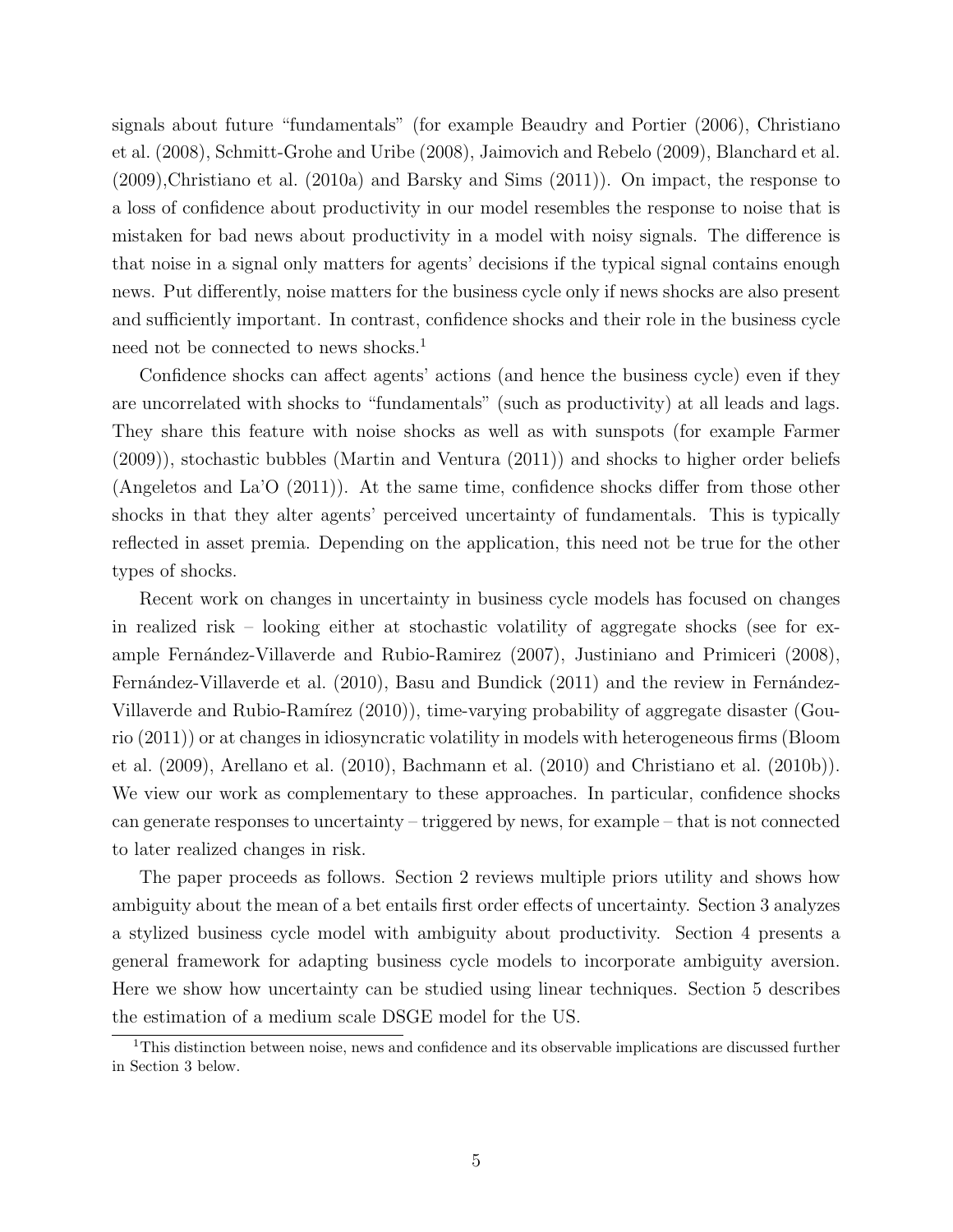## 2 Recursive multiple priors

Ellsberg (1961) showed that there is a behaviorally meaningful distinction between risk (uncertainty with known odds or objectively given probabilities) and ambiguity (unknown odds). For example, many people strictly prefer to bet on an urn that is known to contain an equal number of black and white balls than on an urn of unknown composition. Gilboa and Schmeidler (1989) showed that Ellsberg-type behavior can be derived from a model of rational choice with axiomatic foundations. Their axioms allow for a "preference for knowing the odds" that is ruled out under expected utility.

For our business cycle application, we use a recursive version of the multiple priors model. Uncertainty is represented by a period state space S. One element  $s \in S$  is realized every period, and the history of states up to date t is denoted by  $s^t = (s_0, ..., s_t)$ . Preferences order uncertain streams of consumption  $C = (C_t)_{t=0}^{\infty}$ , where  $C_t : S^t \to \mathbb{R}^n$  and n is the number of goods. Utility for a consumption process  $C = \{C_t\}$  is defined recursively by

$$
U_{t}(C; s^{t}) = u(C_{t}) + \beta \min_{p \in \mathcal{P}_{t}(s^{t})} E^{p} \left[ U_{t+1} \left( C; s^{t}, \tilde{s}_{t+1} \right) \right], \qquad (2.1)
$$

where  $\mathcal{P}_t(s^t)$  is a set of probabilities on S that govern the distribution of next period state  $s_{t+1}.$ 

Utility after history  $s^t$  is given by felicity from current consumption plus expected continuation utility evaluated under a "worst case" belief. The worst case belief is drawn from a set  $\mathcal{P}_t(s^t)$  that may depend on the history  $s^t$ . The primitives of the model are the felicity u, the discount factor  $\beta$  and the entire process of one-step-ahead belief sets  $\mathcal{P}_t(s^t)$ . Expected utility obtains as a special case if all sets  $\mathcal{P}_t(s^t)$  contain only one belief. More generally, a nondegenerate set of beliefs captures the agent's lack of confidence in probability assessments; a larger set  $\mathcal{P}_t(s^t)$  says that the agent is less confident after having observed history  $s^t$ .

#### Discussion

The maxmin representation (2.1) is implied by a preference for knowing the odds. Gilboa and Schmeidler assume that one can observe choice among state contingent consumption lotteries, as in Anscombe and Aumann (1963) axiomatization of the (subjective) expected utility model. Lotteries are a source of "objective" uncertainty (known odds) whereas for the state s there are no objectively given probabilities. Observing choice between state contingent lotteries can then identify whether or not agents deal with uncertainty about s as if they think in terms of probabilities.

In particular, the necessary conditions for an expected utility representation in Anscombe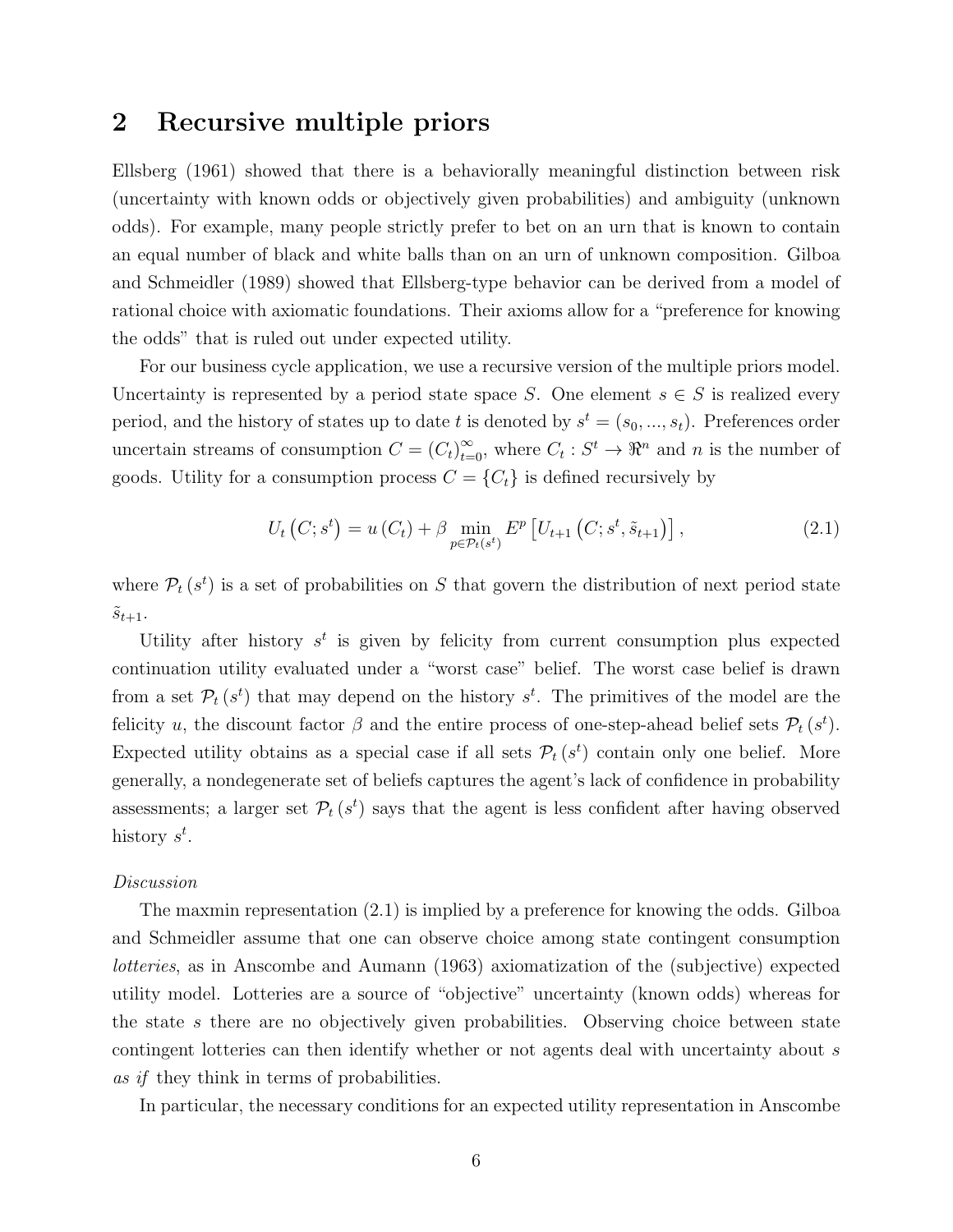and Aumann (1963) include the independence axiom. It says that  $C$  is strictly preferred to  $\tilde{C}$  if and only if any lottery between C and some other plan D is also strictly preferred to a lottery with the same probabilities on  $\tilde{C}$  and D. It implies that an agent who is indifferent between two consumption plans C and  $\tilde{C}$  never strictly prefers a lottery between those two plans. This latter implication contradicts Ellsberg-type behavior. For example, if one plan is a hedge for the other then forming a lottery assigns known probabilities to otherwise ambiguous contingencies.<sup>2</sup> Put differently, randomizing between two indifferent ambiguous plans that hedge each other can transform ambiguity into risk, resulting in a strictly more desirable plan.

Gilboa and Schmeidler show that a maxmin representation of utility follows if independence is replaced by two alternative axioms. Uncertainty aversion says that a lottery between indifferent plans is weakly preferred to either plan. The axiom thus allows (but does not require) strict preference for the lottery, weakening independence. Certainty independence says that the independence axiom holds as long as  $D$  is constant. This axiom says that strict preference for a lottery between indifferent plans can occur only if in fact one plan hedges the other. Randomizing with constant plans is not helpful because constant plans cannot be hedges. For example, a lottery between an ambiguous plan and its certainty equivalent is never strictly preferred to the certainty equivalent (and hence the plan itself). The latter property is shared by the multiple priors and expected utility models.

Epstein and Schneider (2003) provide foundations for the intertemporal model (2.1). They consider a family of conditional preference orderings, one for each history  $s^t$ . Each conditional preference ordering satisfies the Gilboa-Schmeidler axioms, suitably modified for multiperiod plans. Moreover, conditional preferences at different histories are connected by dynamic consistency.<sup>3</sup> The setup of the model also implies consequentialism, that is, utility from a consumption plan at history  $s<sup>t</sup>$  depends only on the consumption promised in future histories that can still occur after  $s<sup>t</sup>$  has been realized. Both dynamic consistency and consequentialism are properties that are also satisfied by the standard time separable expected utility model.

### First order effects of uncertainty

Consider the effect of a small increase in uncertainty at a point of certainty. Fix a constant consumption bundle  $\overline{C}$ , a date t and a nonconstant function f that maps states

<sup>&</sup>lt;sup>2</sup>For example, suppose C pays one if state s occurs and zero otherwise, and  $\tilde{C}$  is a perfect hedge for C, that is, it pays one if s does not occur and zero otherwise. Then a lottery between C and  $\hat{C}$  is purely risky and may thus be preferable to the ambiguous plans  $C$  and  $\tilde{C}$ .

 ${}^{3}$ In addition to the recursive representation (2.1), the model also allows for a "sequence" representation where minimization at every node is over probabilities over future sequences of state  $s$  and where those probabilities are updated measure-by-measure by Bayes' rule.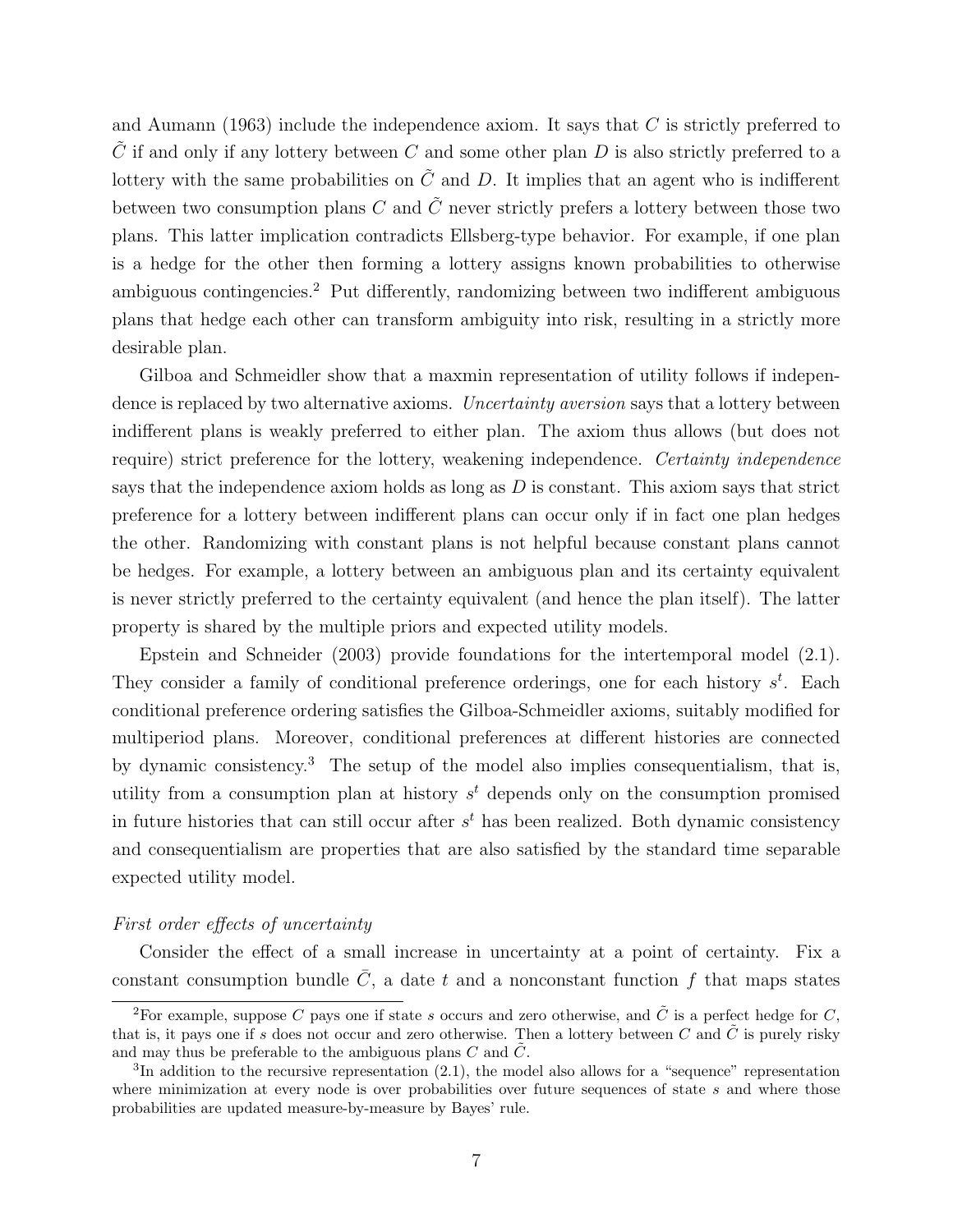into consumption bundles – a "bet" on the state one period ahead at  $t + 1$ . Construct an uncertain consumption plan C by setting  $C_{\tau} = \overline{C}$  for all  $\tau \neq t + 1$ , but  $C_{t+1} = \overline{C} + \alpha f(\tilde{s}_{t+1})$ where  $\alpha$  is a scalar. We expand utility around certainty  $(\alpha = 0)$ . For  $\alpha > 0$ , we obtain

$$
U\left(C; s^{t}\right) = U\left(\bar{C}; s^{t}\right) + \beta \min_{p \in \mathcal{P}_{t}(s^{t})} E^{p}[u\left(\bar{C} + \alpha f(\tilde{s}_{t+1})\right)]
$$
  
= 
$$
U\left(\bar{C}; s^{t}\right) + \beta \left(\alpha u'\left(\bar{C}\right) E^{p^{0}}[f\left(\tilde{s}_{t+1}\right)] + \frac{1}{2}\alpha^{2} u''\left(\bar{C}\right) E^{p^{0}}\left[f\left(\tilde{s}_{t+1}\right)^{2}\right] + \dots\right), \quad (2.2)
$$

where higher order terms are omitted and  $p^0$  is the belief that achieves the minimum. A similar expansion holds for  $\alpha < 0$ , but the minimizing belief  $p^0$  may be different since consumption depends differently on the state s.

We now compare the welfare effects of small changes in uncertainty by varying  $\alpha$  (the scale of the bet) near zero. To isolate the effect of uncertainty, we focus on bets  $f$  such that for any small  $\alpha \neq 0$ , the agent is strictly worse off than at certainty  $(\alpha = 0)$ . In the case of a risk averse agent with expected utility (*u* is strictly concave and  $\mathcal{P}_t(s^t) = \{p^0\}$ ) this simply means that the bet f is actuarially fair, or  $E^{p^0}[f(\tilde{s}_{t+1})] = 0.4$  Consider now the magnitude of the utility loss from an increase in risk as  $\alpha$  moves away from zero. The first order term in (2.2) vanishes, but the second term is negative because of risk aversion. We have restated the familiar result that, under expected utility, changes in risk have second order effects on utility near certainty.

Consider next a multiple priors agent. To make the argument as simple as possible, assume that this agent is risk neutral, so that all higher order terms in (2.2) vanish. In order for the agent to be worse off than at certainty for any small  $\alpha \neq 0$  we must have<sup>5</sup>

$$
\min_{p \in \mathcal{P}_t(s^t)} E^p f\left(\tilde{s}_{t+1}\right) < 0 < \max_{p \in \mathcal{P}_t(s^t)} E^p f\left(\tilde{s}_{t+1}\right). \tag{2.3}
$$

In other words, there is ambiguity about whether the bet is fair. The effects of uncertainty are now driven only by the first order terms. For example, if  $\alpha > 0$  then the worst case mean is the negative lower bound, whereas if  $\alpha < 0$  the worst case mean is the positive upper bound. Changes in ambiguity due to changes in the interval of means (2.3) thus have first order effects on welfare near certainty. More generally, if the agent is also risk averse, then higher order also terms matter, but changes in welfare near certainty are still dominated by the first order terms.

<sup>&</sup>lt;sup>4</sup>Indeed, if f were not fair and had nonzero mean then for small enough  $\alpha$  of the same sign as the mean, the first order effect in (2.2) dominates and we obtain higher utility than at  $\alpha = 0$ . Conversely, taking fair bets always lowers utility because  $u$  is strictly concave.

<sup>&</sup>lt;sup>5</sup>If instead the worst case mean were greater (smaller) than zero, then the agent would not be worse off by choosing  $\alpha > 0$  ( $\alpha < 0$ ).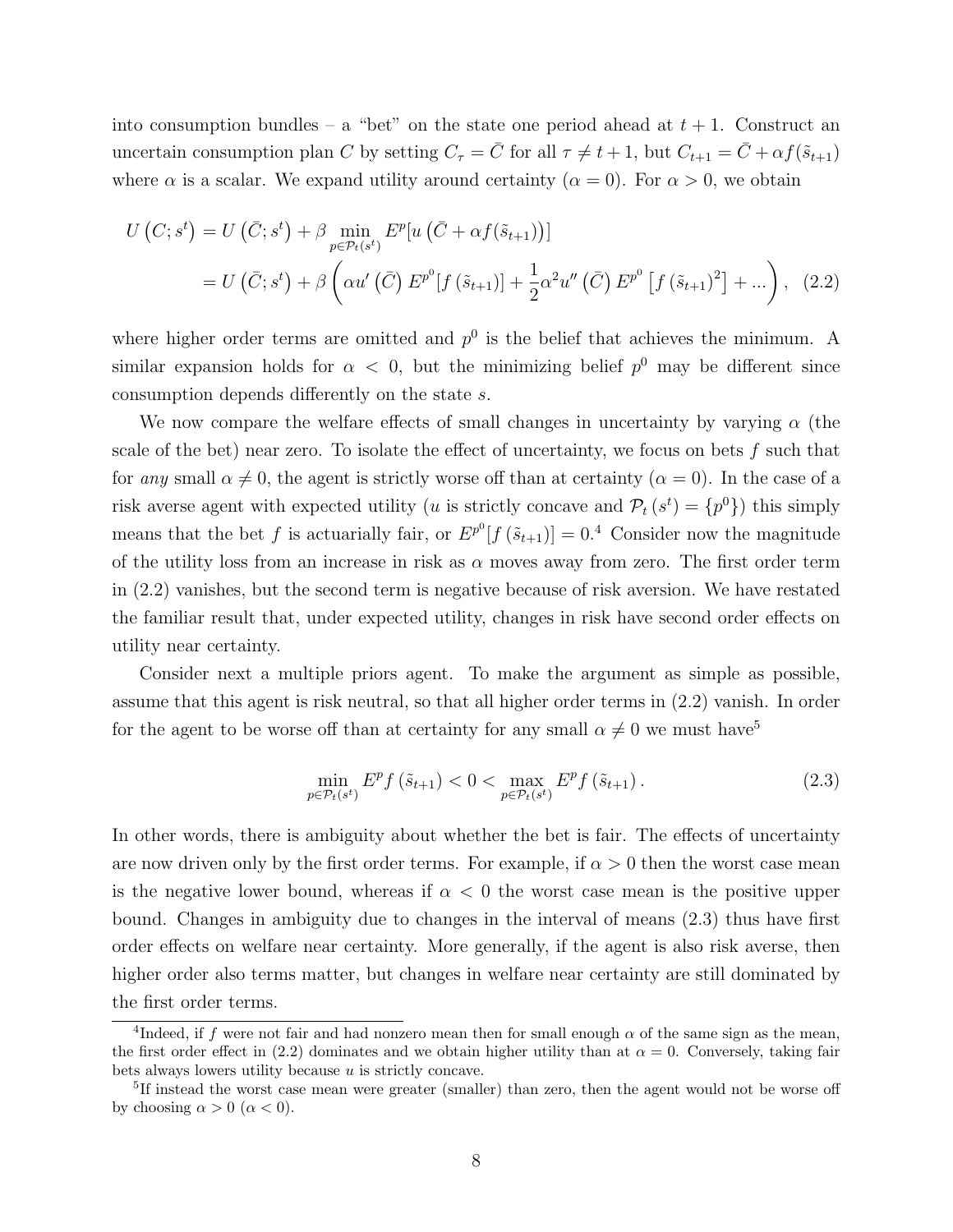## 3 A stylized example

To illustrate the role of ambiguity in business cycles, we consider a stylized business cycle model. Our main criterion for this model is simplicity. We abstract from internal propagation of shocks through endogenous state variables such as capital or sticky prices or wages. For uncertainty about productivity to have an effect on labor hours and output, we assume that labor has to be chosen before productivity is known. This introduces an intertemporal decision that depends on both risk and ambiguity. In fact, with the special preferences and technology we choose, the effects of both ambiguity and risk can be read off a loglinear closed form solution, which facilitates comparison.

A representative agent has felicity over consumption and labor hours

$$
U(C, N) = \frac{1}{1 - \gamma} C^{1 - \gamma} - \beta N
$$

where  $\gamma$  is the coefficient of relative risk aversion (CRRA) or equivalently the inverse of the intertemporal elasticity of consumption (IES). Agents discount the future with the discount factor  $\beta$ . Setting the marginal disutility of labor equal to  $\beta$  simplifies some algebra below by eliminating constant terms.

Output  $Y_t$  is made from labor  $N_t$  according to the linear technology.

$$
Y_t = Z_t N_{t-1},
$$

where  $\log Z_t$  is random. The fruits of labor effort made at date  $t-1$  thus only become available at date t. One interpretation is that goods have to be stored for some time before they can be consumed. It may be helpful to think of the period length as very short, such as a week.

For simplicity, we assume that log productivity  $z_t = \log Z_t$  is serially independent and normally distributed. The productivity process takes the form

$$
z_{t+1} = \mu_t - \frac{1}{2}\sigma_u^2 + u_{t+1}
$$
\n(3.1)

Here u is an iid sequence of shocks, normally distributed with mean zero and variance  $\sigma_u^2$ . The sequence  $\mu$  is deterministic and unknown to agents – its properties are discussed further below.

Preferences are given by (2.1) with felicity as above. Agents perceive the unknown component  $\mu_t$  to be ambiguous. We parametrize their one-step-ahead set of beliefs at date t by a set of means  $\mu_t^p \in [-a_t, a_t]$ . Here  $a_t$  captures agents' lack of confidence in his probability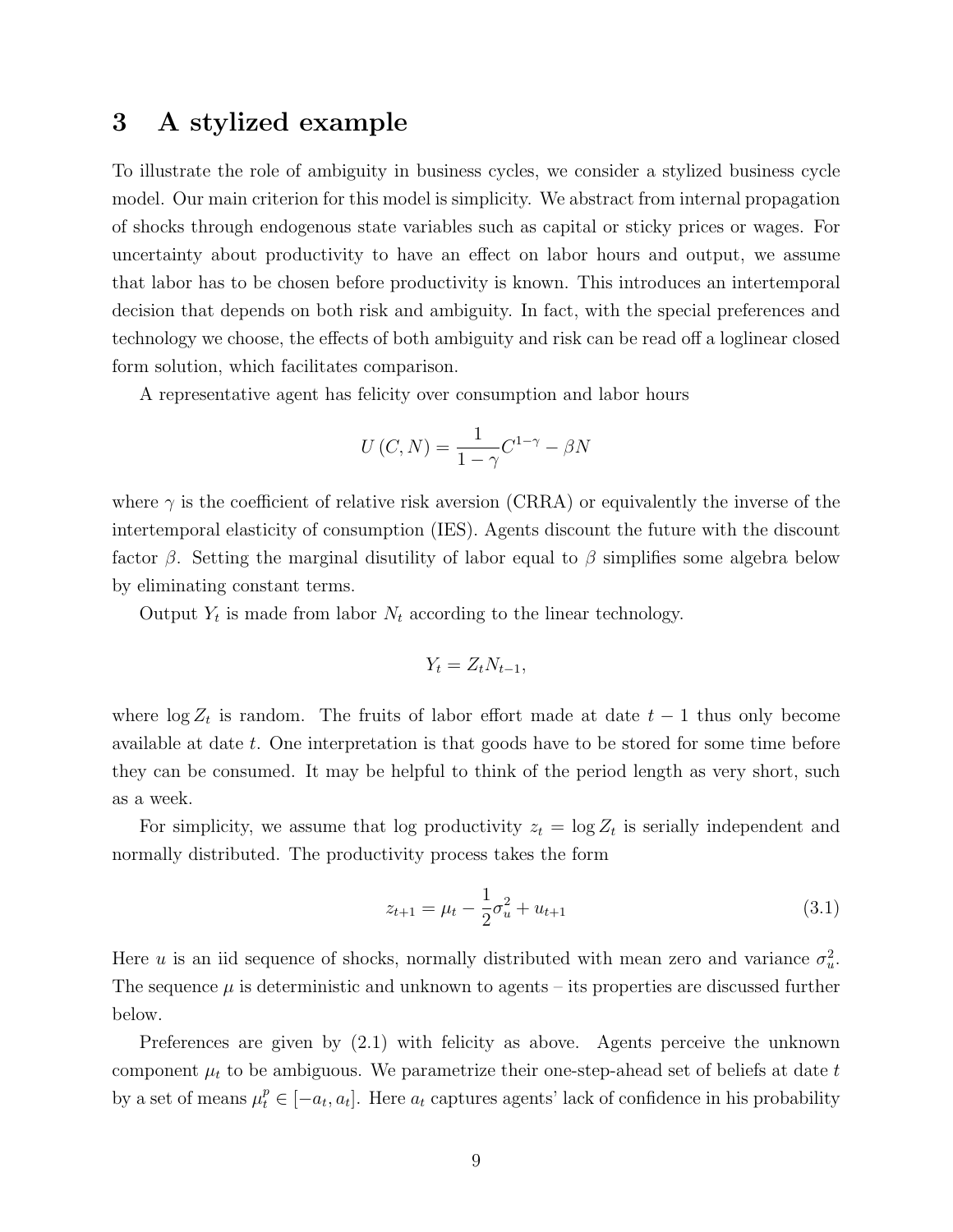assessment of productivity  $z_{t+1}$ . We allow confidence itself to change over time to reflect, for example, news agents receive. We assume an  $AR(1)$  process for  $a_t$ :

$$
a_{t+1} = (1 - \rho_a) \bar{a} + \rho_a a_t + \varepsilon_{t+1}^a \tag{3.2}
$$

with  $\bar{a} > 0$  and  $0 < \rho_a < 1$ . The lack of confidence  $a_t$  thus reverts to a long run mean  $\bar{a}$ . Periods of low  $a_t < \bar{a}$  represent unusually high confidence in future productivity, whereas  $a_t >$  $\bar{a}$  describes periods of unusual lack of confidence. We further assume that  $\varepsilon_t^a$  is independent of  $u_t$ .<sup>6</sup>

Consider now the Bellman equation of the social planner problem

$$
V(Y,a) = \max_{N} \left\{ U(Y,N) + \beta \min_{\mu^p \in [-a,a]} E^p \left[ V \left( e^{\tilde{z}} N, \tilde{a} \right) \right] \right\}
$$

where tildes indicate random variables and where the conditional distribution of  $\tilde{z}$  under belief p is given by (3.1) with  $\mu_t = \mu^p$ . The transition law of the exogenous state variable a is given by (3.2).

It is natural to conjecture that the value function is increasing in output. The "worst case" belief,  $p_0$  say, then has mean  $\mu^{p_0} = -a$ . Combining the first order condition for labor with the envelope condition, we obtain

$$
\beta = E^{p_0} \left[ \beta \left( \tilde{Z} N \right)^{-\gamma} \tilde{Z} \right] \quad \text{with } \mu^{p_0} = -a \tag{3.3}
$$

The constant marginal disutility of labor is equal to the marginal product of labor, weighted by future marginal utility because labor is chosen one period in advance.

### 3.1 The effect of uncertainty on hours

With our special preferences and technology, optimal hours are independent of current productivity (or output). Taking logarithms and using normality of the shocks, we can write the decision rule for hours as

$$
n = -(1/\gamma - 1)\left(a + \frac{1}{2}\gamma\sigma_u^2\right) \tag{3.4}
$$

 ${}^6$ We assume that *a* is an exogenous persistent process, interpreted as the cumulative effect of news that affect confidence. Epstein and Schneider (2007) and Epstein and Schneider (2008) present a model of learning under ambiguity that shows how updating affects confidence and Ilut (2009) considers a model of of updating about a perpetually changing hidden state. A key feature of those models is that confidence moves slowly with signals. We thus view  $a$  as a reasonable stand-in to examine the dynamics of confidence in a business cycle setting. More generally, it could also be interesting to allow for correlation between innovations to confidence and other shocks. This is omitted here for simplicity.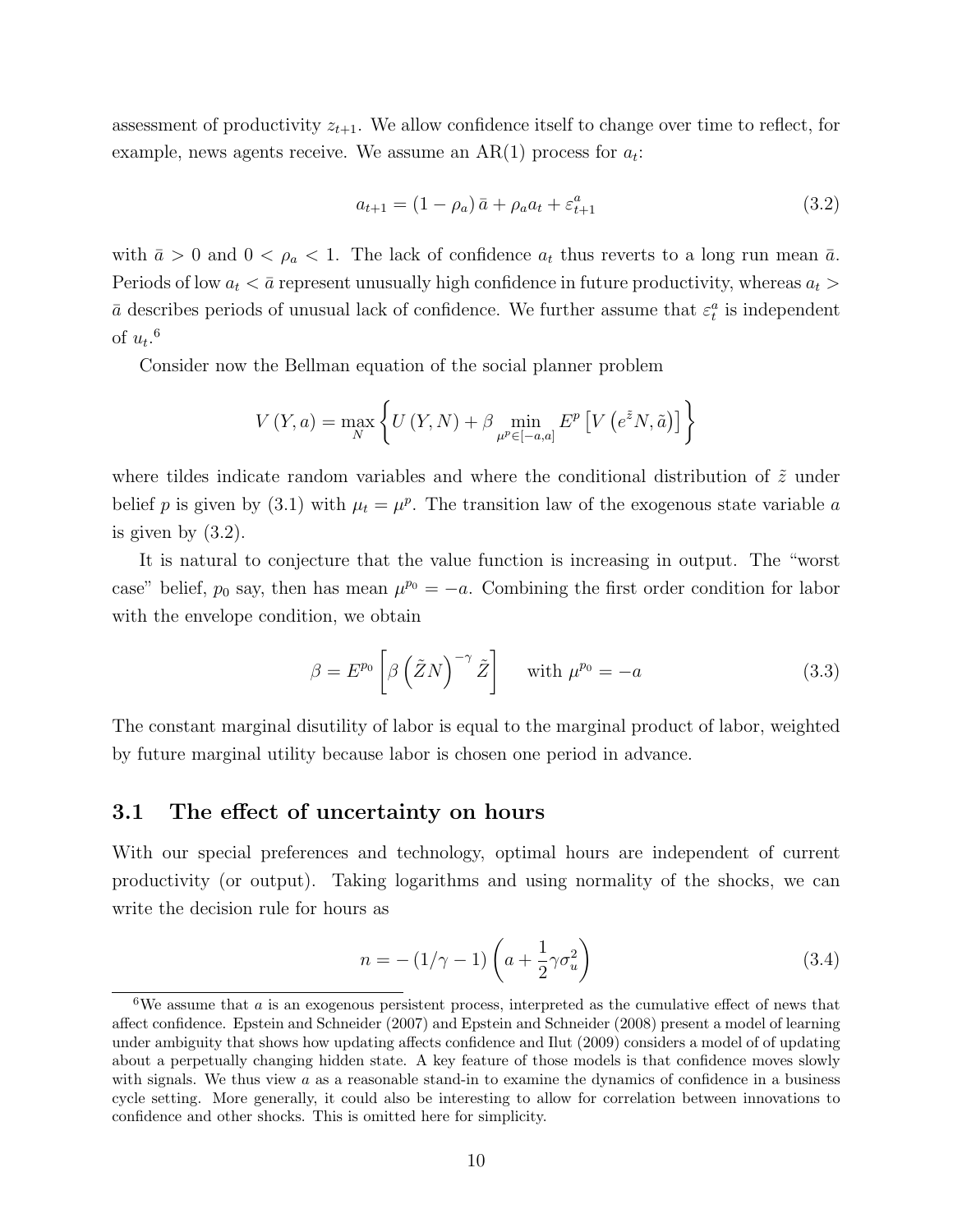The equation describes the effect of uncertainty on aggregate hours. Uncertainty works the same way whether it is ambiguity, as measured by a, or risk, as measured by the product of the quantity of risk  $\sigma_u^2$  and risk aversion  $\gamma$ .

As usual, an increase in uncertainty has wealth and substitution effects. Consider first an increase in risk. On the one hand, higher risk lowers the certainty equivalent of future production, which, in the absence of ambiguity, is given by  $N \exp(-\frac{1}{2})$  $\frac{1}{2}\gamma \sigma_u^2$ ). Other things equal, the resulting wealth effect leads the planner to reduce consumption of leisure and increase hiring. However, higher risk also lowers the risk adjusted return on labor. Other things equal, the resulting substitution effect leads the planner to reduce hiring. The net effect depends on the curvature in felicity from consumption, determined by  $\gamma$ . With a strong enough substitution effect, an increase in risk lowers hiring.

Consider now an increase in ambiguity. When a increases, the planner acts as if expected future productivity has declined. Mechanically, an increase in ambiguity thus entails wealth and substitution effects familiar from the analysis of news shocks. The interpretation of these effects, however, is the same as in the risk case. On the one hand, higher ambiguity lowers the certainty equivalent of future production, which, in the absence of risk, is given by  $N \exp(-a_t)$ . On the other hand, higher ambiguity lowers the uncertainty-adjusted return on labor. Again, with a strong enough substitution effect an increase in uncertainty lowers hiring.

Given separable felicity and the iid dynamics of  $z_t$ , inspection of the Bellman equation shows that the value function depends on current output only through the utility of consumption – the other terms depend only on the state variable  $a_t$ , not on current productivity or past hours. It follows that the value function is increasing in output, verifying our conjecture above. Below, we argue that the "guess-and-verify" approach to finding the worst case belief that we have used here to solve the planner problem is applicable much more widely.

The complete dynamics of the model are then given by the productivity equation (3.1) as well as

$$
y_t = z_t + n_{t-1},
$$
  
\n
$$
n_t = -(1/\gamma - 1) \left( a_t + \frac{1}{2} \gamma \sigma_u^2 \right),
$$
  
\n
$$
a_t = (1 - \rho_a) \bar{a} + \rho_a a_{t-1} + \varepsilon_t^a,
$$

The economy is driven by productivity and ambiguity shocks. Productivity shocks temporarily change output but have no effect on hours. In contrast, ambiguity shocks have persistent effects on both hours and output.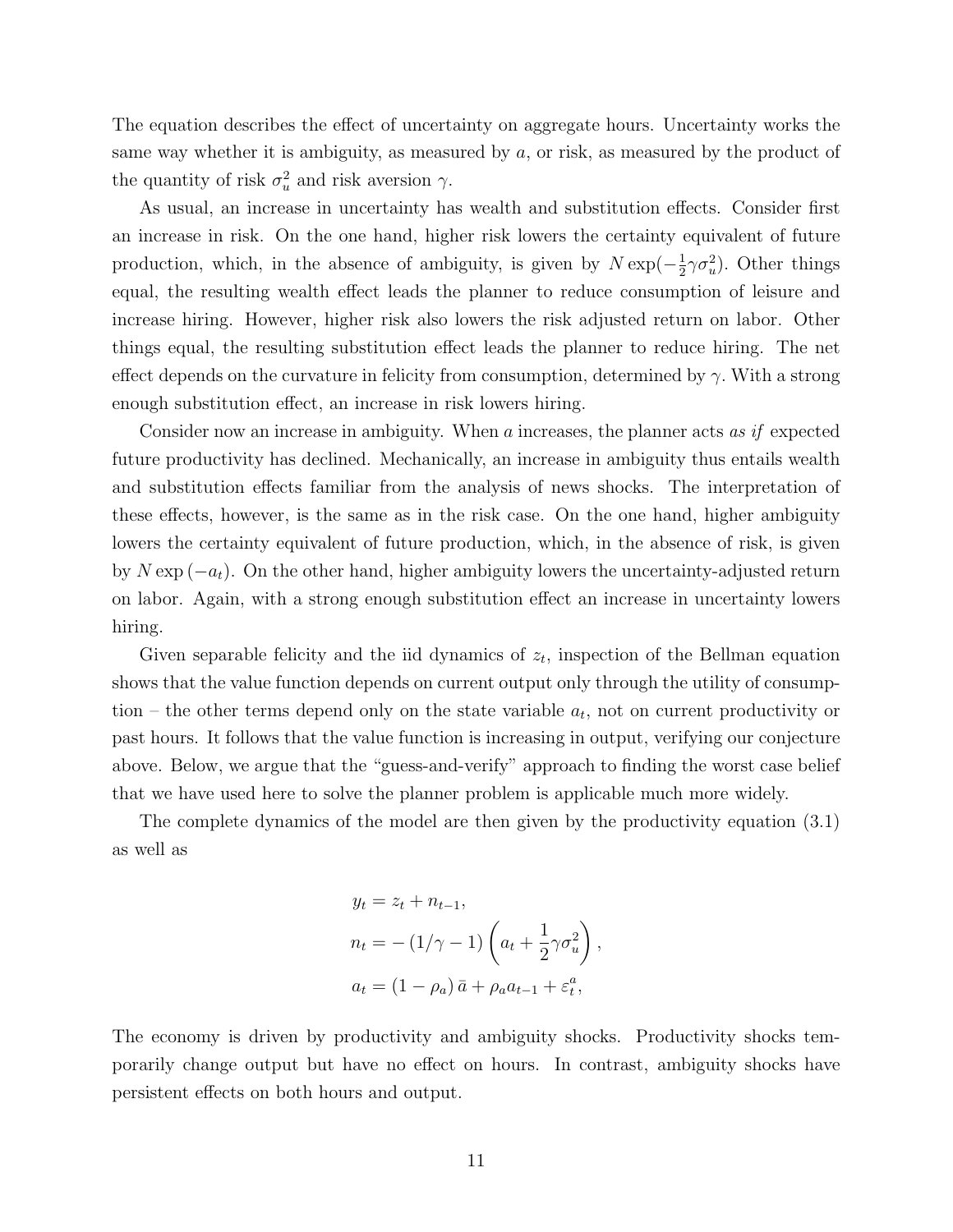With a strong enough substitution effect  $(1/\gamma > 1)$ , a loss of confidence (an increase in a) generates a recession. During that recession, productivity is not unusually low. Hours are nevertheless below steady state: since the marginal product of labor is more uncertain, the planner finds it optimal not to make people work. Conversely, an unusual increase in confidence – a drop of  $a_t$  below its long run mean – generates a boom in which employment and output are unusually high, but productivity is not. In other words, a phase of low realizations of  $a_t$  will look to an observer like a wave of optimism, where output and employment surge despite average productivity realizations.

## 3.2 Decentralization

Suppose that agents have access to a set of contingent claims. Write  $q_t(\tilde{z}, \tilde{a})$  for the date t price of a claim that pays one unit of consumption at date  $t + 1$  if  $(z_{t+1}, a_{t+1}) = (\tilde{z}, \tilde{a})$  is realized and denote the spot wage by  $w_t$ . The agent's date t budget constraint is

$$
C_t + \int q_t(\tilde{z}, \tilde{a}) \theta_t(\tilde{z}, \tilde{a}) d(\tilde{z}, \tilde{a}) = w_t N_t + \theta_{t-1} (z_t, a_t),
$$

where  $\theta_t(\tilde{z}, \tilde{a})$  is the amount of claims purchased at t that pays off one unit of the consumption good if  $(\tilde{z}, \tilde{a})$  is realized at  $t + 1$ . Since aggregate labor is determined one period in advance, this set of contingent claims completes the market – claims on  $(\tilde{z}, \tilde{a})$  can be used to form any portfolio contingent on the aggregate state  $(Y, a)$ .

Assume that there are time invariant functions for prices  $q(\tilde{z}, \tilde{a}; Y, a)$  and  $w(Y, a)$  as well as aggregate labor  $N(Y, a)$  that depend only on the aggregate state  $(Y, a)$ . Assume further that the agent knows those price functions. The Bellman equation is

$$
W(\theta, Y, a) = \max_{C, N, \theta'(.)} \left\{ U(C, N) + \beta \min_{\mu^p \in [-a, a]} E^p \left[ W\left(\theta'(\tilde{z}, \tilde{a}), e^{\tilde{z}} N(Y, a), \tilde{a}\right) \right] \right\}
$$
  

$$
w(Y, a) N + \theta = C + \int q(\tilde{z}, \tilde{a}; Y, a) \theta'(\tilde{z}, \tilde{a}) d(\tilde{z}, \tilde{a})
$$

Conjecture again that utility depends positively on the state variable  $Y$ . The worst case mean is then once more  $\mu^p = -a$  and the maximization problem becomes standard.

In particular, prices are related to the agent's marginal rates of substitution through Euler equations. Letting  $f^{\mu}(\tilde{z}, \tilde{a}|a)$  denote the conditional density of the exogenous variables  $(z, a)$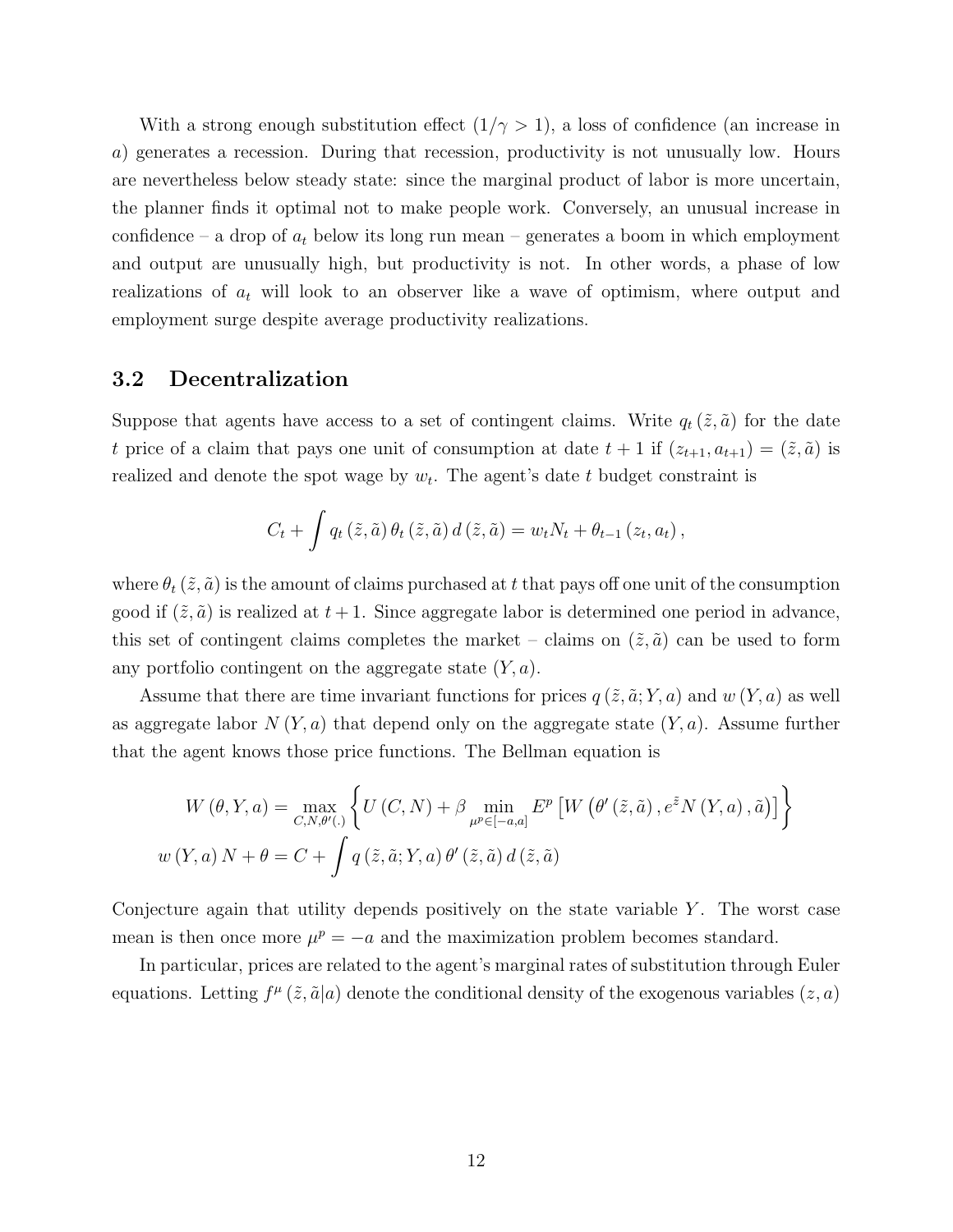implied by (3.1) and (3.2) with  $\mu_t = \mu$ , we have

$$
w = \beta C \left( \theta, Y, a \right)^{\gamma} \tag{3.5}
$$

$$
q\left(\tilde{z},\tilde{a};Y,a\right) = \beta f^{-a}\left(\tilde{z},\tilde{a}|a\right) \left(\frac{C\left(\theta'\left(\tilde{z},\tilde{a}\right),e^{\tilde{z}}N\left(Y,a\right),\tilde{a}\right)}{C\left(\theta,Y,a\right)}\right)^{-\gamma} \tag{3.6}
$$

The wage is equal to the marginal rate of substitution of consumption for hours. State prices are equal to the marginal rates of substitutions of current for future consumption. Importantly, state prices are based on the worst case conditional density  $f^{-a}$ . This is how ambiguity aversion contributes to asset premia and how it shapes firms' decisions in the face of uncertainty.

For simplicity, we consider two-period lived firms that hire workers only at date t and sell output only at date  $t + 1$ . To pay the wage bill at date t, they issue contingent claims which they subsequently pay back out of revenue at date  $t + 1$ . The profit maximization problem is

$$
\max_{N,\theta(.)} \int q(\tilde{z}, \tilde{a}; Y, a) (e^{\tilde{z}}N - \theta(\tilde{z}, \tilde{a})) d(\tilde{z}, \tilde{a})
$$
  
s.t. 
$$
wN = \int q(\tilde{z}, \tilde{a}; Y, a) \theta(\tilde{z}, \tilde{a}) d(\tilde{z}, \tilde{a})
$$

As usual, the financial policy of the firm is indeterminate. Substituting the constraint into the objective, the first order condition with respect to labor equates the wage to the marginal product of labor

$$
w = \int q(\tilde{z}, \tilde{a}; Y, a) e^{\tilde{z}} d(\tilde{z}, \tilde{a})
$$
\n(3.7)

Since labor is chosen one period in advance, the marginal product of labor involves state prices, which in turn reflect uncertainty perceived by agents. Substituting for prices from  $(3.5)-(3.6)$ , we find that the planner's first order condition for labor  $(3.3)$  must hold in any equilibrium.

From the first order conditions, wages and state prices can be solved out in closed form. Let  $Q^f(Y, a) = \int q(\tilde{z}, \tilde{a}; Y, a) d(\tilde{z}, \tilde{a})$  denote the price of a riskless bond. We can then write

$$
w(Y, a) = \beta Y^{\gamma},
$$
  
\n
$$
Q^{f}(Y, a) = \beta Y^{\gamma} \exp(a + \gamma \sigma_{u}^{2}),
$$
  
\n
$$
q(\tilde{z}, \tilde{a}; Y, a) = Q^{f}(Y, a) f^{0}(\tilde{z}, \tilde{a}|a) \exp\left(-\frac{1}{2}\sigma_{u}^{2}\left(\frac{a}{\sigma_{u}^{2}} + \gamma\right)^{2} - \left(\frac{a}{\sigma_{u}^{2}} + \gamma\right)\left(\tilde{z} - \frac{1}{2}\sigma_{u}^{2}\right)\right)
$$
(3.8)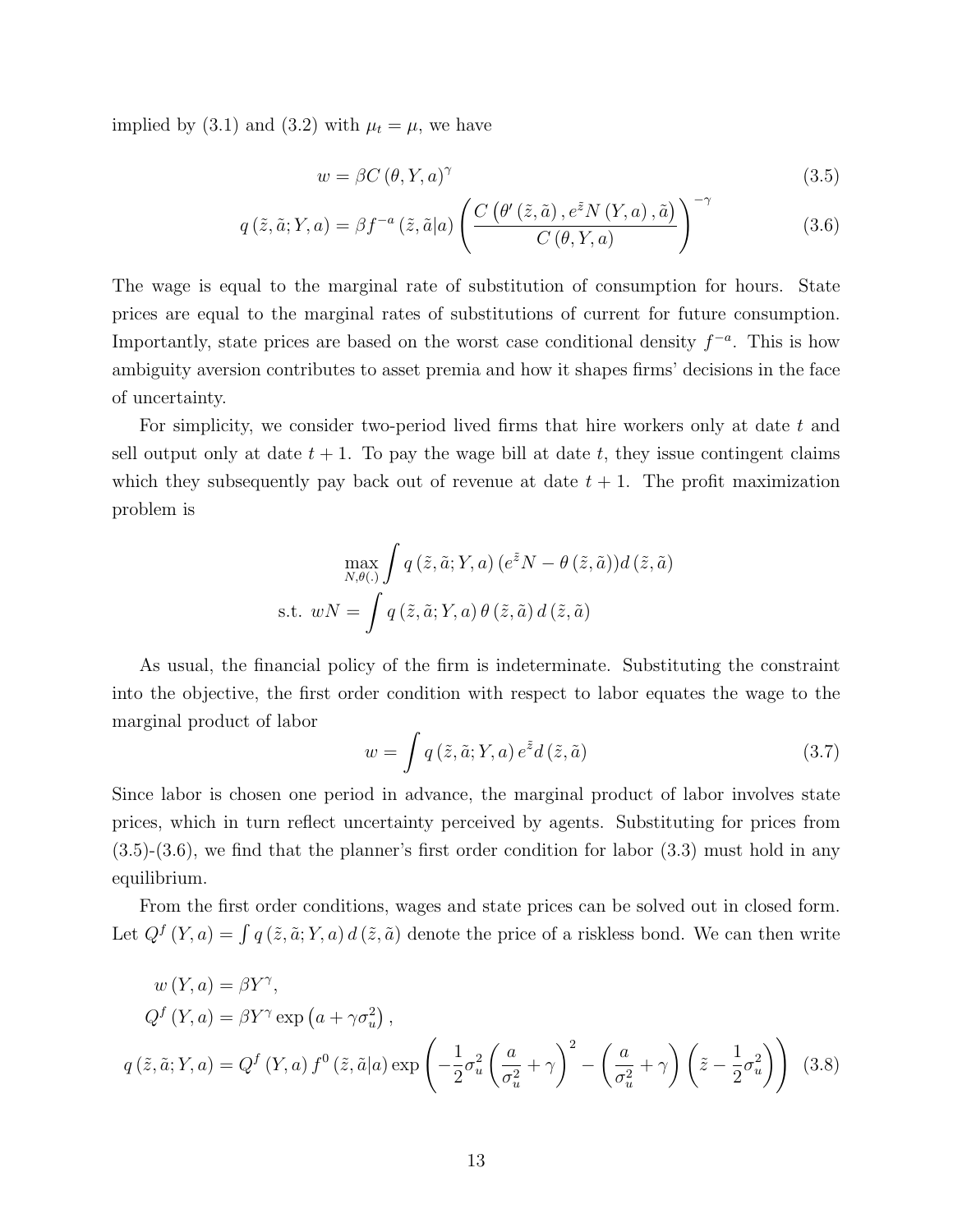where  $f^0$  is the density of the exogenous variables  $(\tilde{z}, \tilde{a})$  if  $\mu_t = 0$ .

With utility linear in hours, labor supply is perfectly elastic at a wage tied to current output. Since output does not react to uncertainty shocks on impact, neither does the wage. Uncertainty shocks are transmitted to the labor market because asset prices affect labor demand. The bond price increases with both ambiguity and risk. Intuitively, either type of uncertainty encourages precautionary savings and thereby lowers the riskless interest rate

$$
r^{f}(Y,a) = -\log Q^{f}(Y,a) = -\log \beta - \gamma \log Y - a - \gamma \sigma_{u}^{2}
$$

The price of a claim on a particular state  $(\tilde{z}, \tilde{a})$  in formula (3.8) is equal to the riskless bond price multiplied by an "uncertainty neutral" density. We have written the latter as the density for  $\mu_t = 0$  times an exponential term that collects uncertainty premia.

If agents do not care about either type of uncertainty  $(a = \gamma = 0)$ , then uncertainty premia are zero and the exponential term is one. More generally, the relative price of a "bad" state (that is, lower productivity  $\tilde{z}$ ) is higher when confidence is lower (or a is higher). Intuitively, when confidence is lower, then agents value the insurance provided by claims on bad states more highly. This change in relative prices also affects firms' hiring decision. Indeed, since firms can pay out more in good (high  $\tilde{z}$ ) states, a loss of confidence that makes claims on good states less valuable increases firms' funding cost. Conversely, an increase in confidence makes claims on good states more valuable; lower funding costs then induce more hiring.

The functional form of the state price density is that of an affine pricing model with "timevarying market prices of risk" (that is, time varying coefficients multiplying the shocks). This type of pricing model is widely used in empirical finance. Here time variation in confidence drives the coefficient  $a/\sigma_u^2 + \gamma$  on the shock  $\tilde{z}$  and thus permits a structural interpretation of the functional form. A convenient feature of affine models is that conditional expected returns on many interesting assets are linear functions of the state variables. Consider, for example, a claim to consumption next period. Its price and excess return are

$$
Q^{c}(Y,a) = \beta E^{-a} \left[ \left( e^{\tilde{z}} N(Y,a) \right)^{1-\gamma} Y^{\gamma} \right] = Q^{f}(Y,a) N(Y,a) \exp \left( -a - \gamma \sigma_{u}^{2} \right)
$$
  

$$
r^{e}(\tilde{z}, Y, a) = \log \left( e^{\tilde{z}} N(Y,a) \right) - \log Q^{c}(Y,a) - \log Q^{f}(Y,a)
$$
  

$$
= \tilde{z} + a + \gamma \sigma_{u}^{2}
$$

Long run average excess returns have an ambiguity and a risk component. Moreover, the conditional expected excess return depends positively on a. In other words, a loss of confidence not only generates a recession, but also increases the conditional premium on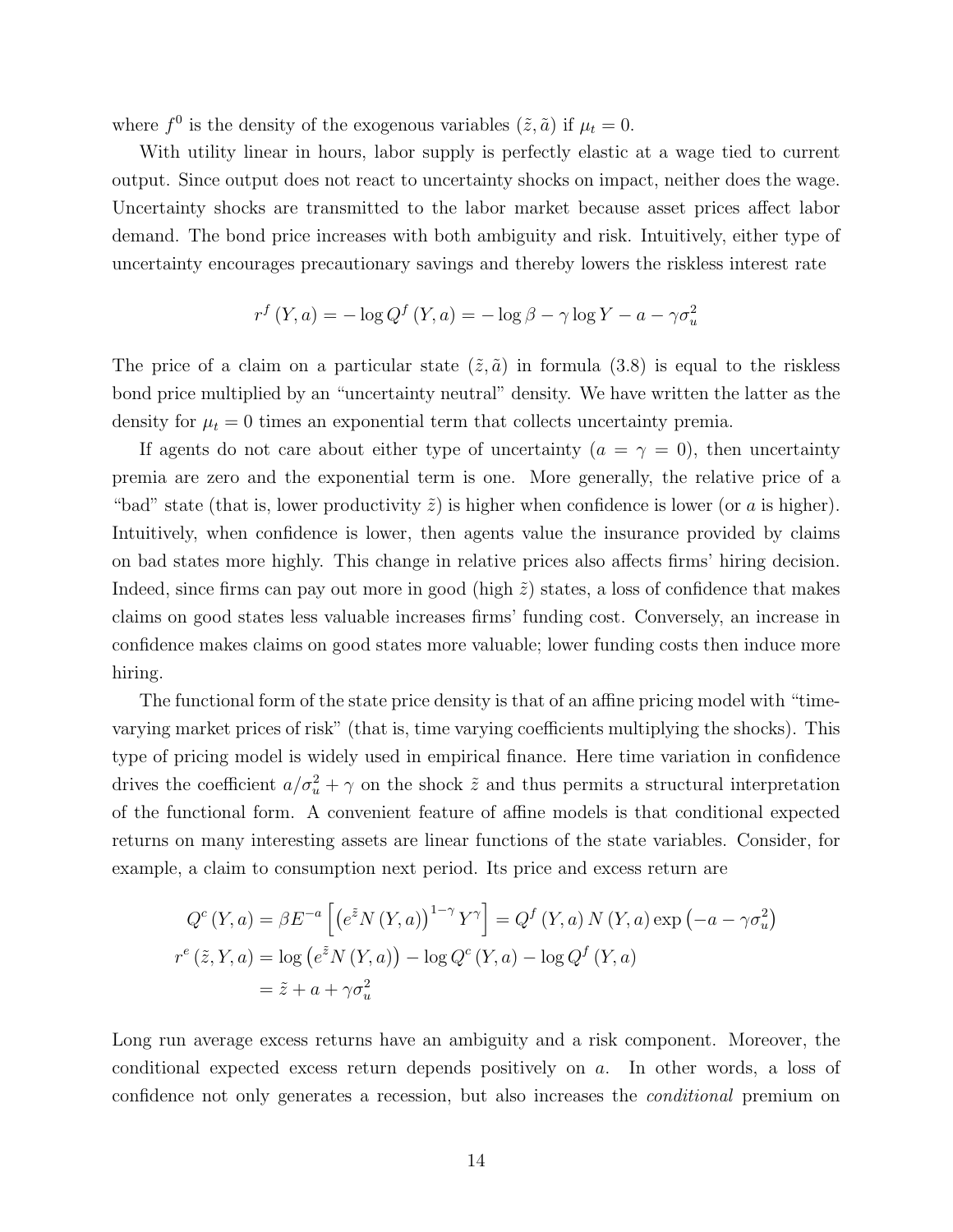the consumption claim.

### 3.3 Comparison to news and noise shocks

We have seen that confidence shocks in our model work like unrealized news shocks with a bias. In this subsection we compare our model with confidence shocks to a rational expectations model with news and noise shocks. We show that the two models can be distinguished by considering either quantity moments or asset price data. To this end, we study a version of the stylized model above in which agents receive noisy signals about future productivity.

Suppose that, at date  $t$ , agents observe a signal about productivity one period ahead. The joint dynamics of the signal and productivity itself are

$$
s_t = z_{t+1} + \sigma_s \varepsilon_{s,t}
$$
  

$$
z_{t+1} = -\frac{1}{2} (1 - \pi) \sigma_u^2 + u_{t+1}
$$

where the noise  $\varepsilon_{s,t}$  is uncorrelated with all other shocks and  $\pi = \sigma_u^2/(\sigma_u^2 + \sigma_s^2)$ . Since the conditional variance of  $var(z_{t+1}|s_t)$  is  $(1 - \pi) \sigma_u^2$  the constant in the second equation ensures that  $E[Z_{t+1}|s_t] = 1$ . The parameter  $\pi$  indicates how good the signal is: if  $\pi = 1$  then the signal reveals tomorrow's productivity (a pure news shock) whereas  $\pi = 0$  says that the signal is worthless (a pure noise shock).

Optimal hours are now

$$
n_t = (1/\gamma - 1)\left(\pi s_t - \frac{1}{2}\gamma (1 - \pi) \sigma_u^2\right)
$$

With a strong enough substitution effect, agents work more if a good signal arrives. Of course, the signal could either reflect good future productivity (news) or a positive realization of  $\varepsilon_s$ (noise). In the news case, the shock will be followed by realized high productivity, but in the noise case this need not happen (and in fact will not happen on average). Ambiguity shocks are thus similar to noise shocks in that can they affect actions, but not realized fundamentals.

Nevertheless, it is straightforward to distinguish the news & noise model from the ambiguity model above. First, consider a simple regression of log productivity on log hours. In a large sample, we obtain a slope coefficient

$$
\hat{\beta} = \frac{\text{cov}(z_{t+1}, n_t)}{\text{var}(n_t)} = \frac{(1/\gamma - 1)\pi\sigma_u^2}{(1/\gamma - 1)^2 \pi^2(\sigma_u^2 + \sigma_s^2)} = (1/\gamma - 1)^{-1}
$$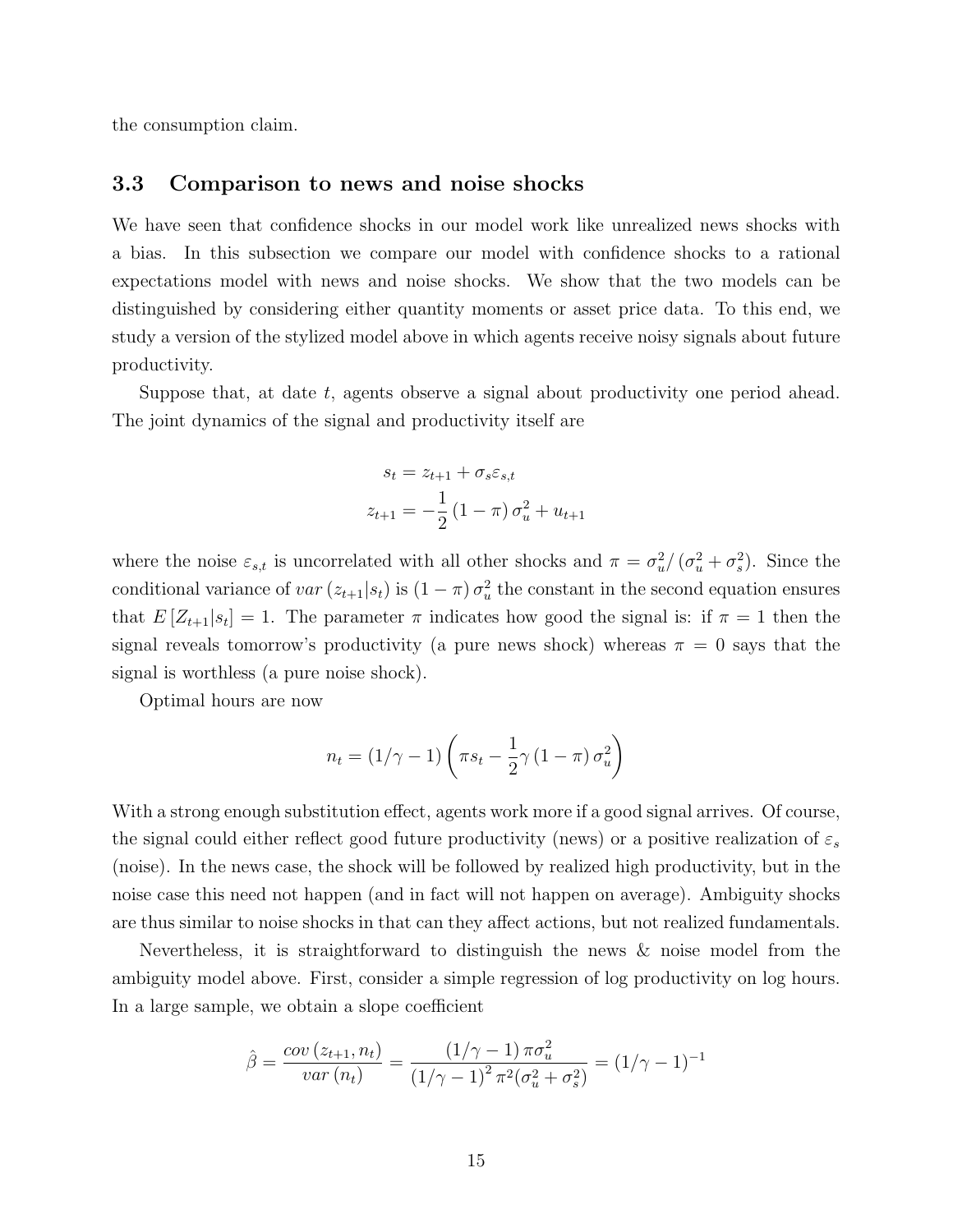In other words, if news matters for employment ( $\gamma \neq 1$ ), then employment must forecast productivity. In contrast, the ambiguity model above does not predict such a relationship. The point here is that while ambiguity shocks work mechanically like noise shocks, noise shocks can matter only if there are also enough news shocks, and the presence of news will be reflected in the regression coefficient.

A second important difference between a news & noise model and the ambiguity model above lies in the predictions for asset prices. The price formula (3.8) shows that an econometrician who observes data from the ambiguity model will recover a pricing kernel that features "time varying market prices of risk". Such time variation would be reflected for example in predictability regressions of excess returns on forecasting variables. Moreover, prices changes can be dominated by changes in confidence which can be uncorrelated with changes in expected fundamentals, thus leading to "excess volatility". In contrast a news model predicts that risk premia are constant and asset prices move mostly with expected fundamentals.

## 3.4 Bounding ambiguity by measured volatility

Consider now the connection between the true dynamics of log productivity  $z$  in (3.1) and the agents' set of beliefs. In our model, productivity consists of two components, the iid shock u that agents view as risky, and the deterministic sequence  $\mu$  that agents view as ambiguous. In line with agents' lack of knowledge about  $\mu$ , we do not impose a particular sequence as "the truth". Instead, we restrict only the long run average and variability of  $\mu$ , and thereby also of productivity z. We then develop a bound on the process  $a_t$  that ensures that the belief set is "small enough" relative to the variability in the data observed by agents. For quantitative modeling, the bound imposes discipline on how much the process  $a_t$  can vary relative to the volatility in the data measured by the modeler.

Consider first the long run behavior of  $\mu$ . Let I denote the indicator function and let  $\Phi(., m, s^2)$  denote the cdf of a univariate normal distribution with mean m and variance  $s^2$ . We assume that the empirical distribution of  $\mu$  converges to that of an iid normal stochastic process with mean zero and variance  $\sigma_{\mu}^2$ . Formally, we require that, for any integers  $k, \tau_1, ..., \tau_k$ and real numbers  $\bar{\mu}_1, ..., \bar{\mu}_k$ ,

$$
\lim_{T \to \infty} \frac{1}{T} \sum_{t=1}^{T} I\left( \{ \mu_{t+\tau_j} \leq \bar{\mu}_j; \quad j = 1,..,k \} \right) = \prod_{j=1}^{k} \Phi\left( \bar{\mu}_j; 0, \sigma_{\mu}^2 \right).
$$

In particular, we assume that for almost every realization of the shocks  $u$ , the empirical second moment  $\frac{1}{T} \sum_{t=1}^{T} \mu_t u_t$  converges to zero.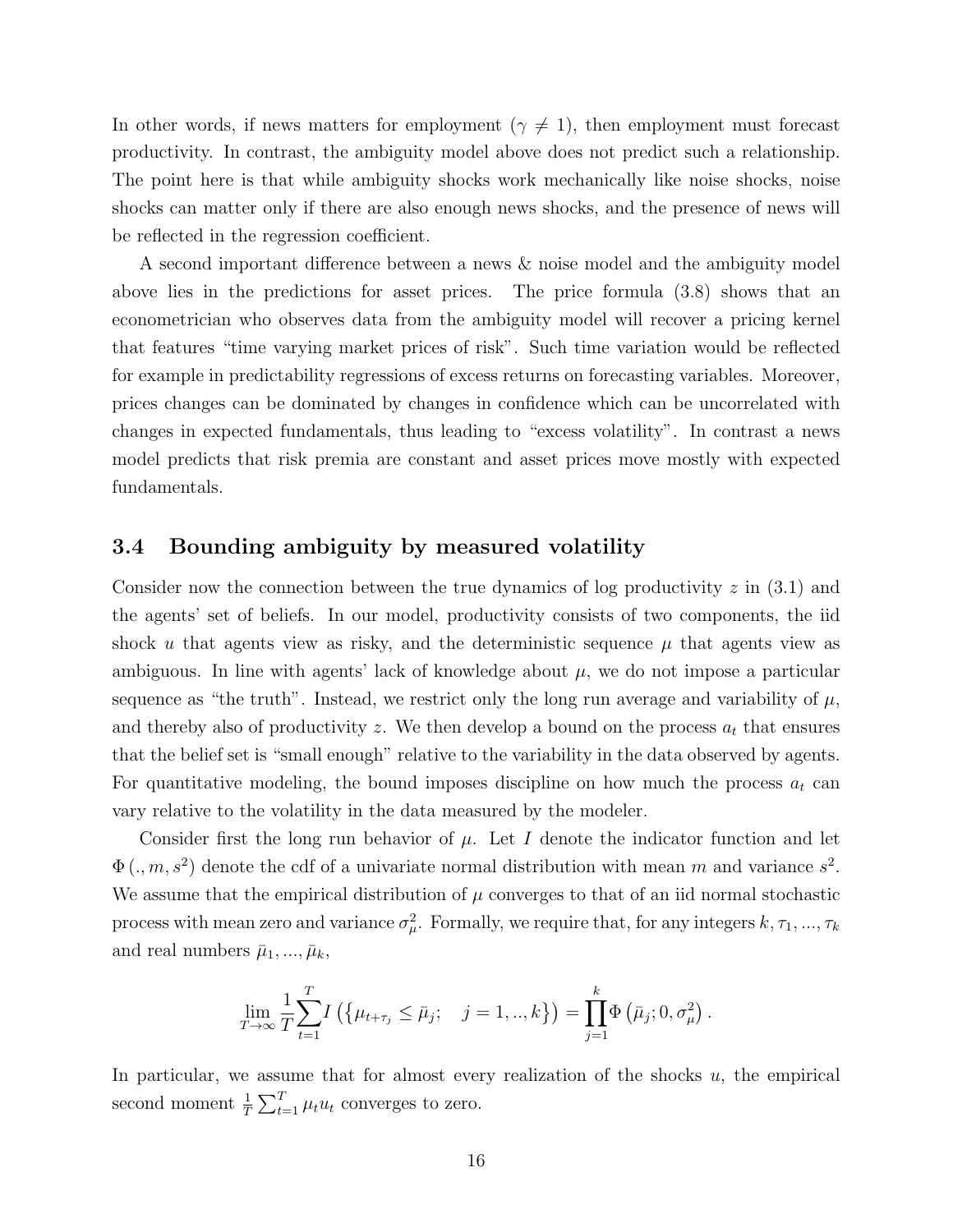For example, if we were to observe  $\mu$  and record the frequency of the event  $\{\mu_t \leq \bar{\mu}\}\$  then that frequency would converge to  $\Phi(\bar{\mu}, 0; \sigma^2_{\mu})$ . For a two-dimensional example, the frequency of the event  $\{\mu_t \leq \bar{\mu}_1, \mu_{t+\tau} \leq \bar{\mu}_2\}$  is assumed to converge to  $\Phi(\bar{\mu}_1, 0; \sigma_\mu^2) \Phi(\bar{\mu}_2, 0; \sigma_\mu^2)$ . Similarly, recording the frequency of an event that jointly restricts elements of  $\mu$  spaced in time as described by the  $\tau_i$  s always delivers in the long run the cdf of an iid multivariate normal distribution. At the same time, almost every draw from an iid normal process with mean zero and variance  $\sigma_{\mu}^2$  would deliver a sequence  $\mu_t$  that satisfies the condition.

We also require that the ambiguous component in the data is not systematically related to the risky component. In particular, we assume that for almost every realization of the shocks u, the empirical second moment  $\frac{1}{T} \sum_{t=1}^{T} \mu_t u_t$  converges to zero. This has implications for the long run empirical distribution of log productivity z. Indeed, given a true sequence  $\mu$  that satisfies the above condition, then for almost every realization of the shocks u the empirical mean  $\frac{1}{T} \sum_t z_t$  converges to zero, the empirical variance  $\frac{1}{T} \sum_t z_t^2$  converges to  $\sigma_z^2 = \sigma_\mu^2 + \sigma_u^2$ , and the empirical autocovariances at all leads and lags converge to zero. In other words, to an econometrician who sees a large sample, the data look like white noise (that is, uncorrelated with mean zero and variance  $\sigma_z^2$  regardless of the true sequence  $\mu$ .

If an econometrician fits a covariance stationary statistical model to the productivity data, he thus recovers an iid process with mean zero and variance  $\sigma_z^2$ . Ambiguity averse agents look at the data differently. Even though they know the limiting properties of  $\mu$  and hence of z, when they make decisions at date t, they are concerned that they do not know the current conditional mean  $\mu_t$  needed to forecast  $z_{t+1}$ . They understand that statistical tools cannot help them learn  $\mu_t$  in real time. They deal with their lack of knowledge at date t by behaving as if they minimize over a set of forecasting rules (that is, a set of one-step-ahead conditional probabilities) indexed by the interval  $[-a_t, a_t]$ . It makes sense to assume that this interval should be smaller the less variable the data are (lower  $\sigma_z^2$ ) and, in particular, the less variability in the data is attributed to ambiguity as opposed to risk (lower  $\sigma_{\mu}^2$ ).

We thus develop a bound on the process  $a_t$ , denoted  $a^{\text{max}}$ , that is increasing in  $\sigma_{\mu}^2$ . The basic idea is that even the boundary forecasts indexed by  $\pm a^{\text{max}}$  should be "good enough" in the long run. To define "good enough", we calculate the frequency with which one of the boundary forecasting rules is the best forecasting rule in the interval  $[-a^{\text{max}}, a^{\text{max}}]$ . The forecasting rule with mean  $a^{\max}$  is the best rule at date t if its mean  $a^{\max} - \frac{1}{2}$  $\frac{1}{2}\sigma_u^2$  is closest to the true conditional mean  $\mu_t - \frac{1}{2}$  $\frac{1}{2}\sigma_u^2$ , that is, if  $\mu_t \ge a^{\text{max}}$ . Similarly, the rule  $-a^{\text{max}}$  is the best rule if  $\mu_t \leq -a^{\text{max}}$ . We now require that the frequency with which  $\mu_t$  falls outside the interval  $[-a^{\text{max}}, a^{\text{max}}]$ , thus making the boundary forecasts the best forecasts, converges in the long run to a number  $\alpha \in (0,1)$ . Given our assumption on the long run behavior of  $\mu$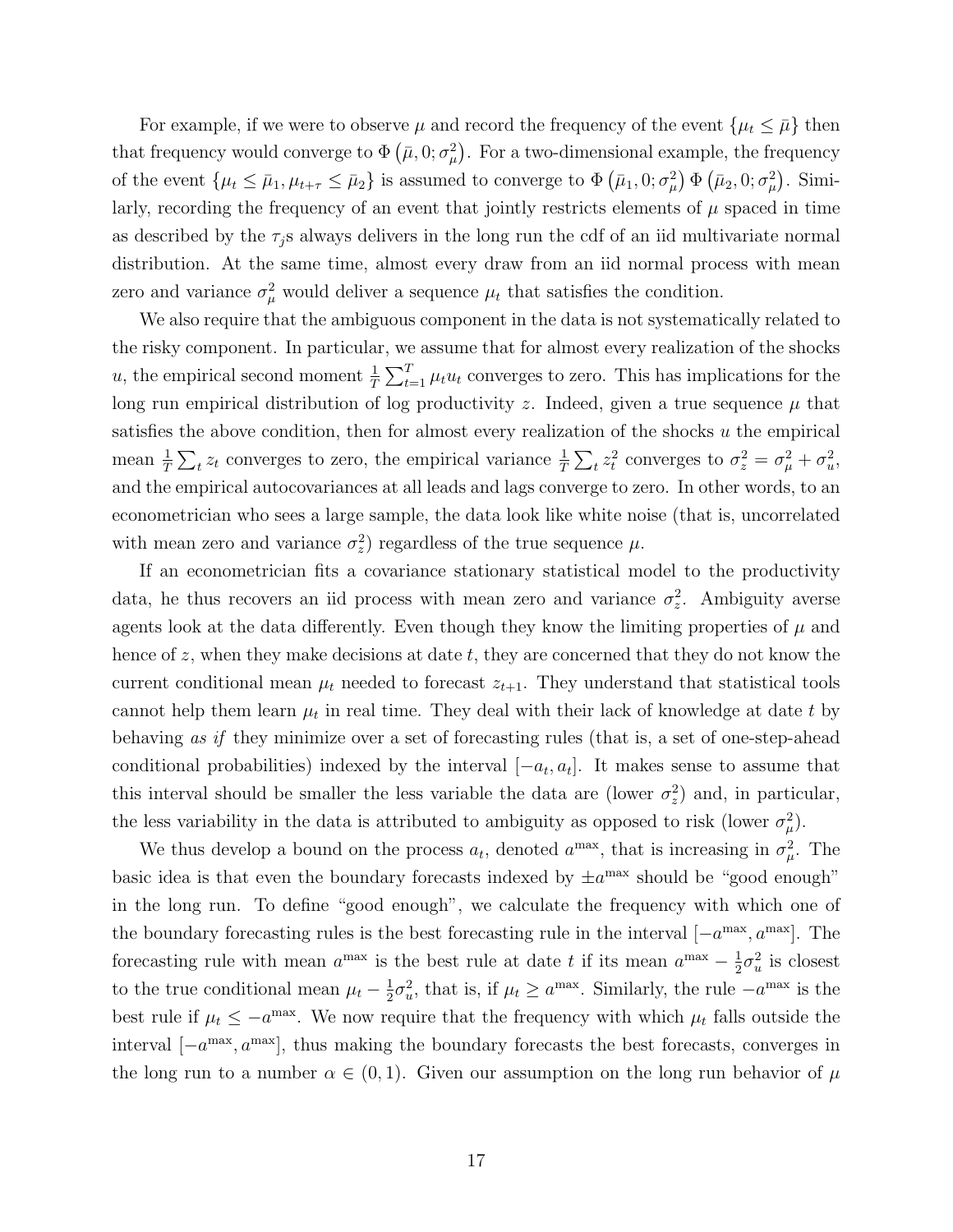above, the bound is defined by

$$
\Phi\left(a^{\max}; 0, \sigma_{\mu}^{2}\right) = \alpha/2
$$

The number  $\alpha$  determines the tightness of the bound. For example,  $\alpha = 5\%$  implies  $a^{\text{max}} \approx$  $2\sigma_{\mu}$ .

The bound  $a<sup>max</sup>$  restricts the variability in the worst case mean relative to measured volatility in the data. Suppose the variance of the productivity is measured to be  $\sigma_z^2$ . Denote by  $\rho = \sigma_\mu^2/\sigma_z^2$  the share of the variability in the data that agents attribute to ambiguity. Then with  $\alpha = 5\%$  we require  $a_t \leq 2\sqrt{\rho}\sigma_z$ . The bound is tighter if less of the variability in the data is due to ambiguity. In the extreme case of  $\rho = 0$ , the process  $a_t$  must be identically equal to zero – agents treat all variability in  $z$  as risk. In practice, the bound dictates parameter restrictions on the law of motion for  $a_t$ . In a discrete time model, we cannot impose exactly that  $a_t \in [0, 2\sqrt{\rho}\sigma_z]$ . However, small enough volatility of  $\varepsilon_t^a$  in (3.2) ensures that those conditions are virtually always satisfied – this is the approach we follow in our quantitative work below.

It is interesting to compare how risk and ambiguity affect the long run behavior of business cycles variables in our simple model. Consider, for example, the empirical mean and variance of output in a large sample

$$
\bar{y} = -\frac{1}{2}\sigma_u^2 - (1/\gamma - 1)\left(\bar{a} + \frac{1}{2}\gamma\sigma_u^2\right)
$$

$$
\bar{\sigma}_y^2 = \sigma_z^2 + (1/\gamma - 1)^2 \operatorname{var}(a_t)
$$

Here we have used the law of large numbers for u together with our assumptions on  $\mu$ , which imply that the long run moments are the same for every possible sequence  $\mu$ . The bound puts discipline on the role of ambiguity in explaining business cycles. For example, suppose that we assume  $\bar{a} > 3\sqrt{var(a_t)}$  and  $\bar{a} + 3\sqrt{var(a_t)} < 2\sqrt{\rho}\sigma_z$  in order to keep a almost always in the interval  $[0, 2\sqrt{\rho}\sigma_z]$ . Together these conditions imply that  $var(a_t) < (\rho/9)\sigma_z^2$ , which in turn bounds the share of  $\bar{\sigma}_y^2$  that can be contributed by time-varying ambiguity.

## 4 General framework

### 4.1 Environment & equilibrium

We consider economies with many individuals  $i \in I$  and we assume Markovian dynamics. The econometrician's model of the exogenous state  $s \in S$  is a Markov chain with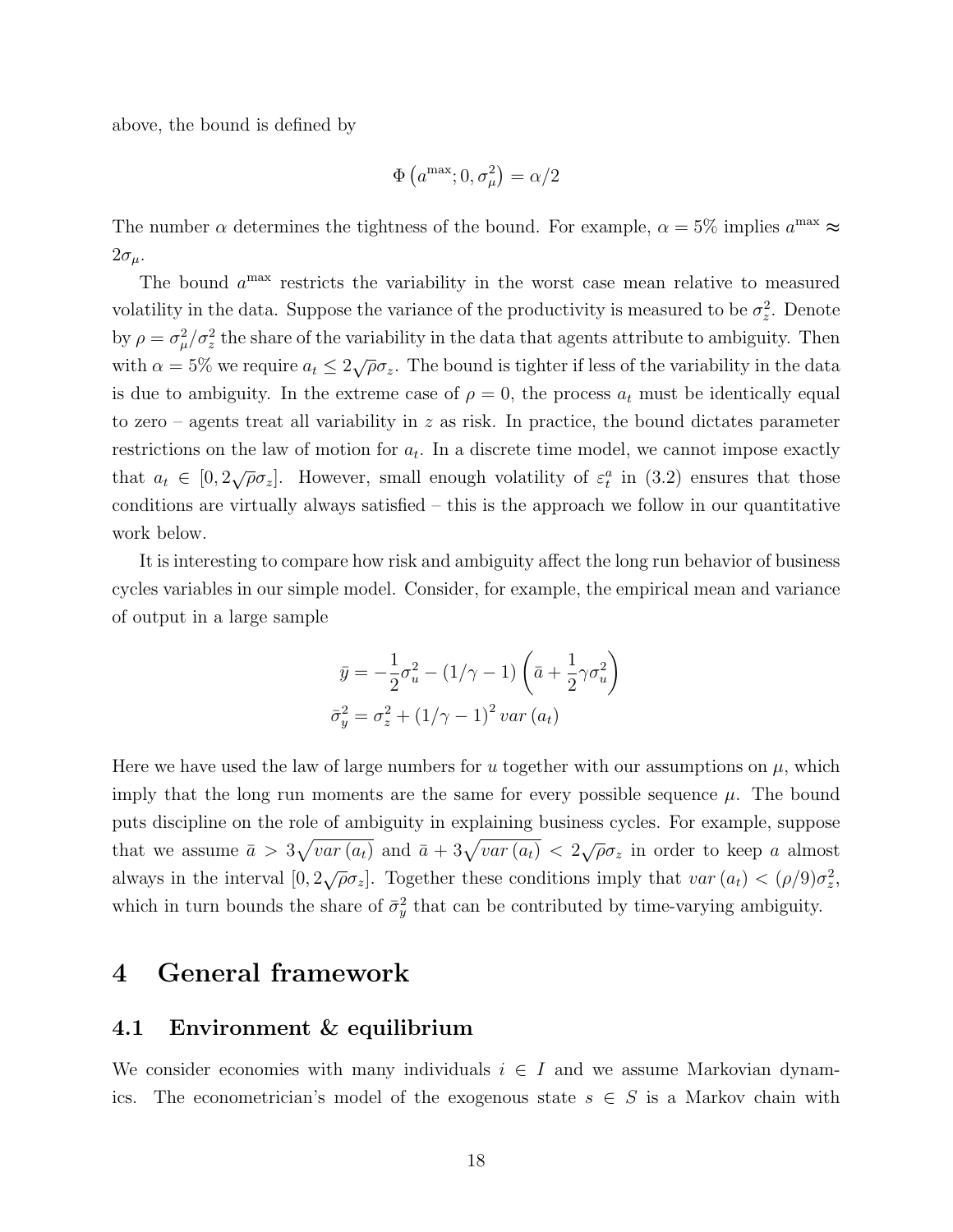transition probabilities  $p^*(s_t)$ . Agent i's preferences are of the form  $(2.1)$  with primitives  $(\beta_i, u^i, \{P^i(s_t)\})$ . Given preferences, it is helpful to write the rest of the economy in fairly general notation that many typical problems can be mapped into. Consider a recursive competitive equilibrium. The vector  $X$  collects endogenous state variables that are predetermined as of the previous date. Let  $A<sup>i</sup>$  denote a vector of actions taken by agent i. One action is the choice of consumption and we write  $c^{i}(A^{i})$  for agent i's consumption bundle when his action is  $A^i$ . Finally, let Y denote a vector of other endogenous variables not chosen directly by any agent – this vector will typically include prices, but perhaps also variables such as government transfers.

The technology and market structure are summarized by a set of reduced form functions or correspondences. A recursive competitive equilibrium consists of action and value functions  $A^i$  and  $V^i$ , respectively, for all agents  $i \in I$ , as well as a function describing the other endogenous variables Y. We also write A for the collection of all actions  $(A^{i})_{i\in I}$  and  $A^{-i}$  for the collection of all actions except that of agent  $i$ . All functions take as argument the state  $(X, s)$  and satisfy

$$
W^{i}(A, X, s; p) = u^{i}(c^{i}(A^{i})) + \beta_{i}E^{p}[V^{i}(x'(X, A, Y(X, s), s), s')] \quad ; i \in I \tag{4.1}
$$

$$
A^{i}(X,s) = \arg\max_{A^{i} \in B^{i}(Y(X,s),A^{-i},X,s)} \min_{p \in \mathcal{P}^{i}(s)} W^{i}(A,X,s;p) \qquad i \in I
$$
 (4.2)

$$
V^{i}(X,s) = \min_{p \in \mathcal{P}^{i}(s)} W^{i}(A(X,s), X, s; p)
$$
\n(4.3)

$$
0 = G(A(X, s), Y(X, s), X, s)
$$
\n(4.4)

The first equation simply defines the agent's objective in state  $(X, s)$  if his belief over the next exogenous state is  $p$ ; the function  $x'$  describes the transition of the endogenous state variables. The second and third equation provide agent i's optimal policy and value function;  $B^i$  is the agent's budget set correspondence. The function G summarizes all other contemporaneous relationships such as market clearing, the government budget constraint or the optimality conditions of firms. There are enough equations in (4.4) to determine all endogenous variables Y .

The equations make explicit only the problems of individuals – agents who maximize utility – since this is where ambiguity aversion enters directly. The problems of firms can typically be subsumed into equation  $(4.4)$  and the transition function  $x'$ . In particular, this is true for models in which firms maximize shareholder value, as in our stylized example above. Indeed, shareholder value depends on state prices that can be taken to be elements of Y. Firm actions can be elements of Y or X (the latter if they are state variables, for example prices set for some time) and the firm value can be an element of  $X$ . Firms' optimality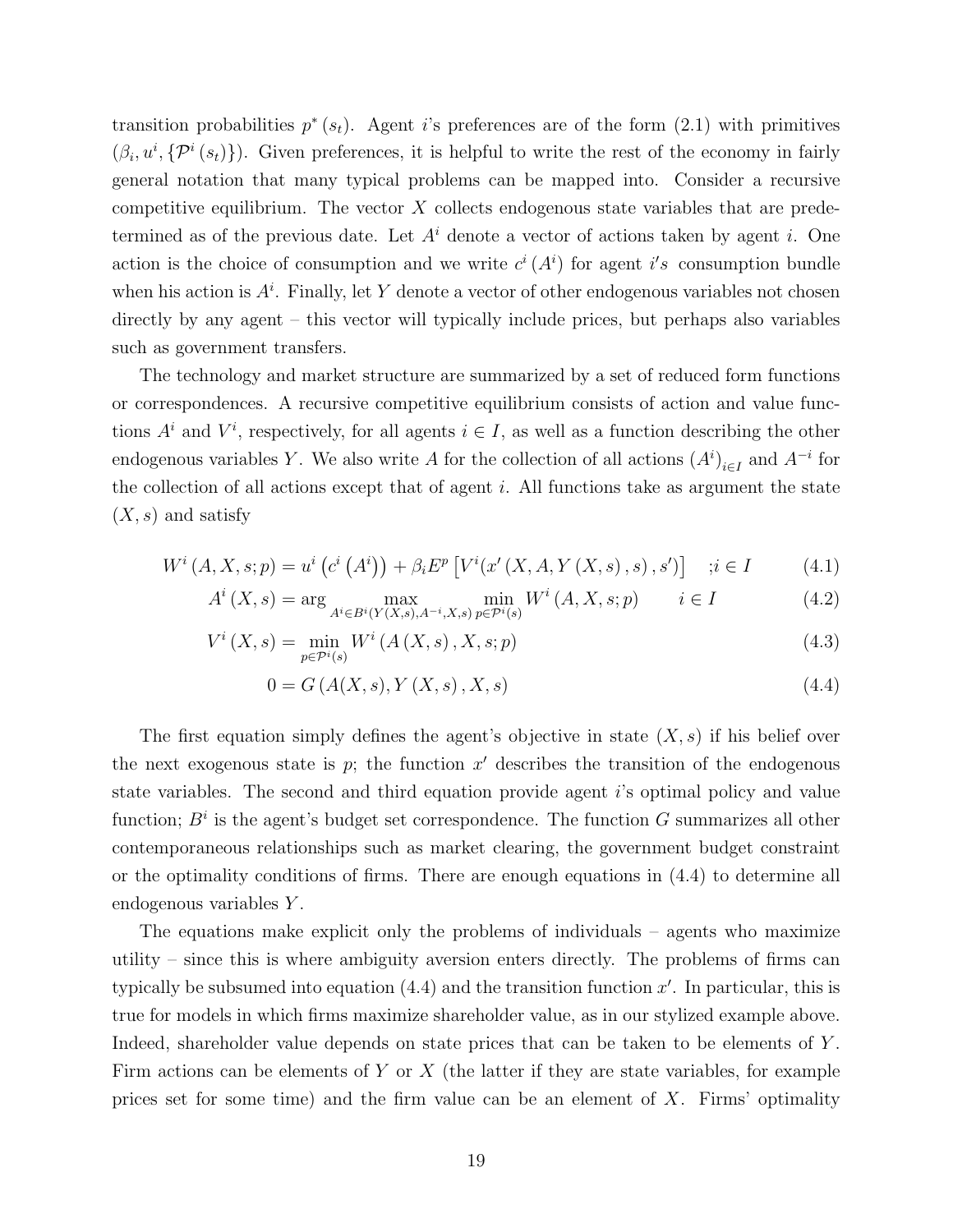conditions as a function of state prices (cf.  $(3.7)$  in our example) are contained in G and x'. As in the example, ambiguity affects firms as it is reflected in prices.

We have explicitly split the endogenous variables into  $A, Y$  and X to clarify the effect of the minimization step in (4.2) on the choice of A. If there is only one transition density  $p(s)$ that is the same for all  $i \in I$  (and thus no minimization step), then the system can typically be written as a single functional equation. We assume that this is possible here as well. Let w denote the entire vector of endogenous variables chosen the period before the exogenous state s is realized. It includes not only the endogenous state  $X$ , but also past actions. We assume that, for given  $p$ , there is a function  $H$  such that the functional equation

$$
E^{p}[H(w, W(w, s), W(W(w, s), s'))|s] = 0
$$
\n(4.5)

has a solution

$$
W(w, s) := (x'(X, A(X, s), Y(X, s), s), A(X, s), Y(X, s))
$$

Note that the state variable X is the only element of w that affects W since A and Y were assumed to not directly affect what happens next period. The general notation here does not fully exploit this feature of the problem. Nevertheless, writing things with one vector  $w$ will make it easier to describe how the model is solved once the worst case belief is known.

### 4.2 Characterizing optimal actions & equilibrium dynamics

Characterizing equilibrium consists of two tasks. First, we need to find the endogenous variables A and Y as functions of the state  $(X, s)$ . Second, we want to describe the dynamics of the system when the evolution of the state is driven by the econometrician's transition density  $p^*$ . The first task involves solving for worst case beliefs. For every state  $(X, s)$ , there is a measure  $p^{0i}(X, s)$  that achieves the minimum for agent i in (4.2). Since the minimization problem is linear in probabilities, we can replace  $\mathcal{P}_t^i$  by its convex hull without changing the solution. The minimax theorem then implies that we can exchange the order of minimization and maximization in the problem  $(4.2)$ . It follows that the optimal action  $A<sup>i</sup>$  is the same as the optimal action if the agent held the probabilistic belief  $p^{0i}(X, s)$  to begin with. In other words, for every equilibrium of our economy, there exists an economy with expected utility agents holding beliefs  $p^{0i}$  that has the same equilibrium.

The observational equivalence just described suggests the following guess-and-verify procedure to compute an equilibrium with ambiguity aversion:

1. guess the worst case beliefs  $p^{0i}$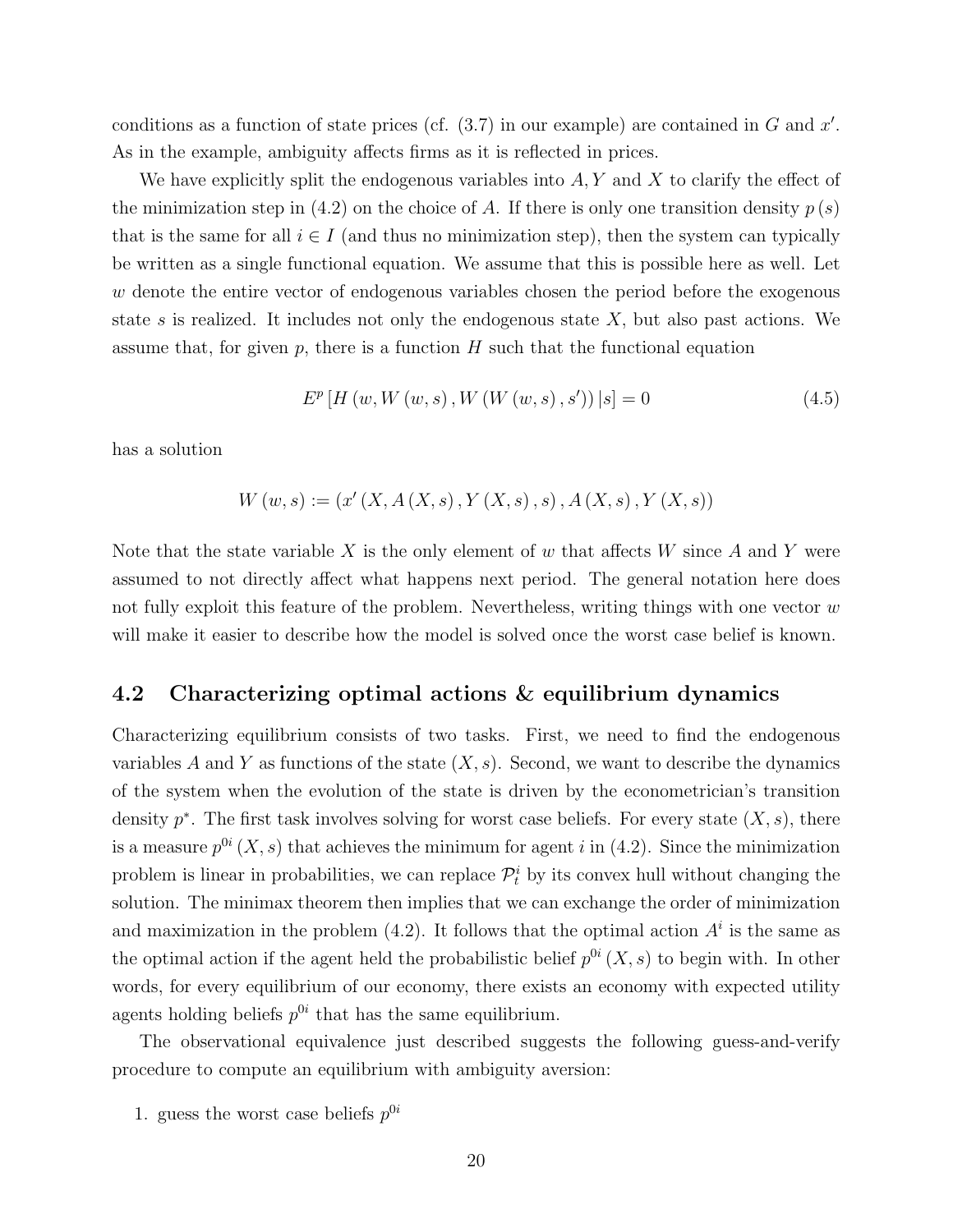- 2. solve the model assuming that agents have expected utility and beliefs  $p^{0i}$  (that is, find the functions A and Y solving (4.1)-(4.4) given  $p^{0i}$  or the function W solving (4.5))
- 3. compute the value functions  $V^i$
- 4. verify that the guesses  $p^{0i}$  indeed achieve the minima in (4.3) for every *i*.

Turn now to the second task. Suppose we have found the optimal action functions A as well as the response of the endogenous variables Y and hence the transition for the states  $X$ . We are interested in stochastic properties of the equilibrium dynamics that can be compared to the data. We characterize the dynamics in the standard way by calculating (or simulating) moments of the economy under the true distribution of the exogenous shocks  $p^*$ . The only unusual feature is that this true distribution need not coincide with the distributions  $p^{0i}$  that are used to compute optimal actions.

### 4.3 First order effects of uncertainty

We now specialize the process of belief sets  $P$  to capture random changes in confidence that have first order effects. We assume that the family of distributions of the state next period can be represented as

$$
s_{t+1} = E^p[s_{t+1}|s_t] + \varepsilon_{t+1}^s; \qquad p \in \mathcal{P}(s_t)
$$
\n(4.6)

where the distribution of the innovation  $\varepsilon_{t+1}^s$  is independent of p. The restriction here is that there is no ambiguity about conditional moments other than the mean. At the same time, the distribution of  $\varepsilon^s$  may depend on the state s. For example, there could be heteroskedastic shocks.

One example for (4.6) is provided by the belief structure in our simple model (3.1)-(3.2). In that model, ambiguity is about mean productivity, and confidence is a component of s that is uncorrelated with productivity itself. Using the notation of this section, we have  $s=(z,a)'$  and

$$
s_{t+1} = \begin{pmatrix} \mu^p - \frac{1}{2}\sigma_u^2 \\ (1 - \rho_a)\bar{a} + \rho_a a_t \end{pmatrix} + \begin{pmatrix} u_{t+1} \\ \varepsilon_{t+1}^a \end{pmatrix}; \qquad \mu^p \in [-a_t, a_t]
$$
 (4.7)

Here only the first component of the conditional mean  $E^p[s_{t+1}|s_t]$  – the one corresponding to productivity itself – depends on p through the mean shifter  $\mu^p$ . In contrast, the evolution of confidence is not ambiguous.

The example suggests a way to specify simple but rich families of beliefs that are compatible with  $(4.6)$ . Start from a vector u of fundamental shocks that people feel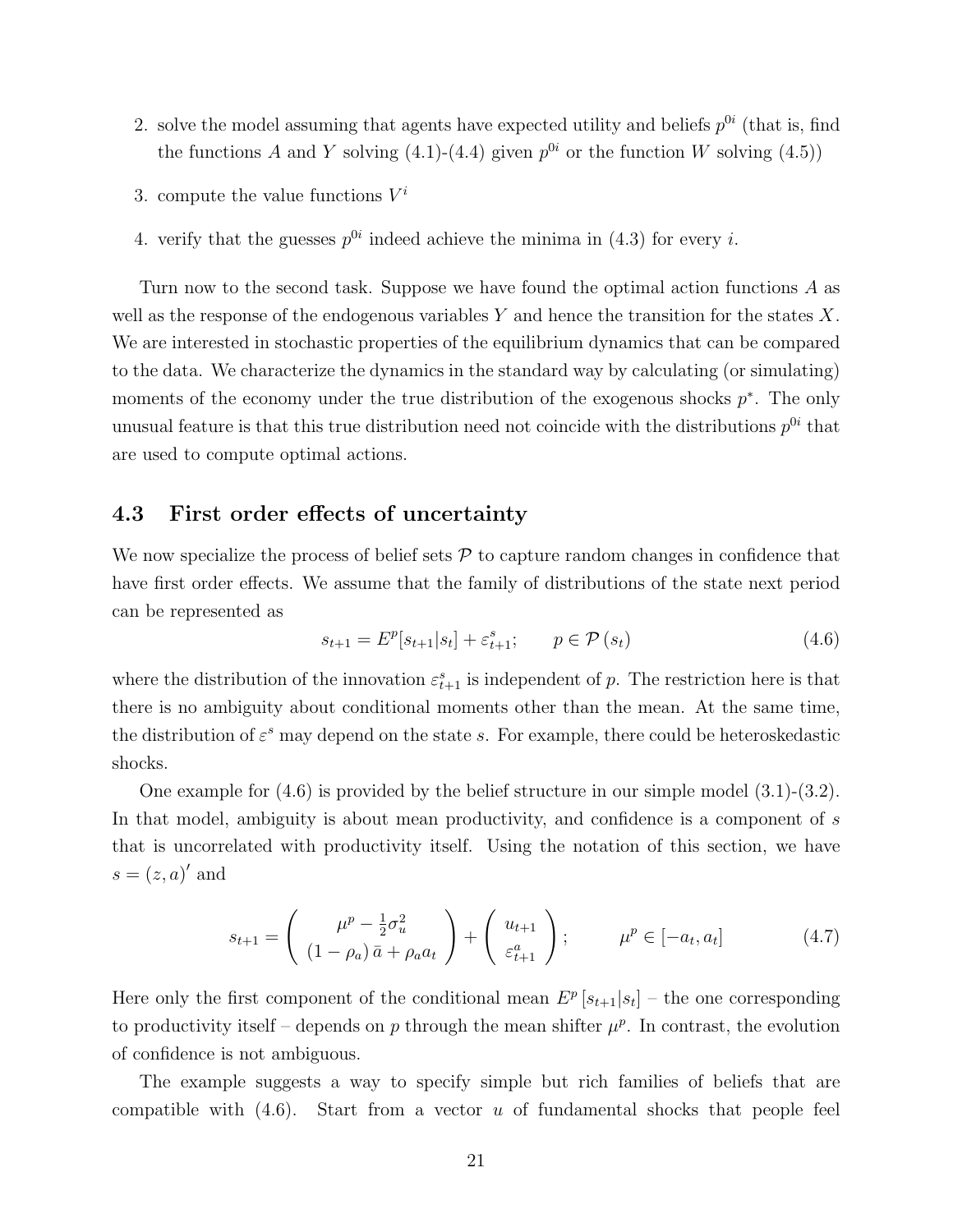ambiguous about. In addition to productivity, this set might contain policy shocks. Next, define a subvector a of s that has the same length as u to capture confidence about u. Finally, parametrize the set of beliefs by an interval for each fundamental shock, centered at zero and bounded by  $|a|$ . In principle, confidence could be different for different fundamental shocks. One could imagine, for example, that ambiguity about fiscal and monetary policy is correlated, but quite different from ambiguity about technology. This is because the flow of news that drives confidence is likely to be different for those shocks.

### Risk shocks and ambiguity

While the simple model is homoskedastic, we emphasize that (4.6) also allows for nonlinear specifications that link changes in ambiguity and changes in volatility. For example, consider a variation on (4.7) with stochastic volatility in productivity that feeds back to agents' perception of ambiguity. Let  $s = (z, \sigma_{z,t}^2)$ 

$$
s_{t+1} = \begin{pmatrix} \mu^p - \frac{1}{2}\sigma_{z,t}^2 \\ (1 - \rho_\sigma)\bar{\sigma}_z^2 + \rho_\sigma\sigma_{z,t}^2 \end{pmatrix} + \begin{pmatrix} \sigma_{z,t}\varepsilon_{t+1}^z \\ \varepsilon_{t+1}^\sigma \end{pmatrix}; \qquad R_t^p = \frac{(\mu^p)^2}{2\sigma_{z,t}^2} \le \eta
$$

where the parameters of the stochastic volatility process are chosen such that the variance "almost never" becomes negative. With normal distributions,  $R_t^p$  $t<sub>t</sub><sup>p</sup>$  represents the entropy of a belief with mean  $\mu^p$  relative to a benchmark belief with mean zero. The inequality says that in periods of high turbulence (high  $\sigma_{z,t}^2$ ), there is also more ambiguity about the conditional mean, reflected in a wider interval for that parameter.

## 4.4 Essentially linear economies

The computation and interpretation of equilibria is particularly simple if the conditional mean of the exogenous state is linear under both the econometrician's belief and the worst case belief, that is,

$$
E^{p^*}[s_{t+1}|s_t] = \bar{s}^* + \Phi^*(s_t - \bar{s}^*)
$$
\n(4.8)

$$
E^{p^0}[s_{t+1}|s_t] = \bar{s}^0 + \Phi^0(s_t - \bar{s}^0)
$$
\n(4.9)

For the econometrician's belief, this is a common assumption. For the worst case belief, it is an implicit restriction on the model that must be checked by guess-and-verify. However, this type of guess is natural if the family of means  $E^p[s_{t+1}|s_t]$  is linear in  $s_t$ . For example, in the example (4.7), it is natural to conjecture that the worst case mean is  $\mu^{p_0} = -a_t$ . We now describe how the above guess-and-verify method works and how the equilibrium can be analyzed if (4.9) holds.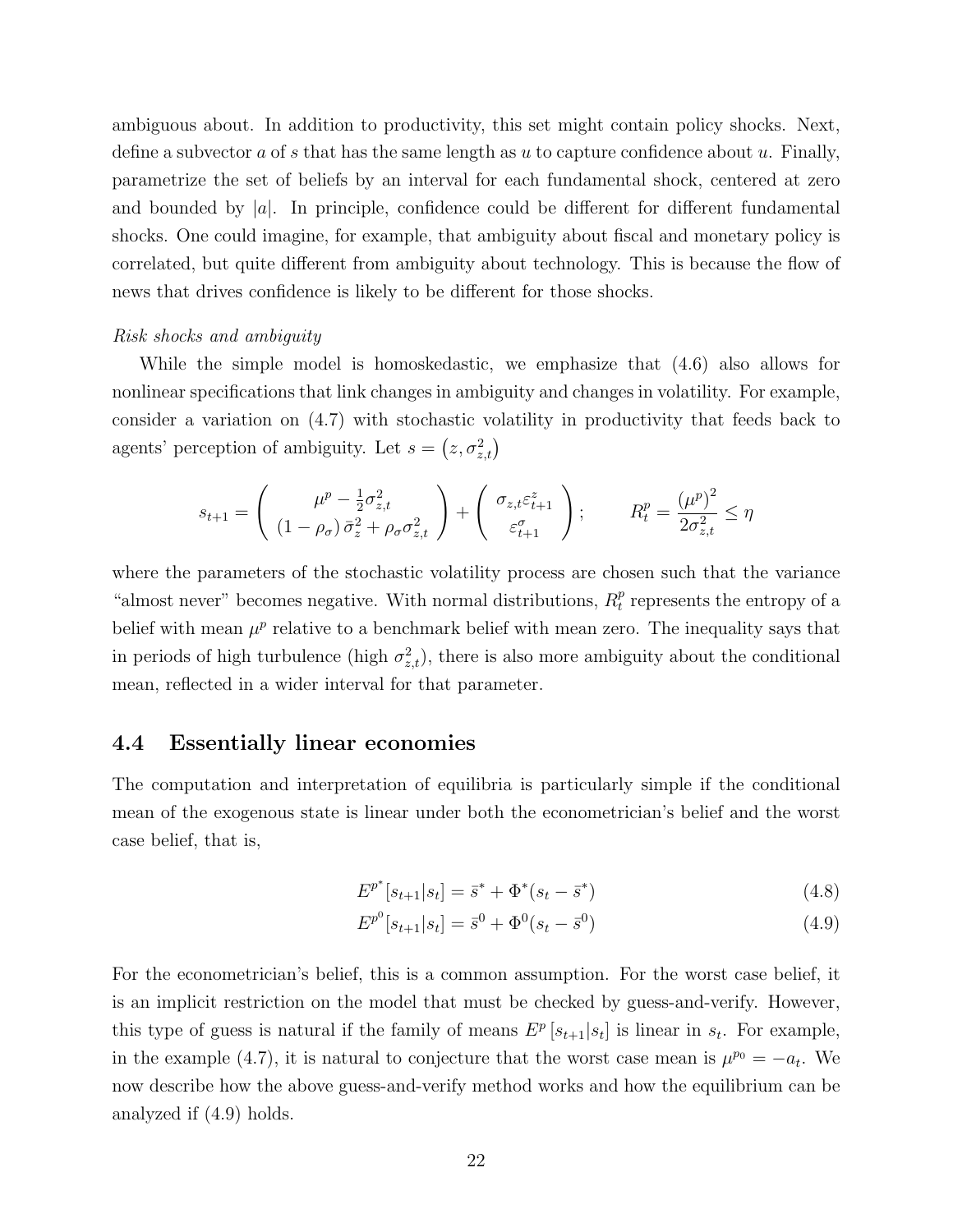### Finding the equilibrium law of motion

For a given belief  $p^0$ , step 2 of the procedure – finding the equilibrium law of motion – amounts to finding a solution  $W(w, s)$  to (4.5). We look for an approximate solution by linearization. Define the *worst case steady state*  $\bar{w}$  by

$$
H(\bar{w}^0, \bar{w}^0, \bar{w}^0, \bar{s}^0, \bar{s}^0) = 0
$$

Intuitively, this is where w would converge if the law of motion of the exogenous state were (4.6) with the worst case conditional mean (4.9). The actual law of motion will typically be different if the true conditional mean differs from the worst case. The worst case steady state, just like the worst case belief, should be viewed only as a tool to describe agents' responses to uncertainty.

Denote the deviation from the worst case steady state by  $\hat{w}_t^0 := w_t - \bar{w}^0$  and  $\hat{s}_t^0 := s_t - \bar{s}^0$ and perform a first order Taylor expansion of  $H$  in  $(4.5)$  around this steady state to obtain

$$
E^{p^0} \left[ \alpha_{-1} \hat{w}_{t-1}^0 + \alpha_0 \hat{w}_t^0 + \alpha_1 \hat{w}_{t+1}^0 + \delta_0 \hat{s}_t^0 + \delta_1 \hat{s}_{t+1}^0 \big| s_t \right] = 0,
$$

where  $\alpha_{-1}, \alpha_0, \alpha_1, \delta_0, \delta_1$  are constants determined by equilibrium conditions. Together with (4.9), this is a familiar system of expectational difference equations. We use time subscripts to make the notation comparable to other such equations in the literature (as for example in Christiano (2002)). The timing is that  $w_{t-1}$  contains endogenous variables determined one period before the exogenous state  $s_t$  is realized and  $w_t$  corresponds to  $W(w_{t-1}, s_t)$ , determined once  $s_t$  is known. Under the usual regularity conditions, the method of undetermined coefficients delivers a solution

$$
\hat{w}_t^0 = \rho \hat{w}_{t-1}^0 + \nu \hat{s}_t^0. \tag{4.10}
$$

It is important to note that the econometrician's transition density  $p^*$  has not been used to find this solution. This is because agents do not know the econometrician's belief about the data (we do not impose rational expectations). Instead, agents' behavior is driven by their worst case belief  $p^0$ . Nevertheless, standard tools from solving expectational difference equations under rational expectations can be used to find the above approximation to the equilibrium law of motion W.

Step 3 of the guess-and-verify procedure computes agents' value functions under the worst case belief,  $V^{0i}$  say. Nonlinearity of the value functions could be important here; it is thus useful to compute value functions using higher order approximations around  $(\bar{w}^0, \bar{s}^0)$ . Finally, step 4 verifies the guess by solving the minimization problem in (4.2) for the mean  $E^p$ . In our applications, this amounts to checking monotonicity of a function. Indeed,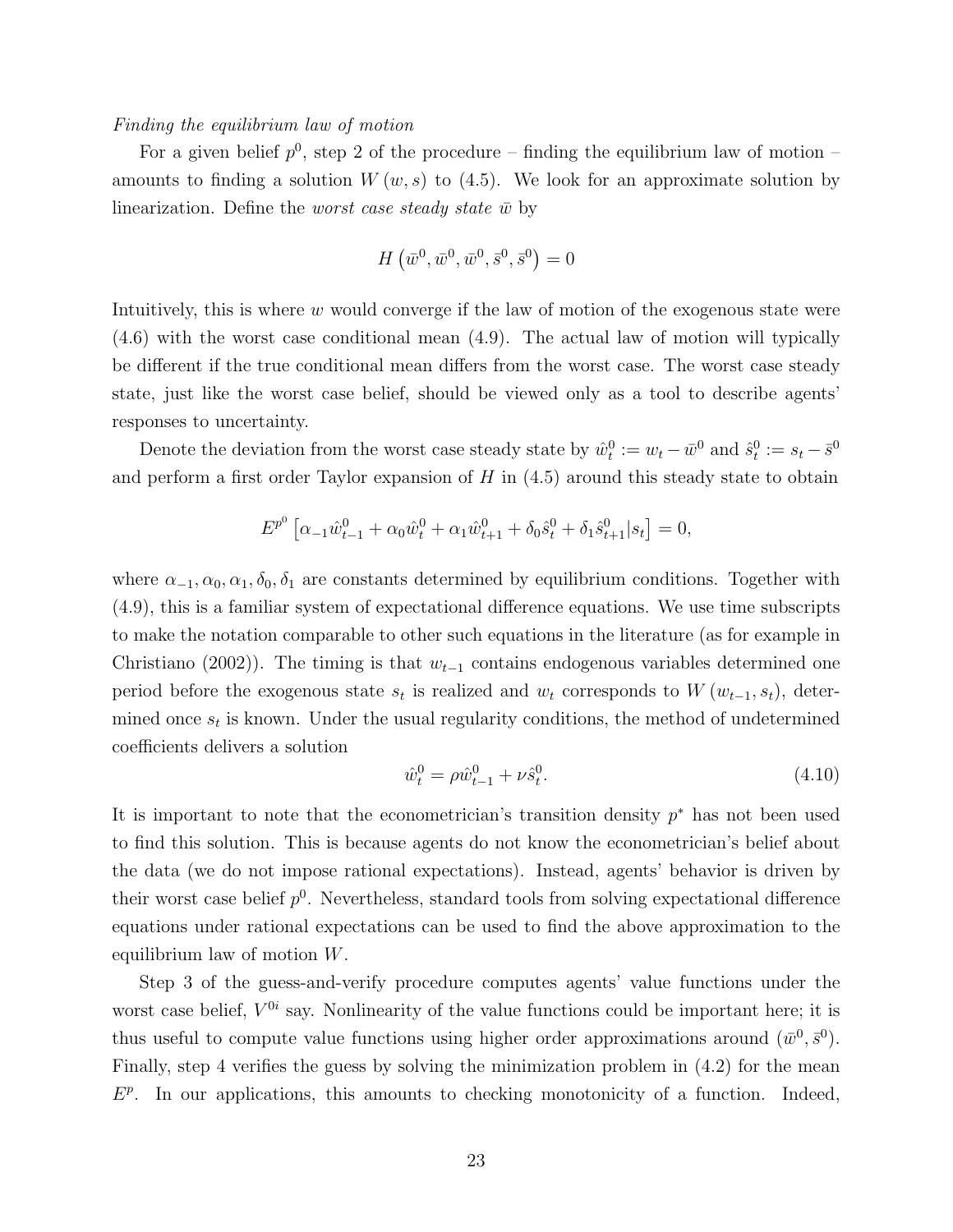suppose beliefs are given by (4.7) and the guess is  $\mu^p = E^{p_0}[z_{t+1}|s_t] = -a_t$ . It is verified by checking whether for any  $X, A, s = (z, a)$  and a', the function

$$
\tilde{V}\left(z^{\prime}\right):=V^0(x^{\prime}\left(X,A,Y\left(X,s\right),s,z^{\prime},a^{\prime}\right),z^{\prime},a^{\prime})
$$

is strictly increasing.

#### Characterizing equilibrium dynamics

Consider now the dynamics of the model from the perspective of the econometrician. Agents' response to ambiguity leads to actions and hence equilibrium outcomes given by (4.10). At the same time, the exogenous state moves according to the equation in (4.8), in which the steady state equals  $\bar{s}^*$ . Suppose the volatility of the shocks is negligible. First order effects of ambiguity imply that the resulting zero risk steady state is typically not equal to  $(\bar{s}^0, \bar{w}^0)$ . Instead, it is given by  $\bar{s} = \bar{s}^*$  and

$$
\bar{w} - \bar{w}^0 = \rho \left( \bar{w} - \bar{w}^0 \right) + \nu \left( \bar{s}^* - \bar{s}^0 \right) \tag{4.11}
$$

Mechanically, the dynamic system behaves as if it has been displaced from  $(\bar{s}^0, \bar{w}^0)$  so as to make the impulse response of  $w_t$  take on the value  $\bar{w}$  in both the first and second period after the shock. The condition in  $(4.11)$  states that when the economy's time t initial condition is equal to  $(w_{t-1} = \bar{w}, s_t = \bar{s}^*)$ , the linearized equilibrium conditions generate a time t solution  $W(w_{t-1}, s_t)$  that maintains the economy at its initial condition  $\bar{w}$ . Put differently, the zero risk steady state reflects the response of agents who observe  $\bar{s}^*$  at date t and whose ambiguity aversion leads them to act as if the exogenous state will converge to  $\bar{s}^0$ .

Denote by  $\hat{w}_t := w_t - \bar{w}$  and  $\hat{s}_t := s_t - \bar{s}^*$  the deviations from the zero risk steady state. Combining (4.10) and (4.11), those deviations follow the law of motion

$$
\hat{w}_t = \hat{w}_t^0 + \bar{w}^0 - \bar{w}
$$
  
=  $\rho (\hat{w}_{t-1}^0 + \bar{w}^0 - \bar{w}) + \nu (\hat{s}_t^0 + \bar{s}^0 - \bar{s}^*)$   
=  $\rho \hat{w}_{t-1} + \nu \hat{s}_t$ 

In other words, the actual movement of the endogenous variables around  $\bar{w}$  when displaced by actual shocks  $\hat{s}_t$  is the same as their movement around the worst case steady state when displaced by shocks  $\hat{s}_t^0$ .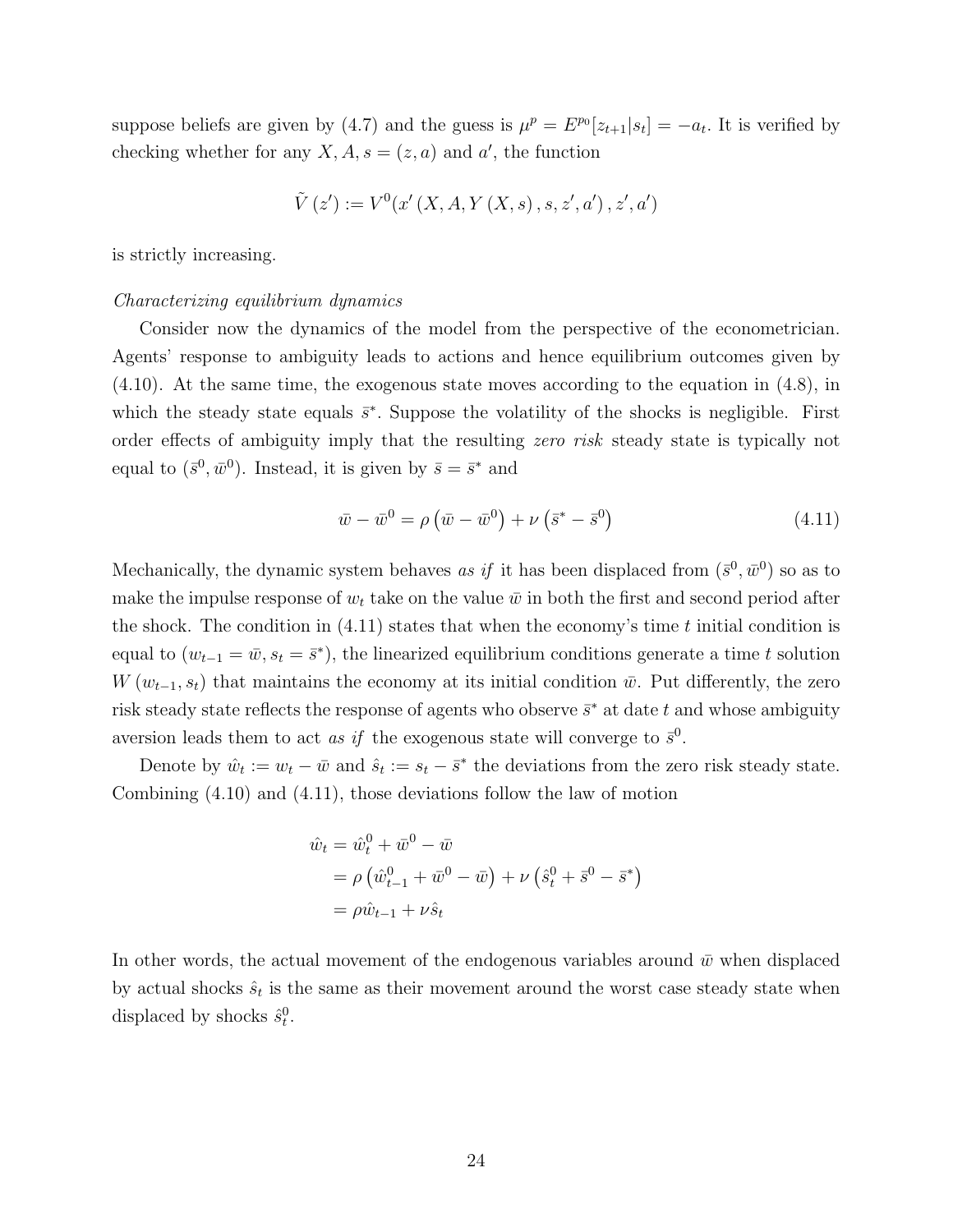## 5 An estimated model with ambiguity

This section describes the model that we use to describe the US business cycles. The model is based on a standard medium scale DSGE model along the lines of Christiano et al. (2005) and Smets and Wouters (2007). Many elements of our model are standard in the literature (for example in Del Negro et al. (2007), Christiano et al. (2008), Schmitt-Grohe and Uribe (2008) and Justiniano et al. (2011)). What is new is that decision makers are ambiguity averse. We defer the description of the details of the model that are not related to ambiguity to Appendix 6.1.

### 5.1 Setup: parametrizing ambiguity

Preferences reflect both ambiguity aversion and internal habit formation. As in Section 4, utility is defined over uncertain streams of consumption  $\vec{C} = (\vec{C}_t)^{\infty}$ , where date t  $t=0$ consumption  $\overrightarrow{C}_t: S^t \to \Re^2$  includes two goods, the final good and leisure. Agent i's felicity function is:

$$
u^{i}\left(\overrightarrow{C}_{t},\overrightarrow{C}_{t-1}\right)=\log(C_{t}-\theta C_{t-1})-\frac{\psi_{L}}{1+\sigma_{L}}h_{i,t}^{1+\sigma_{L}}.
$$

where  $C_t$  denotes individual consumption of the final good,  $h_{i,t}$  denotes a specialized labor service supplied by the household and  $\theta$  is controls internal habit formation.

Utility follows a recursion similar to (2.1):

$$
U_t\left(\overrightarrow{C};s^t\right) = u^i\left(\overrightarrow{C}_t,\overrightarrow{C}_{t-1}\right) + \beta \min_{p \in \mathcal{P}_t(s^t)} E^p\left[U_{t+1}\left(\overrightarrow{C};s_t,s_{t+1}\right)\right],\tag{5.1}
$$

The sets of beliefs  $\mathcal{P}_t(s^t)$  reflect ambiguity about the transitory productivity level  $Z_{t+1}$ . The technology shock  $Z_t$  enters into the production of intermediate goods as described in detail in Appendix 6.1. From the perspective of the econometrician, the dynamics for  $Z_t$  is:

$$
\log Z_t = \rho_z \log Z_{t-1} + \sigma_z z_t^x. \tag{5.2}
$$

We parametrize the sets  $\mathcal{P}_t(s^t)$  of one-step ahead conditional beliefs about future technology by an exogenous component  $a_t$  that captures time-varying ambiguity:

$$
\log Z_{t+1} = \rho_z \log Z_t + \sigma_z z_{t+1}^x + \mu_t \tag{5.3}
$$

$$
\mu_t \in [-a_t, -a_t + 2|a_t|] \tag{5.4}
$$

$$
a_{t+1} = (1 - \rho_a)\overline{a} + \rho_a a_t + \sigma_a a_{t+1}^x \tag{5.5}
$$

where the shocks  $z^x$  and  $a^x$  are standard normal iid shocks. As in Section 4, we assume that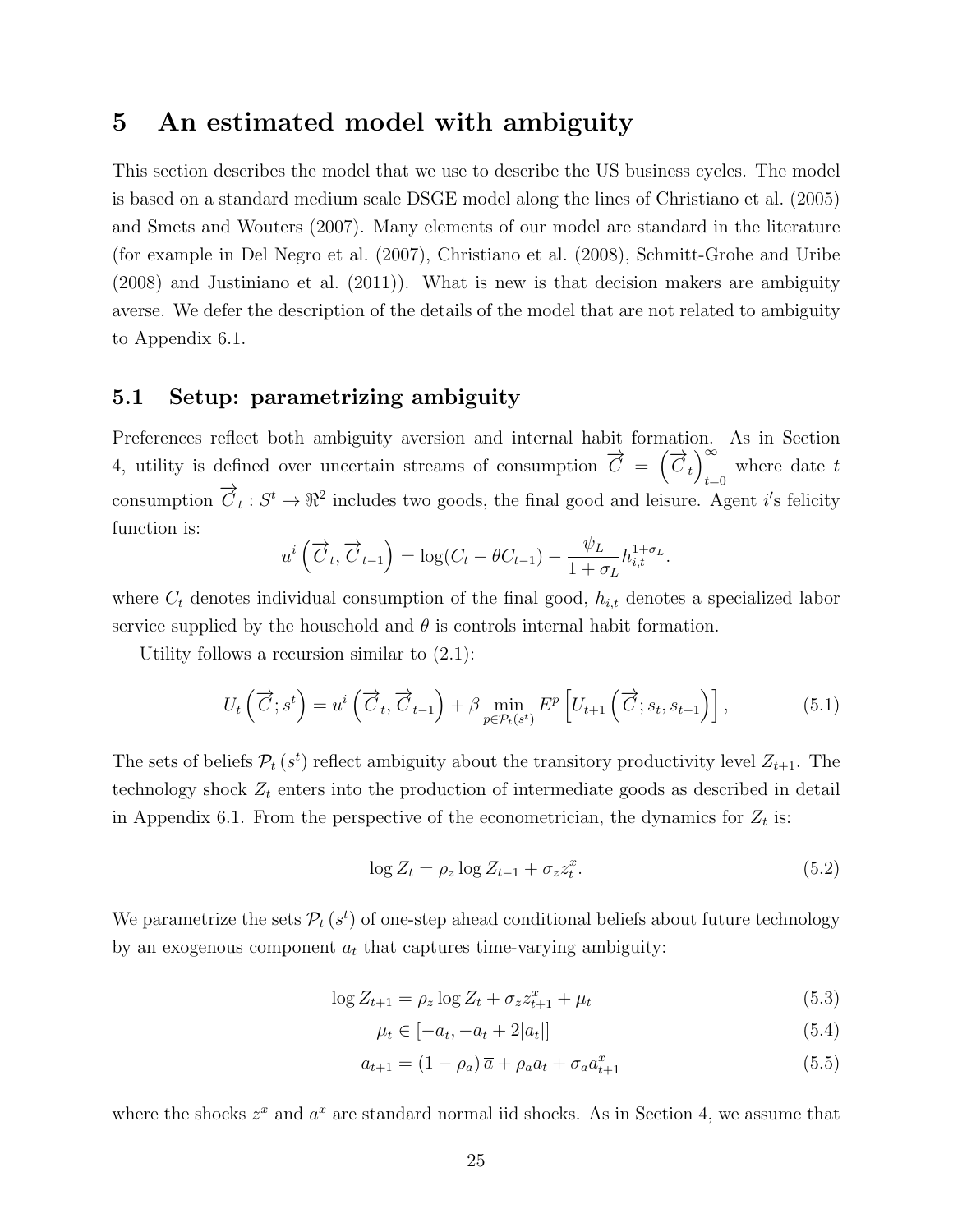the agent knows the evolution of  $a_t$ , but that he is not sure whether the conditional mean of  $\log Z_{t+1}$  is really  $\rho_z \log Z_t$ . Instead, the agent allows for a range of intercepts. If  $a_t$  is higher, then the agent is less confident about the mean of  $\log Z_{t+1}$  – his belief set is larger.

A convenient feature shared by both the model here and the simple model of section 3 is that it is fairly easy to see what the worst case scenario is, or which  $\mu_t$  solves the minimization problem in  $(5.1)$ . Indeed, the environment (given by  $B, x' u$  and G in the general formulation of section 4) is such that, under expected utility and rational expectations, a first order solution is known to provide a satisfactory approximation to the equilibrium dynamics. Moreover, it can be checked that the value function, under expected utility, is increasing in  $Z_t$ . This monotonicity implies that the worst case scenario belief that solves the minimization problem in (5.1) is given by the lower bound of the set  $[-a_t, -a_t + 2|a_t]$ . Intuitively, it is natural that the agents take into account that the worst case is always that the mean of productivity innovations is as low as possible. According to the worst case belief  $p^0$ , technology thus evolves as

$$
\log Z_{t+1} = \rho_z \log Z_t + \sigma_z z_{t+1}^x - a_t \tag{5.6}
$$

### Choosing ambiguity parameters

Time variation in ambiguity is governed by the three parameters  $\bar{a}$ ,  $\rho_a$  and  $\sigma_a$ . Two considerations matter for selecting a prior over these parameters. The first is technical: we would like the interval for  $\mu$  remains centered around zero which is true only if a remains nonnegative. Unfortunately, nonnegativity is incompatible with a linear law of motion for a. We thus require parameters such that the unconditional mean  $\bar{a}$  is more than three unconditional standard deviations away from zero:

$$
\overline{a} \ge 3 \frac{\sigma_a}{\sqrt{1 - \rho_a^2}}.\tag{5.7}
$$

As a result, the probability that a becomes negative is less than .15%, and any negative as will be small. Any a close to zero will thus represent a small set of belief that is close to having a single mean close to zero - a very confident agent.

The second consideration is that we want to bound the lack of confidence by the measured variance of the shock that agents perceive as ambiguous. In section 3.4 we argued that a reasonable upper bound for a is given by  $2\sqrt{\rho}\sigma_z$ , where  $\rho \in [0,1]$  is the share of the variability in the data that agents attribute to ambiguity. When  $\rho = 1$  we obtain the largest upper bound, i.e.  $a_t \leq 2\sigma_z$ . Again we cannot enforce the bound exactly, but assume that it is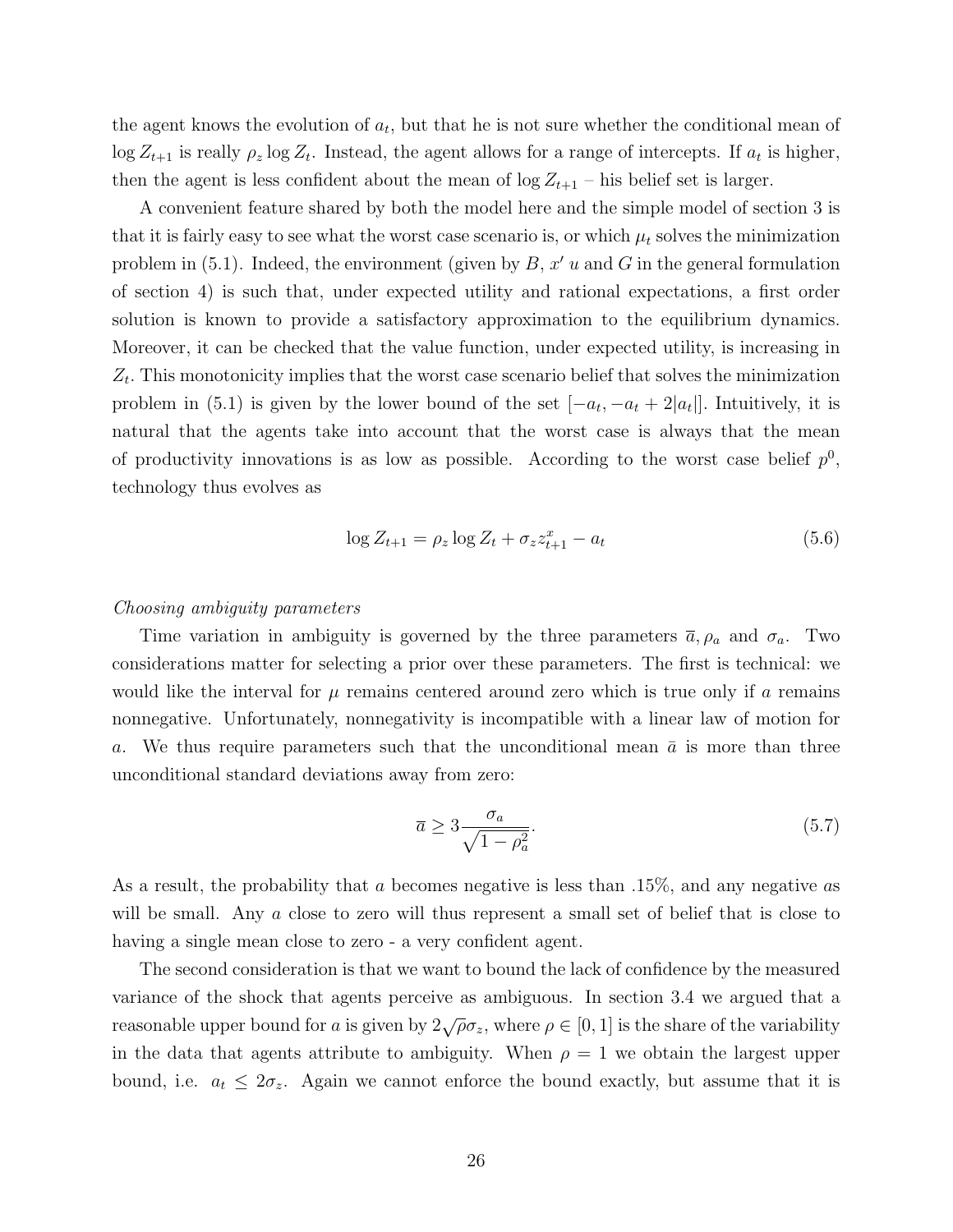violated with probability .13%:

$$
\overline{a} + 3 \frac{\sigma_a}{\sqrt{1 - \rho_a^2}} \le 2\sigma_z.
$$
\n(5.8)

In preliminary estimations of the model, we find that when the three ambiguity parameters  $\bar{a}, \rho_a$  and  $\sigma_a$  are separately estimated the implied unconditional volatility of the  $a_t$ process is so large that it implies very frequent negative realizations to  $a_t$ . We thus restrict attention to the subset of the parameter space in which (5.7) is binding. It is helpful to write  $\bar{a} = n\sigma_z$  with  $n \in [0, 1]$  because of (5.8). We estimate two ambiguity parameters  $\rho_a$ and n, together with the other parameters of the model, including  $\sigma_z$ . We can then compute  $\overline{a} = n\sigma_z$  and infer  $\sigma_a$  from (5.7).

### 5.2 Estimation and Data

The solution of our model with ambiguity follows the general steps described in section 4.4; details are in Appendix 6.3. The linearity of the state space representation of the model and the assumed normality of the shocks allow us to estimate the model using standard Bayesian methods as discussed for example in An and Schorfheide (2007) and Smets and Wouters (2007). We estimate the posterior distribution of the structural parameters by combining the likelihood function with prior information. The likelihood is based on the following vector of observable variables:

$$
\left[\Delta \log Y_t^G, \Delta \log I_t, \Delta \log C_t, \log L_t, \log \pi_t, \log R_t, \Delta \log P_{I,t}\right]
$$

where ∆ denotes the first difference operator. The vector of observables refers to data for US on GDP growth rate, investment growth rate, consumption growth rate, log of hours per capita, log of gross inflation rate, log of gross short term nominal interest rate and price of investment growth rate. The sample period used in the estimation is 1984Q1-2010Q1. The data sources are described in Appendix 6.4. In the state space representation we do not allow for a measurement error on any of the observables.

We now discuss the priors on the structural parameters. The only parameter we calibrate is the share of government expenditures in output which is set to match the observed empirical ratio of 0.22. The rest of the structural parameters are estimated. The priors on the parameters not related to ambiguity and thus already present in the standard medium scale DSGE are broadly in line with those adopted in previous studies (e.g. Christiano et al. (2010b) and Justiniano et al. (2011)). The prior for each of the autocorrelation parameter of the shock processes is a Beta distribution with a mean of 0.5 and a standard deviation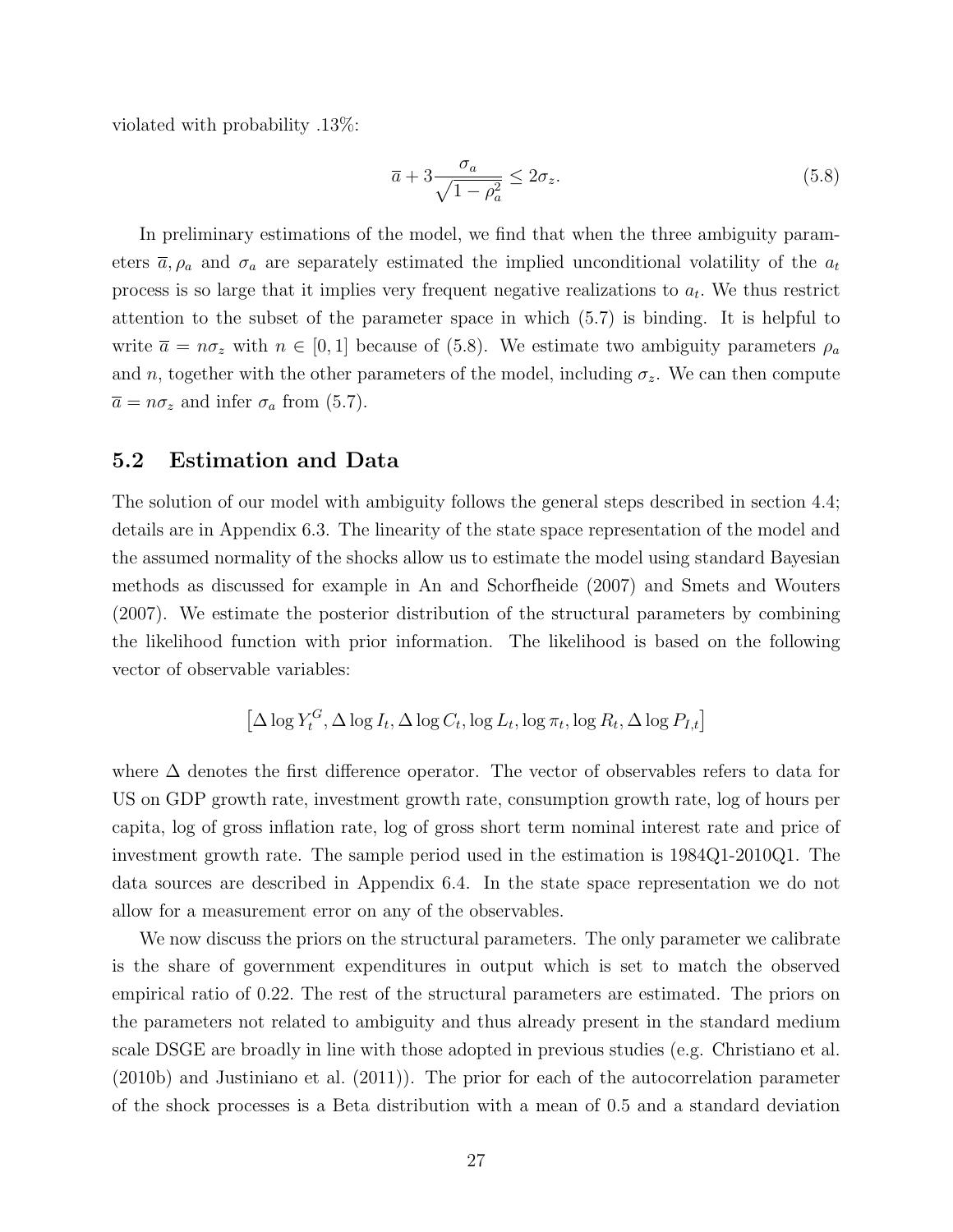of 0.15. The prior distribution for the standard deviation of the 7 fundamental shocks is an Inverse Gamma with a mean of 0.01 and a standard deviation of 0.01.

Regarding the ambiguity parameters, we follow the argument in section 5.1 and estimate the two parameters n and  $\rho_a$ . The prior on the scaling parameter n is a Beta distribution with mean 0.5 and standard deviation equal to 0.25. The prior is loose and it allows a wide range of plausible values. The prior on  $\rho_a$  follows the pattern of the other autocorrelation coefficients and is a Beta distribution with a mean of 0.5 and a standard deviation of 0.15.

The prior and posterior distributions are described in Table 2. The posterior estimates of our structural parameters that are unrelated to ambiguity are in line with previous estimations of such medium scale DSGE models (Del Negro et al. (2007), Smets and Wouters  $(2007)$ , Justiniano et al.  $(2011)$ , Christiano et al.  $(2010b)$ ). These parameters imply that there are significant 'frictions' in our model: price and wage stickiness, investment adjustment costs and internal habit formation are all substantial. The estimated policy rule is inertial and responds strongly to inflation but also to output gap and output growth. Given that these parameters have been extensively analyzed in the literature, we now turn attention to the role of ambiguity in our estimated model.

### 5.3 Results: steady state

Ambiguity has important effects on both the steady state and the business cycle of our model. Consider first the steady state. The posterior mode of the structural parameters of ambiguity implies that the steady state level of ambiguity is

$$
\overline{a} = n\sigma_z = 0.963 \times 0.0045 = 0.00435,
$$

which means that the agent is on average concerned about a one-step ahead future technology level that is 0.435% lower than the true technology, normalized to 1. In the long run, the agent expects the technology level to be  $Z^*$ , which solves:

$$
\log Z^* = \rho_z \log Z^* - \overline{a}.
$$

For the estimated  $\rho_z = 0.955$ , we get that  $Z^* = 0.903$ . Thus, the ambiguity-averse agent expects under his worst case scenario evaluation the long run mean technology to be approximately 9% lower than the true mean. Based on these estimates and using (5.7), we can directly find that the standard deviation of the innovations to ambiguity is  $\sigma_a = 0.000405$ .

Our interpretation of the reason we find a relatively large  $\bar{a}$  is the following: the estimation prefers to have a large  $\sigma_a$  because the ambiguity shock provides a channel in the model that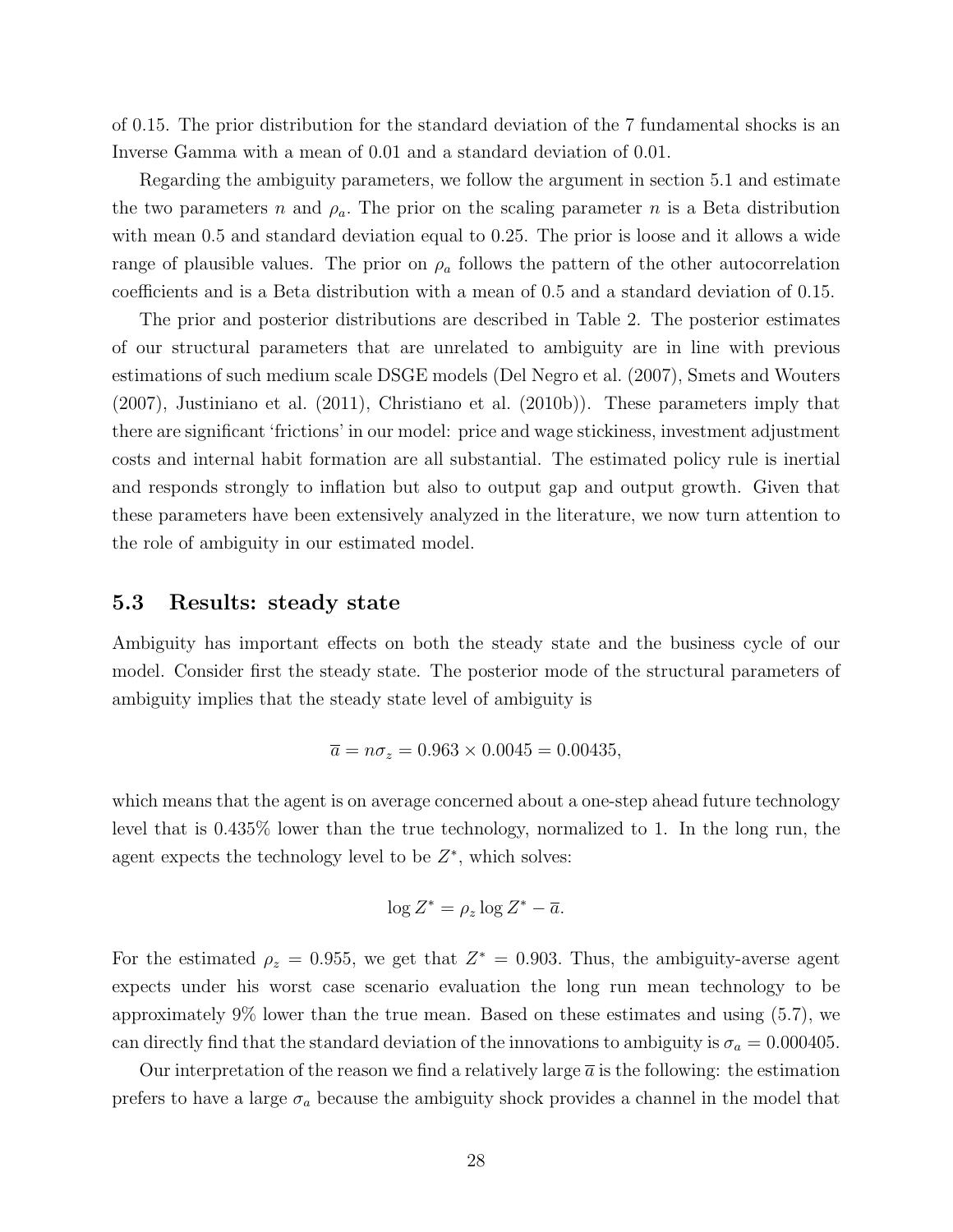delivers dynamics that seem to be favored by the data. Indeed, as detailed in the next section, the ambiguity shocks generate comovement between variables that enter in the observation equation. This is a feature that is strongly present in the data and is not easily captured by other shocks. Given the large role that the fit of the data places on the ambiguity shock, the implied estimated  $\sigma_a$  is relatively large. Because of the constraint on the size of the mean ambiguity in (5.7), this results also in a large required steady state ambiguity. Thus, given also the estimated  $\sigma_z$ , the posterior mode for n is relatively large. The picture that comes out of these estimates is that ambiguity is large in the steady state, it is volatile and persistent.

The estimated amount of ambiguity has substantial effects on the steady state of endogenous variables.<sup>7</sup> To describe these effects we perform the following calculations.<sup>8</sup> We fix all the estimated parameters of the model at their posterior mode but change the standard deviation of the transitory technology shock,  $\sigma_z$ , from its estimated value of  $\overline{\sigma}_z = 0.0045$  to being equal to 0. When  $\sigma_z = 0$ , then the level of ambiguity  $\bar{a}$  is also equal to 0.<sup>9</sup> By reporting the difference between the steady states with  $\sigma_z = \overline{\sigma}_z > 0$  and with  $\sigma_z = 0$  we calculate the steady state effect of fluctuations in transitory technology that goes through the estimated amount of ambiguity. In Table 1 we present the net percent difference of some variables of interest between the two cases, i.e. for a variable X we report  $100[X_{SS(\sigma_z=\overline{\sigma}_z)}, X_{SS(\sigma_z=0)}-1],$ where  $X_{SS(\sigma_z=\overline{\sigma}_z)}$  and  $X_{SS(\sigma_z=0)}$  are the steady states of variable X under  $\sigma_z = \overline{\sigma}_z$  and respectively  $\sigma_z = 0.10$ 

Table 1: Steady state percent difference from zero fluctuations

|                             |  | Variable Welfare Output Capital Consumption Hours Nom.Rate |                 |  |
|-----------------------------|--|------------------------------------------------------------|-----------------|--|
| $-13.1$ $-15$ $-14$ $-16.4$ |  |                                                            | $-14.8$ $-42.5$ |  |

 $=$ 

As evident from Table 1, the effect of fluctuations in the transitory technology shock that goes through ambiguity is very substantial. Output, capital, consumption, hours are all significantly smaller, by about 15%, when  $\sigma_z = \overline{\sigma}_z$ . The nominal interest rate is smaller by 42%, which corresponds to the quarterly steady state interest rate being lower by 73 basis points. Importantly, the welfare cost of fluctuations in this economy is also very large, of

<sup>&</sup>lt;sup>7</sup>As described in Section 4.4, we refer to the steady state of our linearized model as a 'zero risk steady state', in which the variances of the shocks only have an effect on the endogenous variables through ambiguity.

<sup>8</sup>The quantitative implications of the model are reported by evaluating parameters at the posterior mode.

<sup>&</sup>lt;sup>9</sup>As evident from equation (5.8) or from the discussion of Section 3.4, since  $0 \leq \bar{a} \leq \sigma_z$ , then  $\sigma_z = 0$ implies  $\bar{a} = 0$ . Intuitively, when there is no observed variability in the  $z_t$  process, then there cannot be any perceived ambiguity about its one-step ahead mean.

<sup>&</sup>lt;sup>10</sup>For welfare, we report the difference in terms of steady state consumption under  $\sigma_z = 0$ .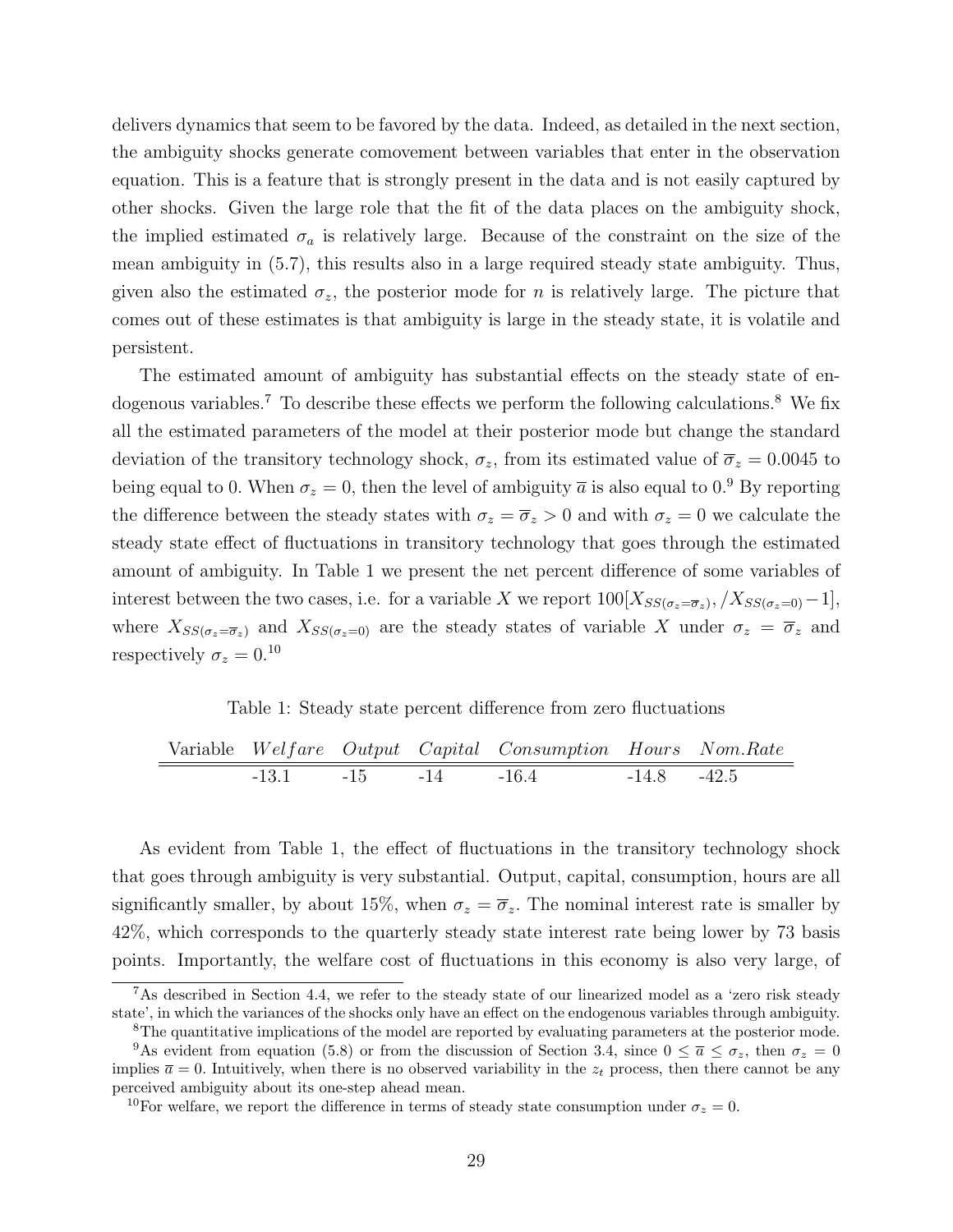about 13% of steady state consumption.

The steady state effects of fluctuations in technology that go through ambiguity are much larger than what it is implied by the standard analysis featuring only risk, as for example in Lucas (1987). By standard analysis we mean the strategy of shutting down all the other shocks except the transitory technology and computing a second order approximation of the model in which there is no ambiguity but  $\sigma_z = \overline{\sigma}_z$ . For such a calculation, we find that the welfare cost of business cycle fluctuations is around 0.01% of steady state consumption. The effects on the steady state values of the other variables reported in Table 1 is negligible.

## 5.4 Results: business cycle fluctuations

In this section we analyze the role of time-varying ambiguity in generating business cycles. We highlight the role of ambiguity by discussing three main points: a theoretical variance decomposition of variables; a historical variance decomposition based on the smoothed shocks and impulse responses experiments. We conclude by comparing our model implications for forecast dispersion to survey data.

### Variance decomposition

Table 3 reports the theoretical variance decomposition of several variables of interest. For each structural shock we compute the share of the total variation in the corresponding variable that is accounted by that shock at two horizons: one is at the business cycle frequency which incorporates periodic components with cycles between 6 and 32 quarters, as in Stock and Watson (1999). The second is at a long-run horizon which is the theoretical variance decomposition obtained by solving the dynamic Lyapunov equation characterizing the law of motion of the model. These two shares are reported in the first two rows of Table 3. In the third row, we also report for comparison the variance decomposition in an estimated model without ambiguity.

At business cycle frequency the ambiguity shock accounts for about 27% of GDP variability. It simultaneously explains a large share of real variables such as consumption (52%), investment  $(14\%)$ , hours  $(31\%)$  and less for inflation  $(2\%)$  and the nominal interest rate  $(7\%)$ . The long-run theoretical decomposition implies that the shock is even more important. It explains about 55% of GDP variability and it is a significant driver of the other variables: consumption  $(62\%)$ , investment  $(51\%)$ , hours  $(52\%)$ , inflation  $(29\%)$  and the nominal interest rate (38%). Based on these two sets of numbers we can conclude that the ambiguity shock is an important factor of business cycle fluctuations while also having a low-frequency component that magnifies its role in the total variance decomposition. The simultaneous large shares of variation explained by ambiguity suggest that time-variation in the agents'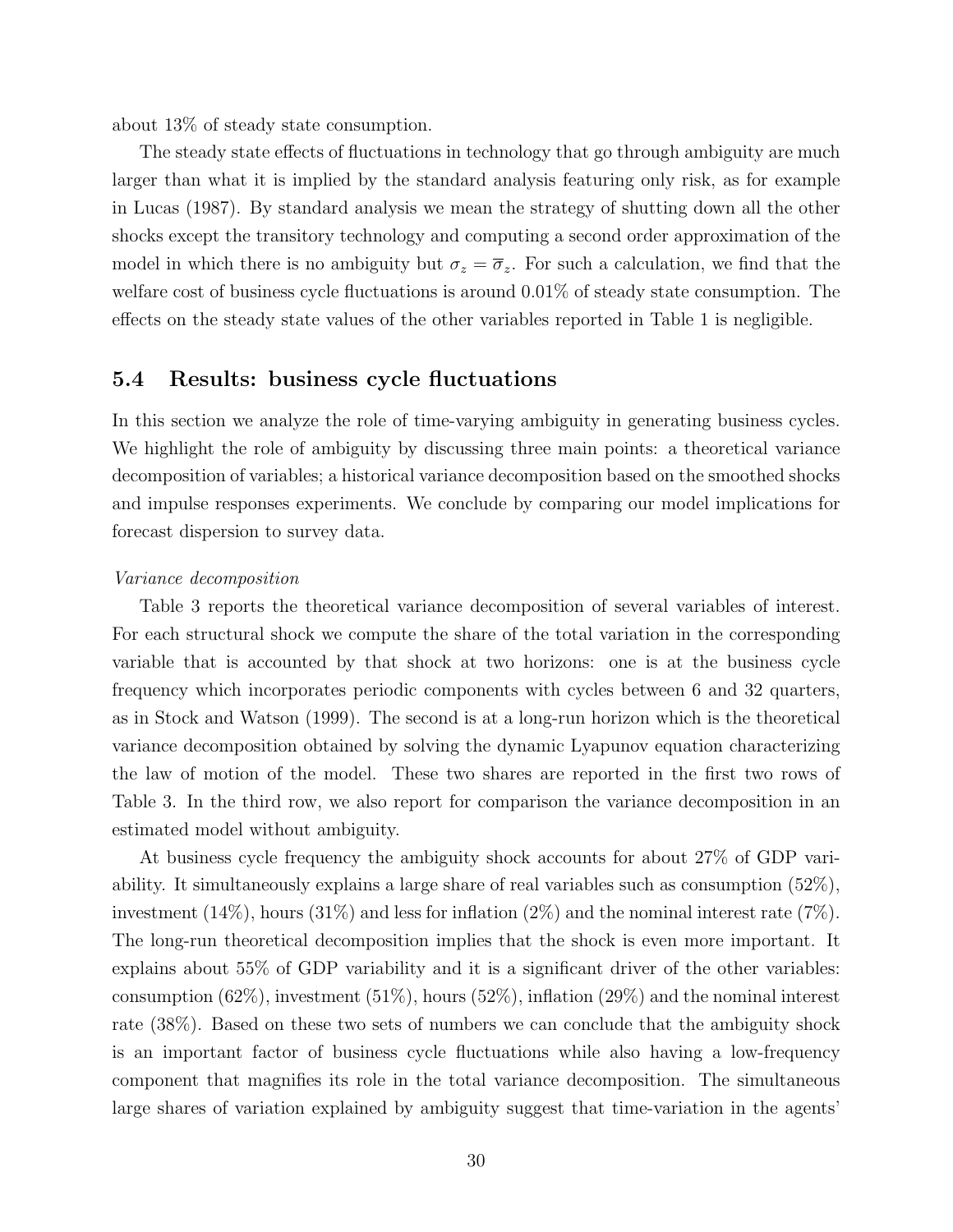confidence about technology shocks can be a unified source of macroeconomic variability.

For comparison, we can analyze the estimated model without ambiguity. The business cycle frequency variance decomposition for a model that sets the level of ambiguity to zero, i.e.  $n = 0$ , is reported in the third row of Table 3. There the largest share of GDP variability is explained by the marginal efficiency of investment shock, confirming the results of many recent studies, such as Christiano et al. (2010b) and Justiniano et al. (2011). Introducing time-varying ambiguity reduces the importance of the other shocks, except for the transitory technology shock  $Z_t$ , in explaining the decomposition of the level of observed variables. The reduction in effects are especially strong for the marginal efficiency of investment and growth rate shocks. With ambiguity, the shock  $Z_t$  becomes more important. The reason is that ambiguity enters in the model indirectly through the variance of  $\sigma_z$ . Thus, with ambiguity the estimated variance of  $Z_t$  affects the likelihood evaluation through two channels: one direct, through the shock  $Z_t$ , and one indirect through the variance of the shock  $a_t$ .

### Impulse responses

We now turn to analyzing the impulse responses for the ambiguity shock in the estimated model. As suggested already in the discussion, an increase in ambiguity generates a recession, in which hours worked, consumption and investment fall. It is also worth emphasizing that the impulse response is symmetric: a fall in ambiguity, compared to steady state, generates an economic boom in which variables comove positively. The fact that this shock predicts comovement between these variables is an important feature that helps explain why the estimation prefers in the likelihood maximization such a shock.

Before we proceed further, let us define the excess return on capital. The return on capital  $R_t^K$  is defined in equation (6.18) in Appendix. The ex-post excess return  $ex_{t+1}$  is then defined as the difference between the realized return on capital and the nominal interest rate, i.e.  $ex_{t+1} := R_{t+1}^K - R_t$ . As detailed in Appendix, from the two intertemporal optimality conditions with respect to capital and bonds, it follows that in the linearized equilibrium,  $R_t$  equals  $E_t^{p^0} R_{t+1}^K$ . Thus, under the worst case expectations,  $E_t^{p^0} e_{t+1} = 0$ . However, the average realized  $R_{t+1}^K$  will be in general different than  $E_t^{p^0} R_{t+1}^K$ . The reason is that the former is obtained under the true data generating process in which the worst case mean  $a_t$  does not materialize on average in the realization of  $z_{t+1}$ , while  $E_t^{p^0} R_{t+1}^K$  represents the average  $R_{t+1}^K$ if  $a_t$  would materialize.

Figure 3 plots the responses to a one standard deviation increase in ambiguity for the estimated model.<sup>11</sup> On top of the mentioned comovement in macro aggregates, the model also predicts a fall in the price of capital, a fall in the real interest rate and a countercyclical

 $\frac{11}{11}$ The impulse response is plotted as percentage deviations from the 'zero risk steady state' of the model.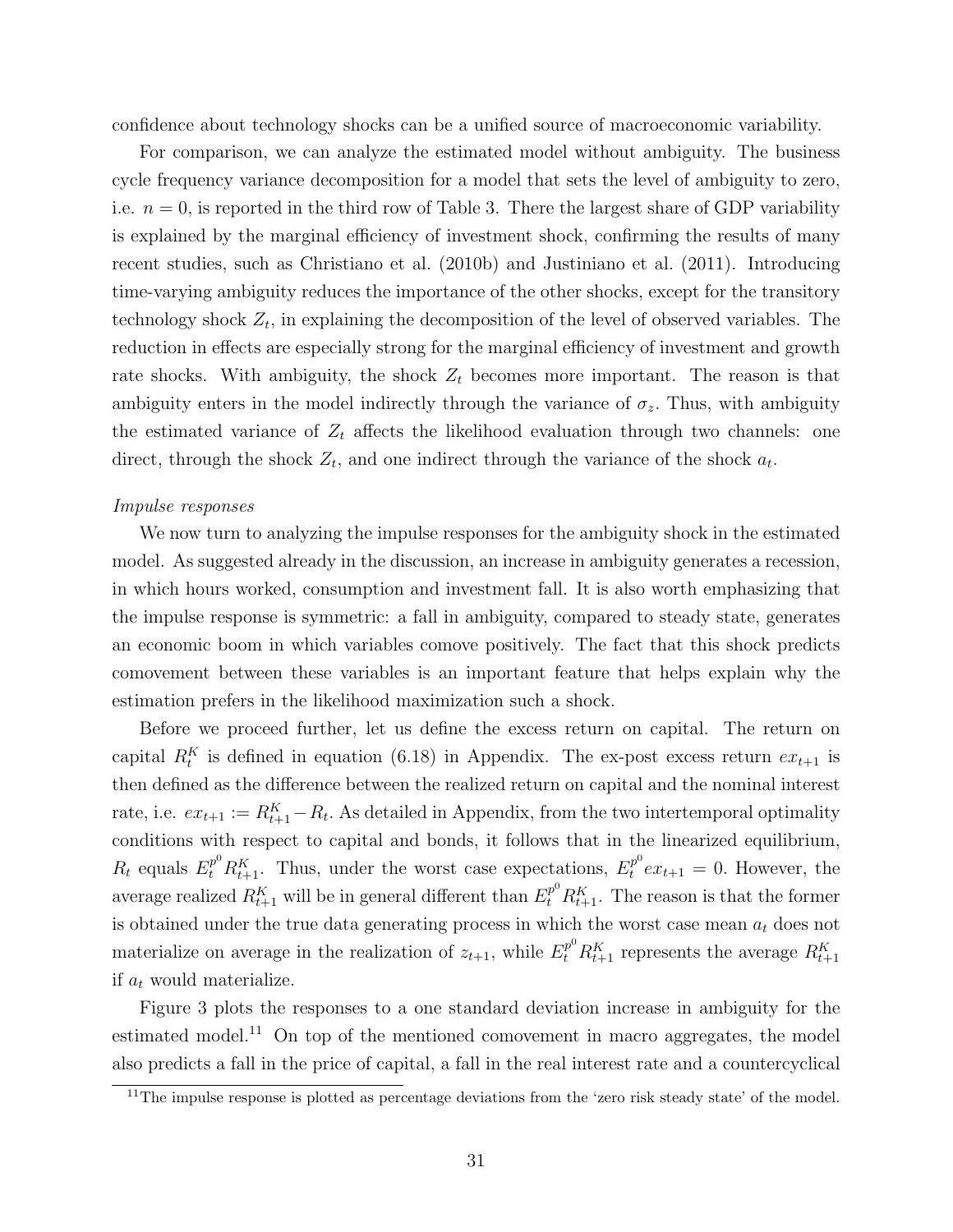ex-post excess return.<sup>12</sup>

We briefly explain these results. The main intuition in understanding the effect of the ambiguity shock is to relate it to its interpretation of a news shock. An increase in ambiguity makes the agent act under a more cautious forecast of the future technology. From an outside observer that analyzes the agent's behavior, it seems that this agent acts under some negative news about future productivity. This negative news interpretation of the increase in ambiguity helps explain the mechanics and economics of the impulse response. As described in detail in Christiano et al. (2008) and Christiano et al. (2010a), in a rational expectations model, a negative news about future productivity can produce a significant bust in real economy while simultaneously generating a fall in the price of capital. This result is reflected in our impulse response. In our model, the negative news is on average not materialized, because nothing changed in the true process for technology, as shown in the first panel of Figure 3. However, because of the persistent effect of ambiguity, the economy continues to go through a prolonged recession.

The ex-post excess return, defined above as  $ex_{t+1}$ , is positive following the period of the initial increase in ambiguity and it is positive persistently along the path. The explanation for the countercyclical excess returns is that the negative expectation about future productivity does not materialize in the true data generating process, so ex-post capital pays more. Thus along this path of higher ambiguity,  $R_{t+1}^K$  is systematically higher than  $E_t^{p^0} R_{t+1}^K$ . The ex-post excess return reflects a rational uncertainty premium that ambiguity averse agents require to invest in the uncertain asset.

### Historical shock decomposition

We conclude the description of the role of ambiguity shocks in business cycle fluctuations by discussing the historical variance decomposition and the smoothed shocks that result from the estimated model. In Figure 1 we plot the Kalman filter estimate of the ambiguity shock  $a_t$ , as a deviation from its steady state value. The figure first shows that ambiguity is very persistent. After an initial increase around 1991, which also corresponds to an economic downturn, the level of ambiguity was low and declining during the 90's, reaching its lowest values around 2000. It then increases back to levels close to steady state until 2005. Following a few years of relatively small upward deviations from its mean, ambiguity spikes starting in 2008. Ambiguity rapidly increases, so that throughout 2008 it doubles over each quarter. Ambiguity reaches its peak in 2008Q4 when it is 8 times larger than its 2008Q1 value. The figure shows a dotted vertical line at 2008Q3, which corresponds to the Lehman Brothers bankruptcy. Our model interprets the period following 2008Q1 as one in which ambiguity

<sup>&</sup>lt;sup>12</sup>By price of capital we mean the Tobin's marginal q. For the equation determining the evolution of  $q_t$  in the scaled version of our economy, see equation (6.20) in Appendix.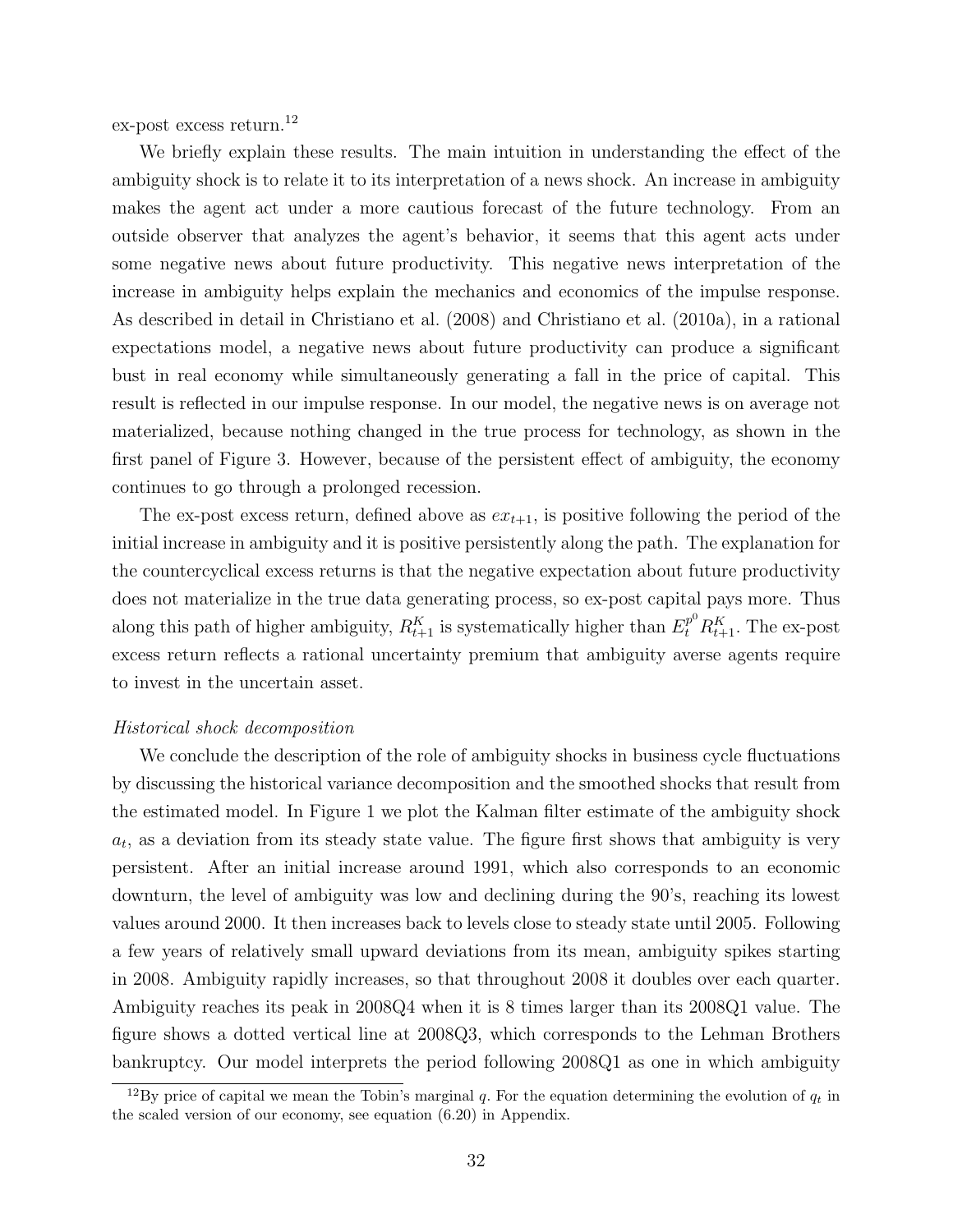about future productivity has increased dramatically.

Based on these smoothed path of ambiguity shocks we can now calculate what the model implies for the historical evolution of endogenous variables. In Figure 2 we compare, as deviations from steady state, the observed data with the counterfactual historical evolution for the growth rate of output, consumption, investment and the level of hours worked when the ambiguity shock is the only shock active in the model economy. The ambiguity shock implies a path for variables that comes close to matching the data, especially for output, consumption and hours. The model implied path of investment is less volatile but the correlation with the observed data is still significantly large. It is interesting that the ambiguity shock helps explain some of the business cycle frequency of these variables but also the low-frequency component as present in hours worked.<sup>13</sup>

The ambiguity shock generates the three large recessions observed in this sample. Indeed, if we analyze the smoothed path of the shock in Figure 2, the time-varying ambiguity helps explain the recession of the 1991, the large growth of the 1990's (as a period of low ambiguity), and then the recession of 2001. Given that the estimated ambiguity still continues to rise through 2005, the model misses by predicting a more prolonged recession than in the data, where output picks up quickly. The rise in ambiguity in 2008 predicts in the model that output, investment and consumption fall. The model matches the fall in consumption, but fails to generate a large fall in investment. It is important to highlight that the ambiguity shock implies that in the model consumption and investment comove. Indeed, in the historical decomposition, recessions are times when both of these variables fall. This is an important effect because standard shocks that have been recently found to be quantitatively important (as for example in Christiano et al. (2010b) and Justiniano et al. (2011)), such as the marginal efficiency of investment or intertemporal preference shocks imply a weak, and most often a negative comovement between these two components.

### Survey dispersion data

Our estimation treats confidence about productivity as a latent variable with its range restricted by the measured volatility of productivity. The results suggest that time variation in confidence is an important source of observed economic fluctuations. We provide external validation for our model by comparing model-implied confidence to popular measures of confidence based on the dispersion of survey forecasts. In particular, we look at data from the Survey of Professional Forecasters on one quarter ahead projections for Q/Q real GDP growth and inflation, expressed in annualized percentage points. Our measure of dispersion is the interquartile range (the difference between the 75th percentile and the 25th percentile).

 $13$ Usually the low-frequency movement in hours worked is attributed to exogenous labor supply shocks, corresponding to shocks to  $\psi_L$  in our model. See for example Justiniano et al. (2011).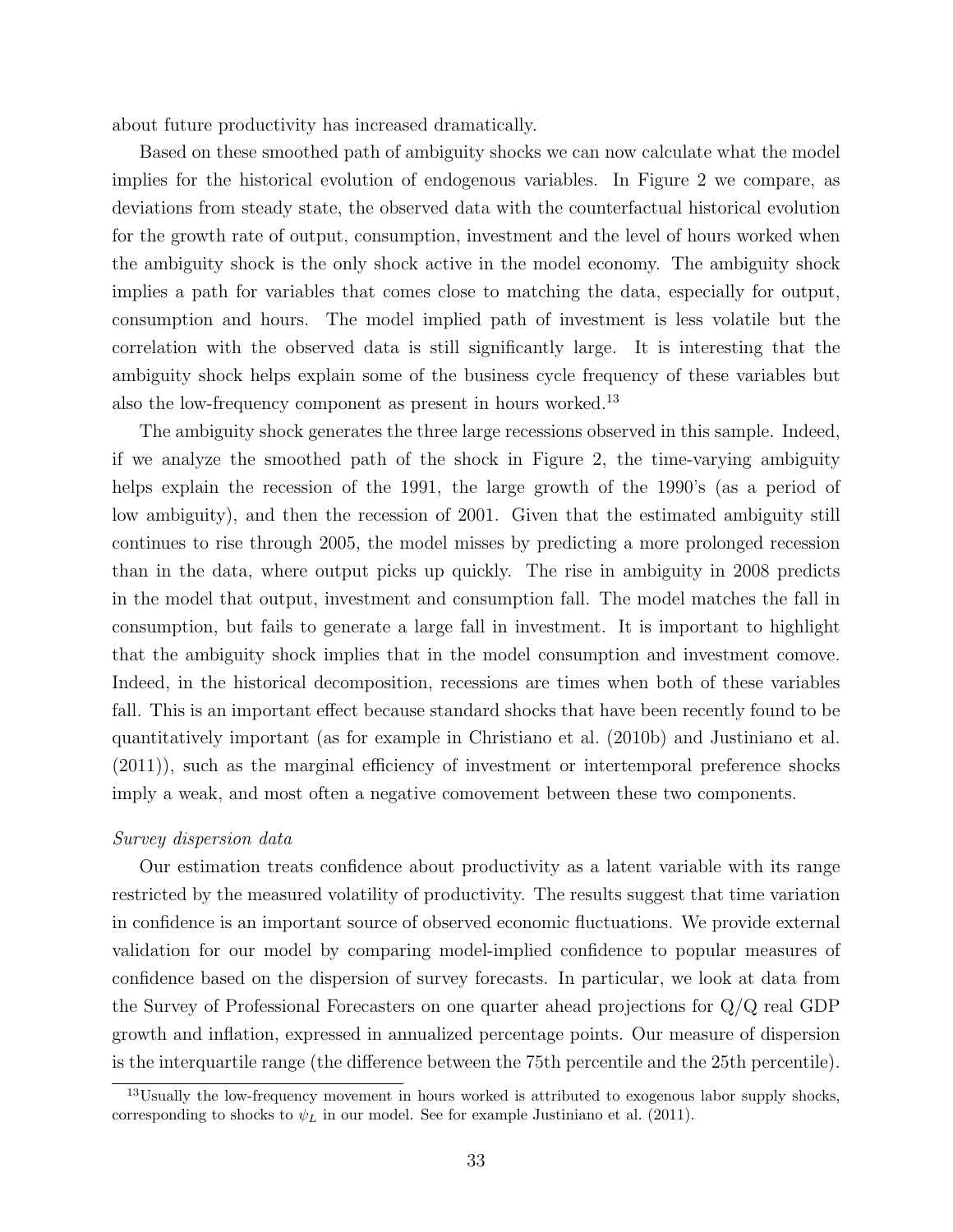We also construct model-implied measures of confidence about GDP growth and inflation. Agents' belief sets about one-quarter-ahead technology shocks are given by (5.3)-(5.5). Agents also know the structure of the economy, so that their set of forecast means about any variable  $X_{t+1}$  can be read off the (linearized) solution of the model. Our measure of (lack of) confidence about  $X_{t+1}$  is the range of forecasts,  $R_t X_{t+1}$ , implied by the belief set:

$$
R_t X_{t+1} := |E^{a_t} X_{t+1} - E^{-a_t} X_{t+1}| = 2|E^{a_t}(X_{t+1}|s_t = 0)|,
$$
\n(5.9)

where  $E^{a_t}(X_{t+1}|s_t=0)$  denotes the conditional expectation of  $X_{t+1}$  evaluated at  $a_t$  and at values of the other state variables, denoted here by  $s_t$ , equal to zero. The latter equality in  $(5.9)$  follows from the linearity of the law of motion for  $X_{t+1}$ . Finally, we use the absolute value operator to maintain a positively valued range.

Table 4 reports summary statistics. The first column shows that the mean range of forecasts is very similar in magnitude to the SPF interquartile range for both inflation and real GDP growth. The second column says that the variability of the range of forecasts is similar to the SPF interquartile range for inflation, while it is about half the SPF interquartile range for growth. The third column shows the correlation coefficient between the measures: it is significantly positive for both inflation and growth. Figure 4 plots the range of forecasts implied by the belief set (solid line) against the SPF interquartile range (dashed line). The top panel shows real GDP growth and the bottom one shows inflation. The main disconnect between the model and the data is the high SPF real growth forecast dispersion in the late 1980s. Otherwise, the time path generated by the ambiguity shock  $a_t$  matches qualitatively the alternative measures of confidence obtained from survey forecasts.

## References

- AN, S. AND F. SCHORFHEIDE (2007): "Bayesian Analysis of DSGE Models," *Econometric* Reviews, 26, 113–172.
- ANGELETOS, G. AND J. LA'O (2011): "Decentralization, Communication, and the Origins of Fluctuations," NBER Working Papers 17060.
- ANSCOMBE, F. AND R. AUMANN (1963): "A Definition of Subjective Probability," Annals of mathematical statistics, 199–205.
- Arellano, C., Y. Bai, and P. Kehoe (2010): "Financial Markets and Fluctuations in Uncertainty," FRB of Minneapolis, Research Department Staff Report.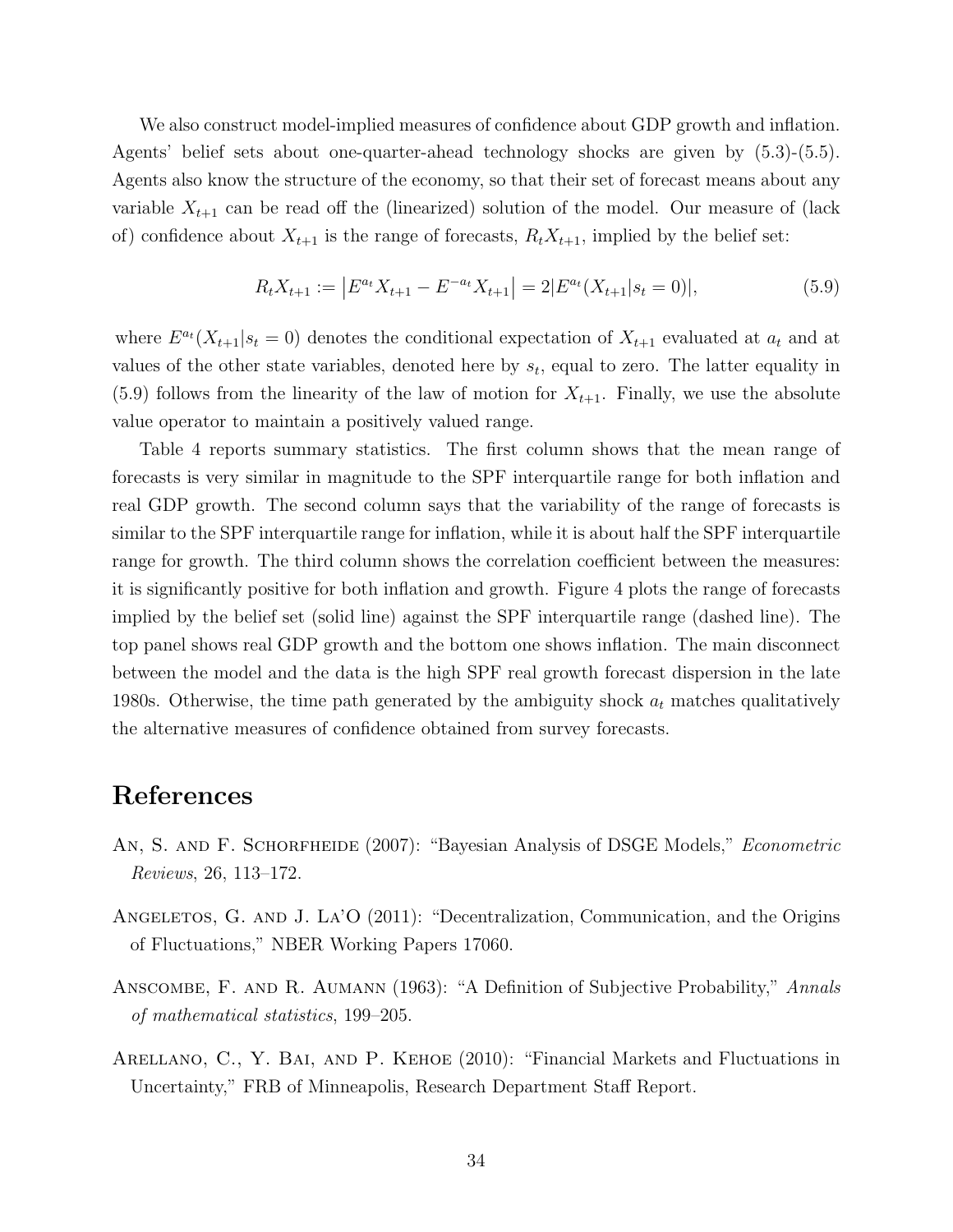- BACHMANN, R., S. ELSTNER, AND E. SIMS (2010): "Uncertainty and Economic Activity: Evidence from Business Survey Data," NBER Working Papers 16143.
- Barsky, R. and E. Sims (2011): "Information, Animal Spirits, and the Meaning of Innovations in Consumer Confidence," The American Economic Review, forthcoming.
- BASU, S. AND B. BUNDICK (2011): "Uncertainty Shocks in a Model of Effective Demand," Boston College Working Papers 774.
- BEAUDRY, P. AND F. PORTIER (2006): "Stock Prices, News, and Economic Fluctuations," American Economic Review, 96, 1293–1307.
- Bidder, R. and M. Smith (2011): "Robust Control in a Nonlinear DSGE Model," Unpublished manuscript, San Francisco Fed.
- Blanchard, O., J. L'Huillier, and G. Lorenzoni (2009): "News, Noise, and Fluctuations: An Empirical Exploration," NBER Working Papers 15015.
- BLOOM, N., M. FLOETOTTO, AND N. JAIMOVICH (2009): "Really Uncertain Business Cycles," Unpublished manuscript, Stanford University.
- Cagetti, M., L. P. Hansen, T. Sargent, and N. Williams (2002): "Robustness and Pricing with Uncertain Growth," Review of Financial Studies, 15, 363–404.
- Calvo, G. (1983): "Staggered Prices in a Utility-Maximizing Framework," Journal of Monetary Economics, 12, 383–398.
- CHRISTIANO, L. (2002): "Solving Dynamic Equilibrium Models by a Method of Undetermined Coefficients," *Computational Economics*, 20, 21–55.
- Christiano, L., M. Eichenbaum, and C. Evans (2005): "Nominal Rigidities and the Dynamic Effects of a Shock to Monetary Policy," Journal of Political Economy, 113.
- CHRISTIANO, L., C. ILUT, R. MOTTO, AND M. ROSTAGNO (2008): "Monetary Policy and Stock Market Boom-Bust Cycles," ECB Working Papers 955, European Central Bank.
- ——— (2010a): "Monetary Policy and Stock Market Booms," NBER Working Papers 16402.
- CHRISTIANO, L., R. MOTTO, AND M. ROSTAGNO (2010b): "Financial Factors in Economic Fluctuations," Working Papers 1192, European Central Bank.
- Del Negro, M., F. Schorfheide, F. Smets, and R. Wouters (2007): "On the Fit of New Keynesian Models," Journal of Business and Economic Statistics, 25, 123–143.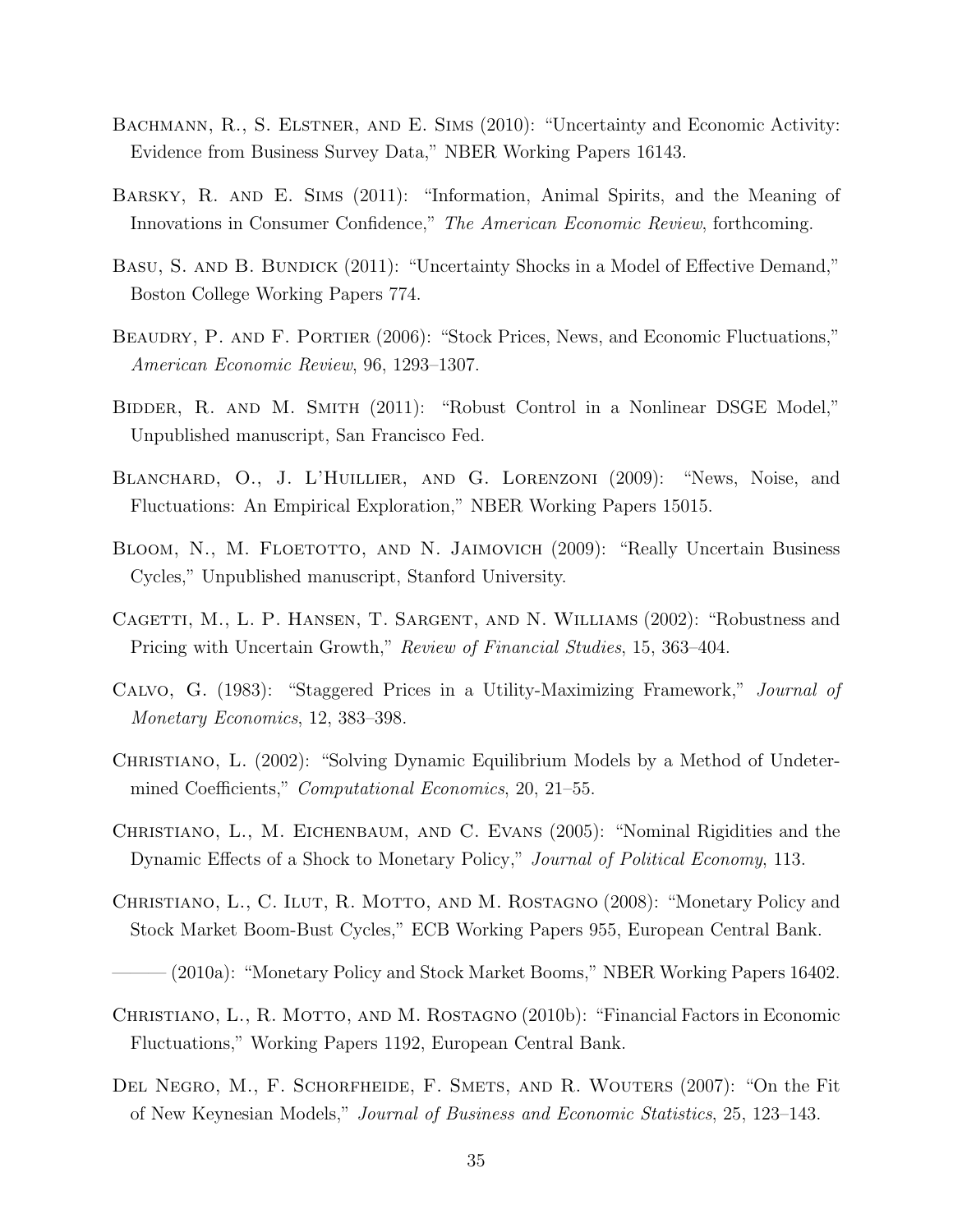- Ellsberg, D. (1961): "Risk, Ambiguity, and the Savage Axioms," The Quarterly Journal of Economics, 643–669.
- EPSTEIN, L. AND T. WANG (1994): "Intertemporal Asset Pricing under Knightian Uncertainty," *Econometrica*, 62, 283–322.
- Epstein, L. G. and M. Schneider (2003): "Recursive Multiple-Priors," Journal of Economic Theory, 113, 1–31.
- $-(2007)$ : "Learning Under Ambiguity," Review of Economic Studies, 74, 1275–1303.

 $-$  (2008): "Ambiguity, Information Quality, and Asset Pricing," *Journal of Finance*, 63, 197–228.

- (2010): "Ambiguity and Asset Markets," Annual Review of Financial Economics, forthcoming.
- ERCEG, C. J., D. W. HENDERSON, AND A. T. LEVIN (2000): "Optimal Monetary Policy with Staggered Wage and Price Contracts," Journal of Monetary Economics, 46, 281–313.
- Farmer, R. (2009): "Confidence, Crashes and Animal Spirits," NBER Working Papers 14846.
- FERNÁNDEZ-VILLAVERDE, J., P. GUERRÓN-QUINTANA, J. RUBIO-RAMÍREZ, AND M. URIBE (2010): "Risk Matters: The Real Effects of Volatility Shocks," The American Economic Review, forthcoming.
- FERNÁNDEZ-VILLAVERDE, J. AND J. RUBIO-RAMIREZ (2007): "Estimating Macroeconomic Models: A Likelihood Approach," Review of Economic Studies, 74, 1059–1087.
- FERNÁNDEZ-VILLAVERDE, J. AND J. RUBIO-RAMÍREZ (2010): "Macroeconomics and Volatility: Data, Models, and Estimation," NBER Working Papers 16618.
- Fisher, J. (2006): "The Dynamic Effects of Neutral and Investment-specific Technology Shocks," Journal of Political Economy, 114, 413–451.
- GILBOA, I. AND D. SCHMEIDLER (1989): "Maxmin Expected Utility with Non-unique Prior," Journal of Mathematical Economics, 18, 141–153.
- Gourio, F. (2011): "Disasters Risk and Business Cycles," The American Economic Review, forthcoming.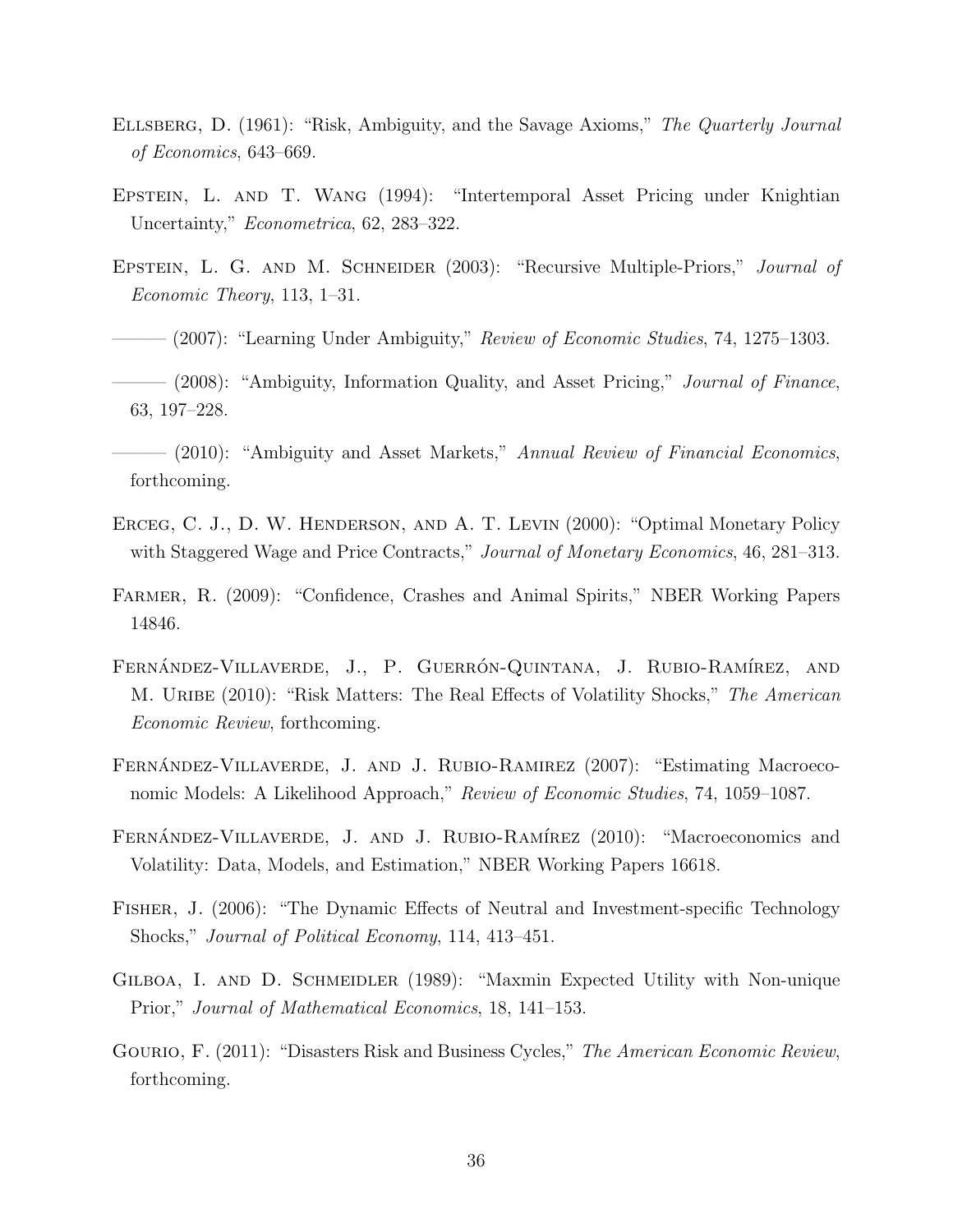- Hansen, L., T. Sargent, and T. Tallarini (1999): "Robust Permanent Income and Pricing," Review of Economic Studies, 66, 873–907.
- ILUT, C. (2009): "Ambiguity Aversion: Implications for the Uncovered Interest Rate Parity Puzzle," Unpublished manuscript, Duke University.
- Jaimovich, N. and S. Rebelo (2009): "Can News about the Future Drive the Business Cycle?" The American Economic Review, 99, 1097–1118.
- Justiniano, A. and G. Primiceri (2008): "The Time-Varying Volatility of Macroeconomic Fluctuations," The American Economic Review, 98, 604–641.
- JUSTINIANO, A., G. PRIMICERI, AND A. TAMBALOTTI (2011): "Investment Shocks and the Relative Price of Investment," Review of Economic Dynamics, 14, 101–121.
- Lucas, R. (1987): Models of Business Cycles, Basil Blackwell Oxford.
- MARTIN, A. AND J. VENTURA (2011): "Economic Growth with Bubbles," The American Economic Review, forthcoming.
- SCHMITT-GROHE, S. AND M. URIBE (2008): "What's News in Business Cycles," NBER Working Papers 14215.
- SMETS, F. AND R. WOUTERS (2007): "Shocks and Frictions in US Business Cycles: A Bayesian DSGE Approach," The American Economic Review, 97, 586–606.
- Stock, J. and M. Watson (1999): "Business Cycle Fluctuations in US Macroeconomic Time Series," Handbook of Macroeconomics, 1, 3–64.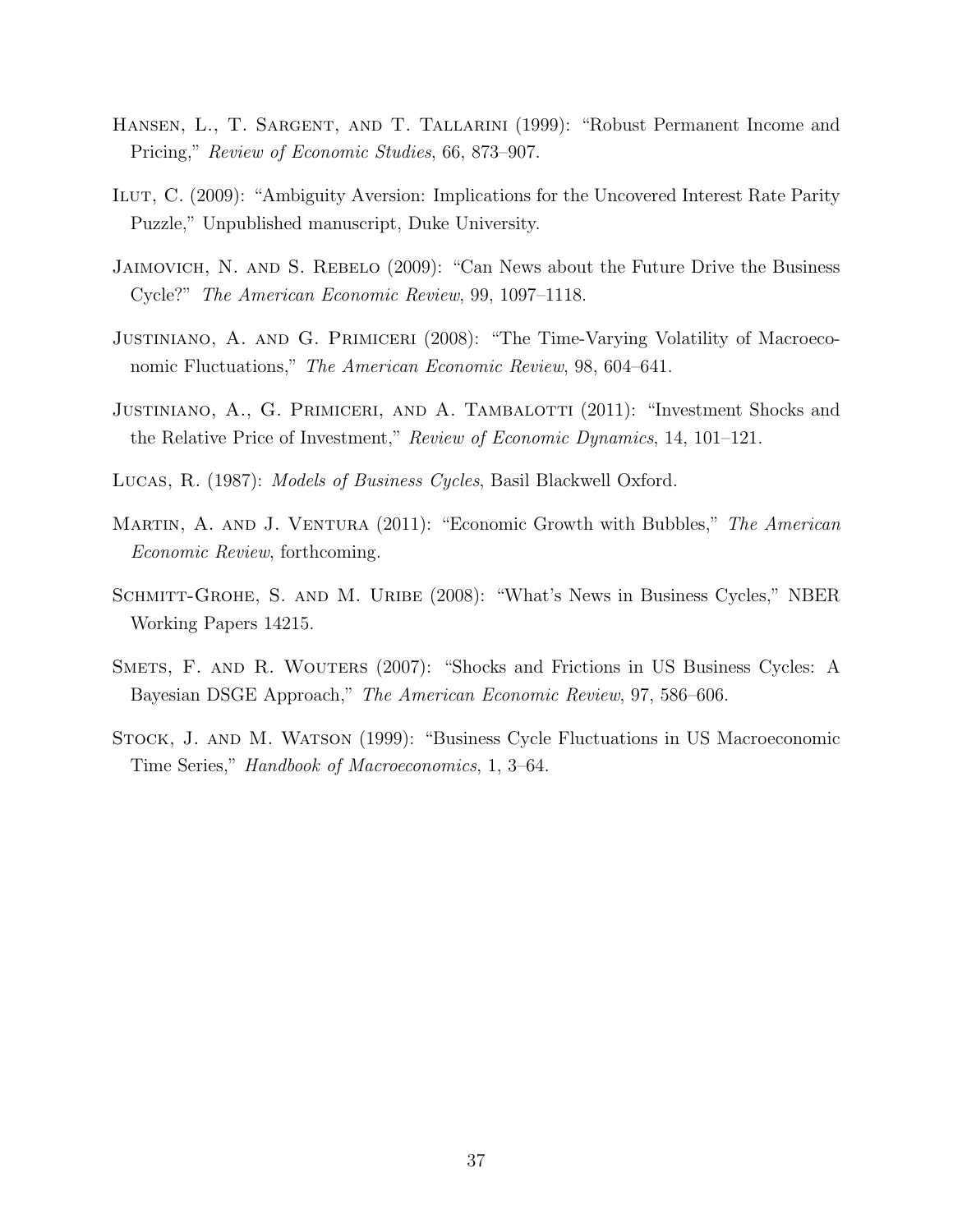

Figure 1: Estimated ambiguity shock

Figure 2: Historical shock decomposition

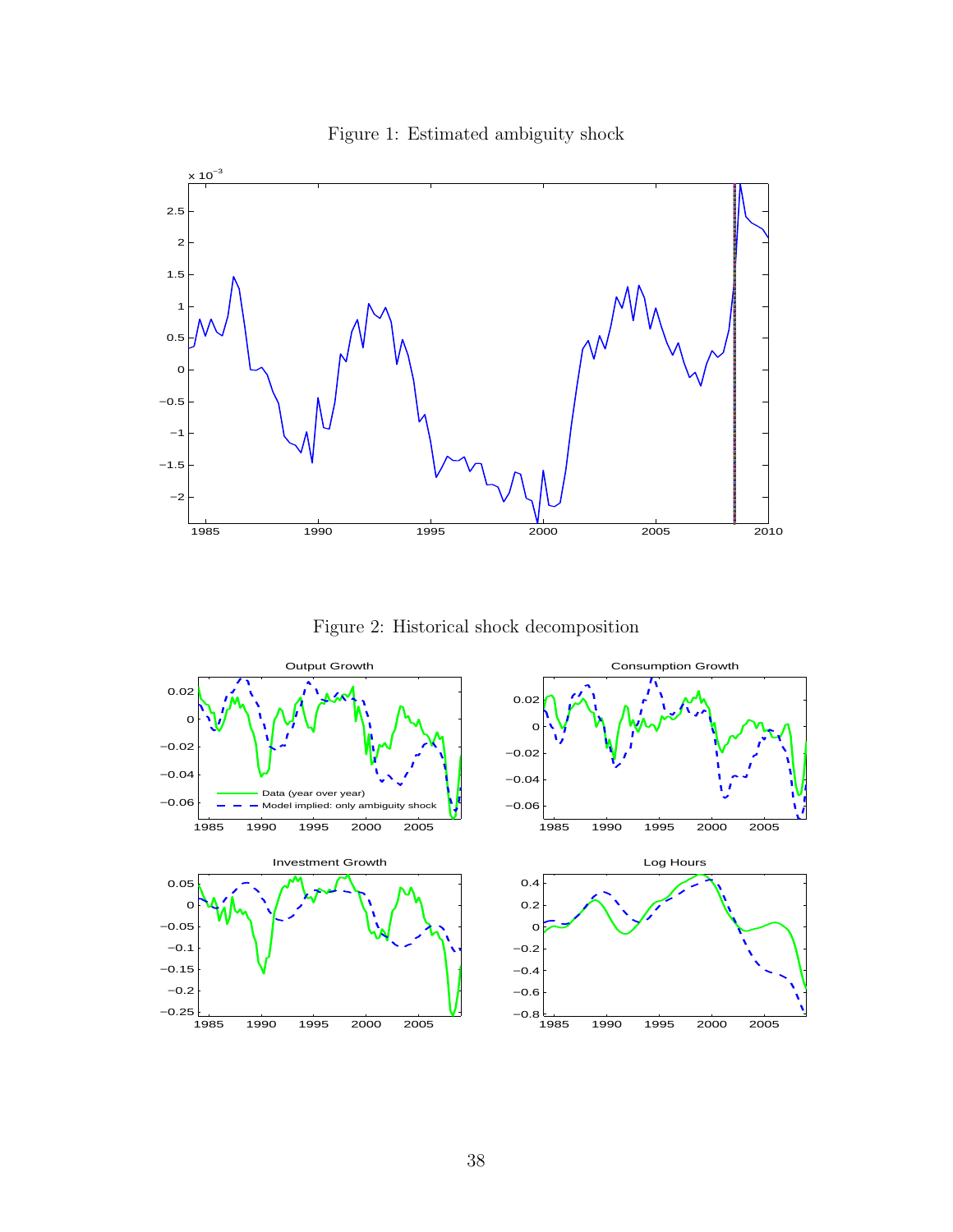

Figure 3: Impulse response: positive shock to ambiguity

Figure 4: Model implied and SPF range of forecasts

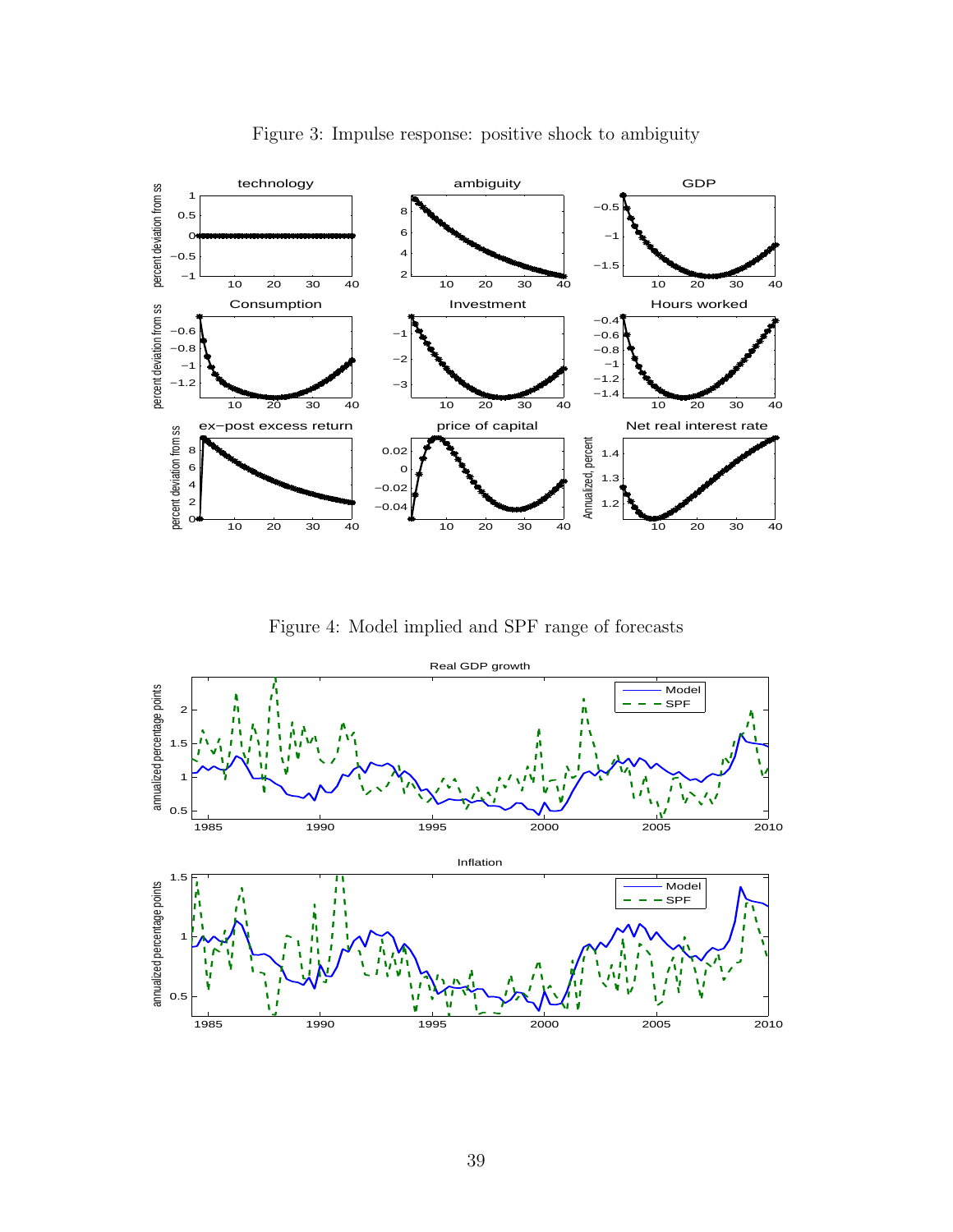| Parameter                      | Description                       | Prior             |                |              |        | Posterior   |                     |  |
|--------------------------------|-----------------------------------|-------------------|----------------|--------------|--------|-------------|---------------------|--|
|                                |                                   | Type <sup>a</sup> | Mean           | St.dev       | Mode   | $.5\,$      | $.95]$ <sup>b</sup> |  |
| $\alpha$                       | Capital share                     | $\boldsymbol{B}$  | 0.4            | 0.02         | 0.322  | 0.291       | 0.353               |  |
| $\delta$                       | Depreciation                      | $\overline{B}$    | 0.025          | 0.002        | 0.0237 | 0.0206      | 0.0279              |  |
| $100(\beta^{-1} - 1)$          | Discount factor                   | G                 | 0.3            | 0.05         | 0.353  | 0.2586      | 0.4728              |  |
| $100(\mu_{\epsilon}^{*}-1)$    | Growth rate                       | $\overline{N}$    | 0.4            | $0.1\,$      | 0.5    | $0.4\,$     | $0.6\,$             |  |
| $100(\mu_{\Upsilon}-1)$        | Price of investment growth rate   | ${\rm N}$         | 0.4            | 0.1          | 0.46   | 0.43        | 0.49                |  |
| $100(\bar{\pi}-1)$             | Net inflation                     | $\mathbf N$       | 0.6            | $\rm 0.2$    | 0.85   | $0.66\,$    | $1.17\,$            |  |
| $\xi_p$                        | Calvo prices                      | $\, {\bf B}$      | 0.5            | 0.1          | 0.743  | 0.681       | 0.841               |  |
| $\overline{\xi_w}$<br>$S^{''}$ | Calvo wages                       | $\overline{B}$    | 0.5            | 0.1          | 0.938  | $\,0.912\,$ | 0.953               |  |
|                                | Investment adjustment cost        | G                 | 10             | $\mathbf 5$  | 13.92  | 6.157       | 27.962              |  |
| $\vartheta$                    | Capacity utilization              | G                 | $\sqrt{2}$     | $\mathbf{1}$ | 1.959  | 0.433       | 4.279               |  |
| $a_\pi$                        | Taylor rule inflation             | $\rm N$           | 1.7            | $0.3\,$      | 2.09   | 1.771       | 2.473               |  |
| $a_y$                          | Taylor rule output                | $\rm N$           | 0.15           | 0.05         | 0.059  | 0.013       | 0.188               |  |
| $a_{gy}$                       | Taylor rule output growth         | N                 | 0.15           | 0.05         | 0.209  | 0.116       | 0.294               |  |
| $\rho_R$                       | Interest rate smoothing           | $\boldsymbol{B}$  | $0.5\,$        | 0.15         | 0.808  | 0.751       | 0.842               |  |
| $\lambda_f-1$                  | SS price markup                   | N                 | 0.2            | 0.05         | 0.22   | 0.134       | 0.314               |  |
| $\lambda_w-1$                  | SS wage markup                    | $\mathbf N$       | 0.2            | 0.05         | 0.135  | 0.069       | $0.22\,$            |  |
| $\theta$                       | Internal habit                    | $\, {\bf B}$      | 0.5            | 0.1          | 0.661  | 0.535       | 0.729               |  |
| $\sigma_L$                     | Curvature on disutility of labor  | G                 | $\overline{2}$ | $\mathbf{1}$ | 1.886  | 1.64        | 2.288               |  |
| $\, n$                         | Level ambiguity scale parameter   | $\, {\bf B}$      | 0.5            | 0.25         | 0.963  | 0.827       | 0.999               |  |
| $\rho_z$                       | Transitory technology             | $\, {\bf B}$      | $0.5\,$        | 0.15         | 0.955  | 0.928       | $0.974\,$           |  |
| $\rho_{\mu_{\epsilon}^*}$      | Persistent technology             | $\, {\bf B}$      | 0.3            | 0.15         | 0.132  | 0.014       | 0.509               |  |
| $\rho_\zeta$                   | Marginal efficiency of investment | $\, {\bf B}$      | 0.5            | 0.15         | 0.494  | 0.351       | 0.722               |  |
| $\rho_{\lambda_f}$             | Price mark-up                     | $\, {\bf B}$      | 0.5            | 0.15         | 0.907  | $0.62\,$    | 0.961               |  |
| $\rho_g$                       | Government spending               | $\boldsymbol{B}$  | 0.5            | 0.15         | 0.954  | 0.923       | 0.977               |  |
| $\rho_{\mu\Upsilon}$           | Price of investment               | $\, {\bf B}$      | 0.5            | 0.15         | 0.957  | 0.929       | 0.983               |  |
| $\rho_a$                       | Level Ambiguity                   | $\, {\bf B}$      | $0.5\,$        | 0.15         | 0.96   | 0.936       | 0.981               |  |
| $\sigma_z$                     | Transitory technology             | IG                | $0.01\,$       | 0.01         | 0.0045 | 0.0041      | 0.0058              |  |
| $\sigma_{\mu_{\epsilon}^*}$    | Persistent technology             | IG                | 0.01           | 0.01         | 0.0044 | 0.0029      | 0.0064              |  |
| $\sigma_{\zeta}$               | Marginal efficiency of investment | IG                | $0.01\,$       | 0.01         | 0.0183 | 0.016       | 0.0231              |  |
| $\sigma_{\lambda_f}$           | Price mark-up                     | IG                | 0.005          | 0.01         | 0.0102 | 0.007       | 0.033               |  |
| $\sigma_g$                     | Government spending               | IG                | 0.01           | 0.01         | 0.0195 | $0.017\,$   | 0.0236              |  |
| $\sigma_{\mu\Upsilon}$         | Price of investment               | IG                | 0.01           | $0.01\,$     | 0.003  | 0.0026      | 0.0034              |  |
| $\sigma_{\epsilon_R}$          | Monetary policy shock             | IG                | 0.005          | 0.01         | 0.0015 | 0.0013      | 0.0017              |  |

|  |  |  |  | Table 2: Priors and Posteriors for structural parameters |
|--|--|--|--|----------------------------------------------------------|
|--|--|--|--|----------------------------------------------------------|

a B refers to the Beta distribution,  $N$  to the Normal distribution,  $G$  to the Gamma distribution, and  $IG$ to the Inverse-gamma distribution.

b Posterior percentiles obtained from 2 chains of 200,000 draws generated using a Random walk Metropolis algorithm. We discard the initial 50,000 draws and retain one out of every 5 subsequent draws.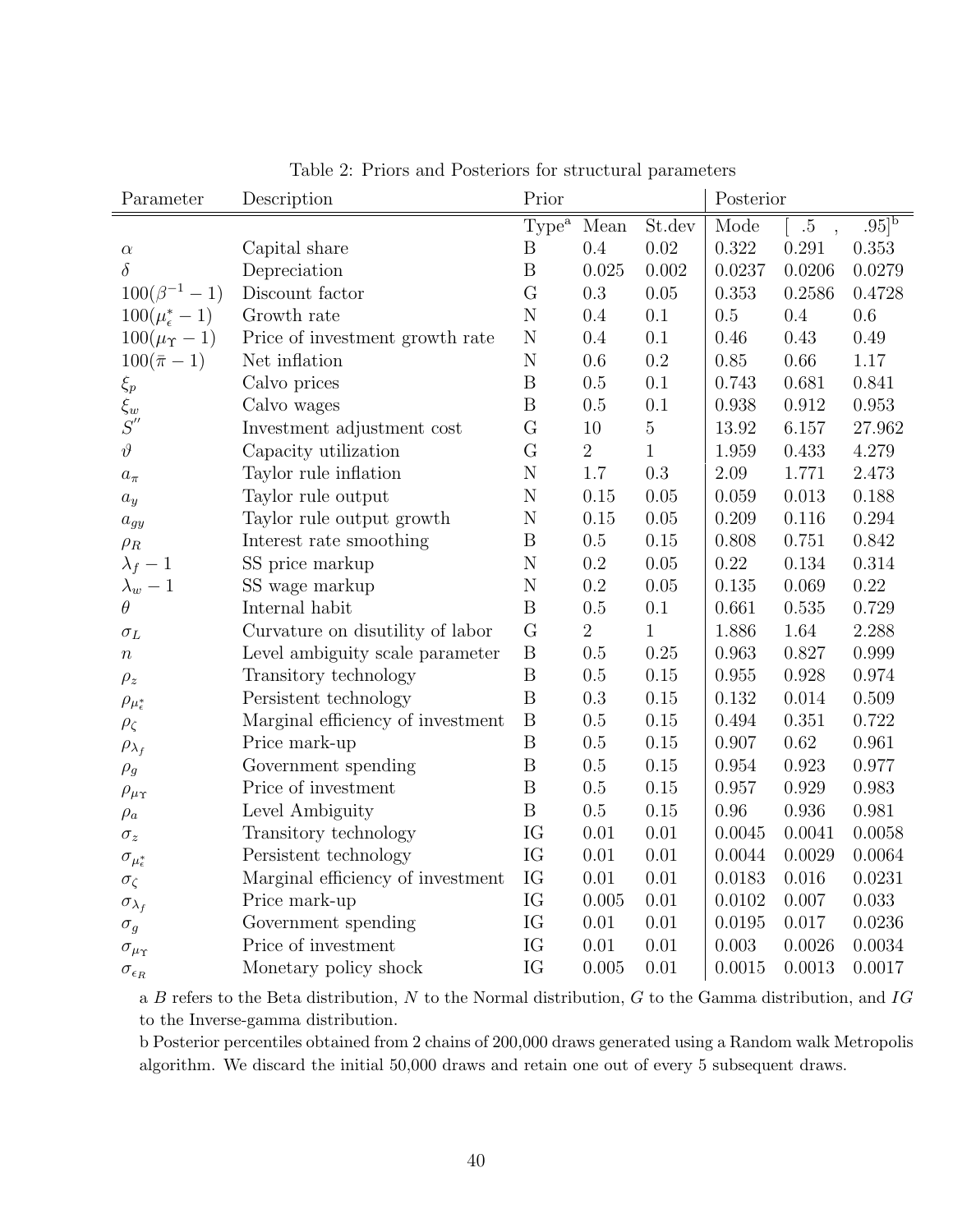| $Show\Vpsilon$                               | Output            | Cons.                   | Invest.             | Hours                   | Inflation              | Int. rate           |
|----------------------------------------------|-------------------|-------------------------|---------------------|-------------------------|------------------------|---------------------|
| TFP Ambiguity $(a_t)$                        | 27.2              | 52.1                    | 14.4                | 31.1                    | $\overline{2}$         | 7.4                 |
|                                              | (55.4)            | (62.7)                  | (51.4)              | (52.1)                  | (29.6)                 | (38.5)              |
|                                              | $\vert$ - $\vert$ | $\lfloor \cdot \rfloor$ | $[\cdot]$           | $\lfloor \cdot \rfloor$ | $\left  \cdot \right $ | $\lfloor - \rfloor$ |
| Transitory technology $(z_t)$                | 12.1              | 13.5                    | 9.6                 | 2.5                     | 23.8                   | 15.9                |
|                                              | (5.5)             | (5)                     | (5.7)               | (6.5)                   | (15.2)                 | (10.5)              |
|                                              | [4.1]             | [7.3]                   | [3.1]               | [3.1]                   | [17.2]                 | $[15.4]$            |
| Persistent technology $(\mu_{\epsilon,t}^*)$ | $5.9\,$           | 5.7                     | 5.3                 | 10.4                    | 5.1                    | 1.9                 |
|                                              | (8.1)             | (7.1)                   | (8.4)               | (9.3)                   | (7.7)                  | (6.7)               |
|                                              | [18.8]            | [37.4]                  | [12.8]              | [29.8]                  | [14.2]                 | $[5.9]$             |
| Government spending $(g_t)$                  | 3.4               | 2.1                     | 0.22                | 3.3                     | 0.75                   | 1.4                 |
|                                              | (0.6)             | (0.3)                   | (0.1)               | (0.8)                   | (0.5)                  | (0.8)               |
|                                              | [4.8]             | [4.1]                   | [0.3]               | [3.9]                   | [0.3]                  | [0.7]               |
| Price mark-up $(\lambda_{f,t})$              | 13.1              | 12.5                    | 13.3                | 14.4                    | 61.6                   | 46.8                |
|                                              | (8.4)             | (8.6)                   | (8.4)               | (8.9)                   | (32.1)                 | (18.9)              |
|                                              | [16.2]            | [27.2]                  | $\left[14.2\right]$ | [15.2]                  | [65.8]                 | $[58.2]$            |
| Monetary policy $(\epsilon_{R,t})$           | 3.6               | 5.7                     | 2.3                 | 4.1                     | $\mathbf{1}$           | 13.1                |
|                                              | (1.7)             | (1.8)                   | (1.7)               | (1.8)                   | (1.2)                  | (6.3)               |
|                                              | [4.1]             | [8.8]                   | [2.1]               | $[4]$                   | [0.3]                  | [11.4]              |
| Price of investment $(\mu_{\Upsilon,t})$     | 1.7               | 0.5                     | 2.3                 | 1.6                     | $0.3\,$                | 0.7                 |
|                                              | (5.1)             | (4.2)                   | (6.1)               | (5)                     | (3.3)                  | (4.4)               |
|                                              | [2.2]             | [1.3]                   | $[2.2]$             | $\left[1.8\right]$      | [0.1]                  | [0.4]               |
| Efficiency of investment $(\zeta_t)$         | 32.8              | 7.6                     | 52.5                | 32.3                    | 5.3                    | 12.6                |
|                                              | (15)              | (10.1)                  | (18)                | (15.4)                  | (10.3)                 | (13.9)              |
|                                              | [49.6]            | [13.8]                  | [65.1]              | [42.1]                  | [2]                    | [7.7]               |

Table 3: Theoretical variance decomposition

Note: For each variable, the first two rows of numbers refer to the variance decomposition in the estimated model with ambiguity. The first row is the business cycle frequency and the second row is the long-run decomposition. The third row, in squared brackets, refers to the business cycle frequency decomposition in the estimated model without ambiguity.

Table 4: Model implied and SPF range of forecasts

| Variable               |      |      | Mean St.dev Correlation |
|------------------------|------|------|-------------------------|
| Inflation SPF          | 0.74 | 0.27 |                         |
| Inflation Model        | 0.82 | 0.24 | 0.44(0.27, 0.58)        |
| Real growth SPF        | 1.12 | 0.43 |                         |
| Real growth Model 0.96 |      | 0.27 | 0.25(0.06, 0.42)        |

Note: The correlation is between the SPF and model implied range of forecasts. In parantheses we report the 95% confidence interval.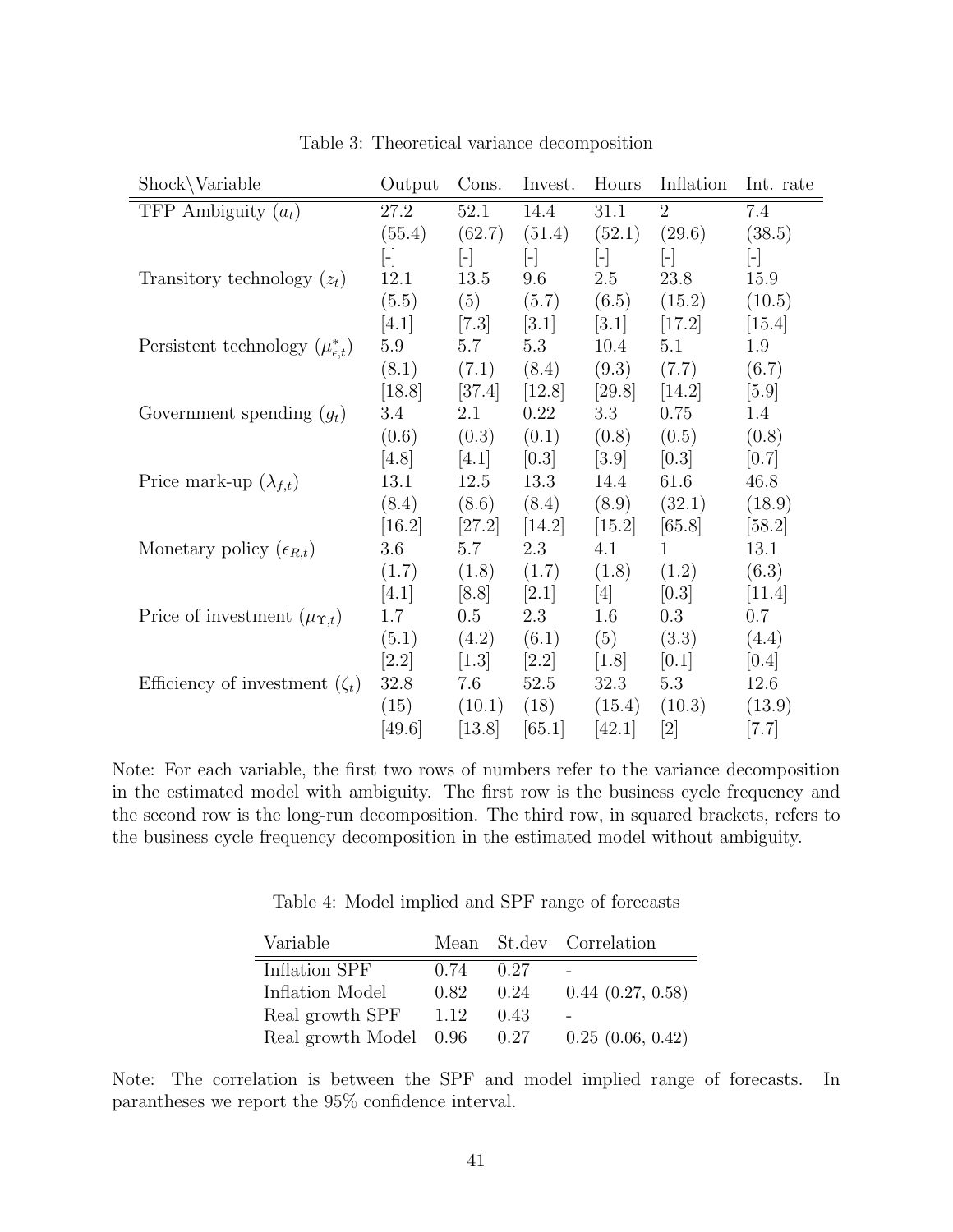## 6 Appendix

### 6.1 Structure of estimated model

In this section we describe the structure of the estimated model in Section 5. The goods sector

The final output in this economy is produced by a representative final good firm that combines a continuum of intermediate goods  $Y_{j,t}$  in the unit interval by using the following linear homogeneous technology:

$$
Y_t = \left[ \int_0^1 Y_{j,t}^{\frac{1}{\lambda_{f,t}}} df \right]^{\lambda_{f,t}},
$$

where  $\lambda_{f,t}$  is the markup of price over marginal cost for intermediate goods firms. The markup shock evolves as:

$$
\log(\lambda_{f,t}/\lambda_f) = \rho_{\lambda_f} \log(\lambda_{f,t-1}/\lambda_f) + \lambda_{f,t}^x,
$$

where  $\lambda_{f,t}^x$  is i.i.d.  $N(0, \sigma_{\lambda_f}^2)$ . Profit maximization and the zero profit condition leads to the following demand function for good  $j$ :

$$
Y_{j,t} = Y_t \left(\frac{P_t}{P_{j,t}}\right)^{\frac{\lambda_{f,t}}{\lambda_{f,t}-1}}
$$
\n(6.1)

The price of the final good is:

$$
P_t = \left[ \int_0^1 P_{j,t}^{\frac{1}{1-\lambda_{f,t}}} dj \right]^{(1-\lambda_{f,t})}
$$

The intermediate good  $j$  is produced by a price-setting monopolist using the following production function:

$$
Y_{j,t} = \max\{Z_t K_{j,t}^{\alpha} (\epsilon_t H_{j,t})^{1-\alpha} - \Phi \epsilon_t^*, 0\},\tag{6.2}
$$

.

where  $\Phi$  is a fixed cost and  $K_{j,t}$  and  $H_{j,t}$  denote the services of capital and homogeneous labor employed by firm j.  $\Phi$  is chosen so that steady state profits are equal to zero. The intermediate goods firms are competitive in factor markets, where they confront a rental rate,  $P_t \tilde{r}_t^k$ , on capital services and a wage rate,  $W_t$ , on labor services. The variable  $\epsilon_t$  is a technology shock with a covariance stationary growth rate. The variable  $Z_t$  is a transitory technology shock. It is stationary from the perspective of the econometrician, but it is perceived to be ambiguous by agents, as described in Section 5.1.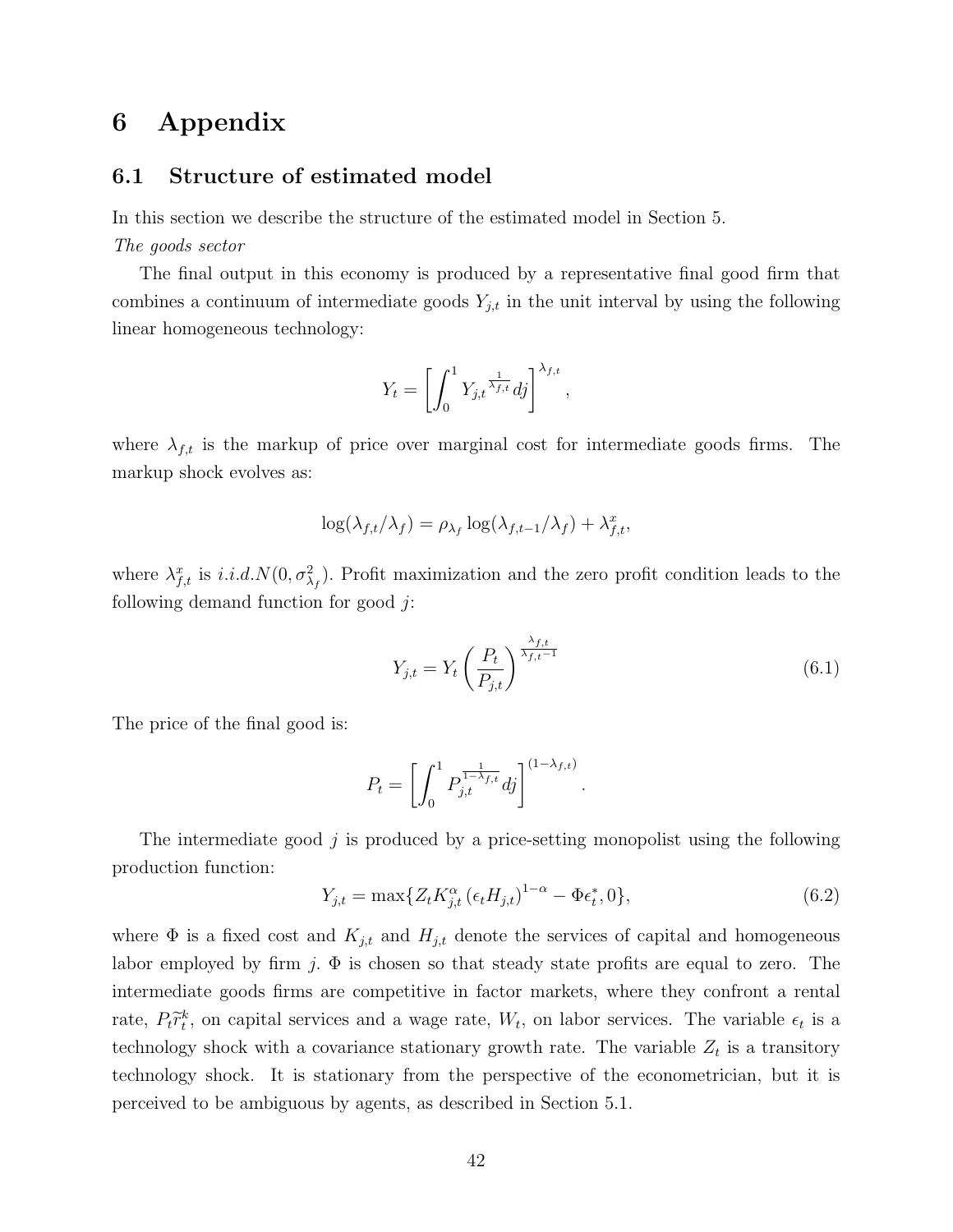The fixed costs grow with the exogenous variable,  $\epsilon^*_t$  :

$$
\epsilon_t^* = \epsilon_t \Upsilon^{\left(\frac{\alpha}{1-\alpha}t\right)},
$$

with  $\Upsilon > 1$ . If fixed costs were not growing, then they would eventually become irrelevant. We specify that they grow at the same rate as  $\epsilon_t^*$ , which is the rate at which output grows. Note that the growth of  $\epsilon_t^*$ , i.e.  $\mu_{\epsilon,t}^* \equiv \Delta \log(\epsilon_t^*)$ , exceeds that of  $\epsilon_t$ , i.e.  $\mu_{\epsilon,t} \equiv \Delta \log(\epsilon_t)$ :

$$
\mu_{\epsilon,t}^* = \mu_{\epsilon,t} \Upsilon^{\frac{\alpha}{1-\alpha}}.
$$

This is because we have another source of growth in this economy, in addition to  $\epsilon_t$ . In particular, we posit a trend decrease in the price of investment. We discuss this process as well as the representation for  $Z_t$  further below. The stochastic growth rate evolves as:

$$
\log(\mu_{\epsilon,t}^*/\mu_{\epsilon}^*) = \rho_{\mu_{\epsilon}^*} \log(\mu_{\epsilon,t-1}^*/\mu_{\epsilon}^*) + \mu_{\epsilon,t}^{xx},
$$

where  $\mu_{\epsilon,t}^{x*}$  is  $i.i.d.N(0, \sigma_{\mu_{\epsilon}}^2)$  and  $\mu_{\epsilon}^*$  is the steady state growth rate of the economy.

We now describe the intermediate good firms pricing opportunities. Following Calvo (1983), a fraction  $1 - \xi_p$ , randomly chosen, of these firms are permitted to reoptimize their price every period. The other fraction  $\xi_p$  cannot reoptimize and set  $P_{it} = \overline{\pi} P_{i,t-1}$ , where  $\overline{\pi}$ is steady state inflation. The  $j<sup>th</sup>$  firm that has the opportunity to reoptimize its price does so to maximize the expected present discounted value of the future profits:

$$
E_t^{p^0} \sum_{s=0}^{\infty} (\beta \xi_p)^s \frac{\lambda_{t+s}}{\lambda_t} \left[ P_{j,t+s} Y_{j,t+s} - W_{t+s} H_{j,t+s} - P_{t+s} \tilde{r}_{t+s}^k K_{j,t+s} \right], \tag{6.3}
$$

subject to the demand function (6.1), where  $\lambda_t$  is the marginal utility of nominal income for the representative household that owns the firm. It should be noted that the expectation operator in these equations is the expectation under the worst case belief  $p^0$ . This is because state prices in the economy reflect ambiguity.

There are perfectly competitive "employment agencies" that aggregate the households specialized labor inputs  $h_{i,t}$  into a homogeneous labor service according to the following function:

$$
H_t = \left[ \int_0^1 (h_{i,t})^{\frac{1}{\lambda_w}} dt \right]^{\lambda_w},
$$

where  $\lambda_w$  is the constant markup of wages over the household's marginal rate of substitution. These employment agencies rent the homogeneous labor service  $H_t$  to the intermediate goods firms at the wage rate  $W_t$ . In turn, these agencies pay the wage  $W_{i,t}$  to the household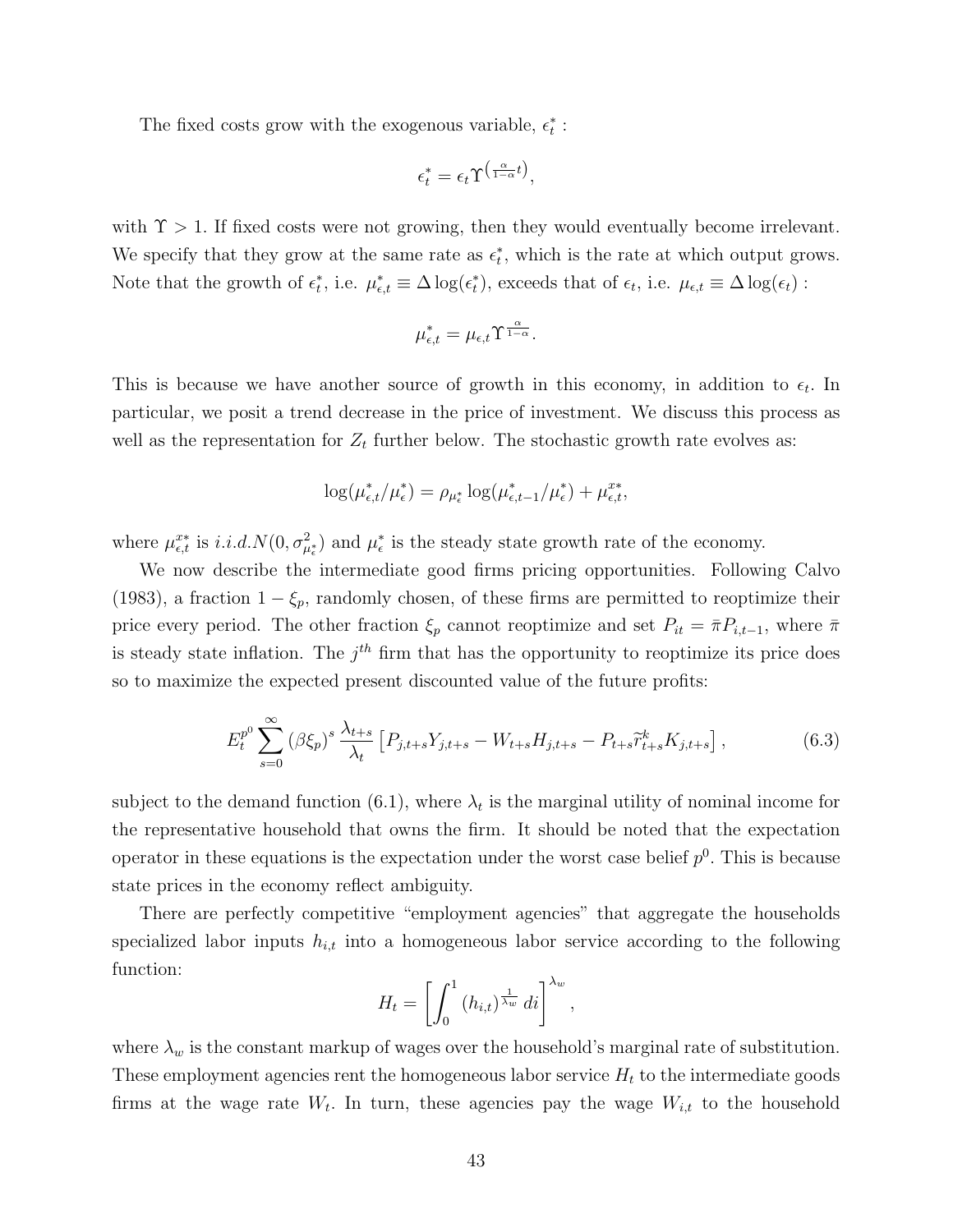supplying labor of type i. Similarly as for the final goods producers, profit maximization and the zero profit condition lead to the following demand function for labor input of type  $i$ :

$$
h_{i,t} = H_t \left(\frac{W_t}{W_{i,t}}\right)^{\frac{\lambda_w}{\lambda_w - 1}}.\tag{6.4}
$$

We follow Erceg et al. (2000) and assume that the household is a monopolist in the supply of labor by providing  $h_{i,t}$  and it sets its nominal wage rate,  $W_{i,t}$ . It does so optimally with probability  $1 - \xi_w$  and with probability  $\xi_w$  is does not reoptimize its wage. In case it does not reoptimize, it sets the wage as:

$$
W_{i,t} = \bar{\pi} \mu_{\epsilon}^* W_{i,t-1}.
$$

### Households

The household accumulates capital subject to the following technology:

$$
\bar{K}_{t+1} = (1 - \delta)\bar{K}_t + \left[1 - S\left(\zeta_t \frac{I_t}{I_{t-1}}\right)\right]I_t,
$$
\n(6.5)

where  $\zeta_t$  is a disturbance to the marginal efficiency of investment with mean unity,  $\bar{K}_t$  is the beginning of period t physical stock of capital, and  $I_t$  is period t investment. The function S reflects adjustment costs in investment. The function  $S$  is convex, with steady state values of  $S = S' = 0, S'' > 0$ . The specific functional form for  $S(.)$  that we use is:

$$
S\left(\zeta_t \frac{I_t}{I_{t-1}}\right) = \exp\left[\sqrt{\frac{S''}{2}} \left(\zeta_t \frac{I_t}{I_{t-1}} - 1\right)\right] + \exp\left[-\sqrt{\frac{S''}{2}} \left(\zeta_t \frac{I_t}{I_{t-1}} - 1\right)\right] - 2. \tag{6.6}
$$

The marginal efficiency of investment follows the process:

$$
\log(\zeta_t) = \rho_{\zeta} \log(\zeta_{t-1}) + \zeta_t^x,
$$

where  $\zeta_t^x$  is  $i.i.d. N(0, \sigma_{\zeta}^2)$ .

Households own the physical stock of capital and rent out capital services,  $K_t$ , to a competitive capital market at the rate  $P_t \tilde{r}_t^k$ , by selecting the capital utilization rate  $u_t$ :

$$
K_t = u_t \bar{K}_t.
$$

Increased utilization requires increased maintenance costs in terms of investment goods per unit of physical capital measured by the function  $a(u_t)$ . The function  $a(.)$  is increasing and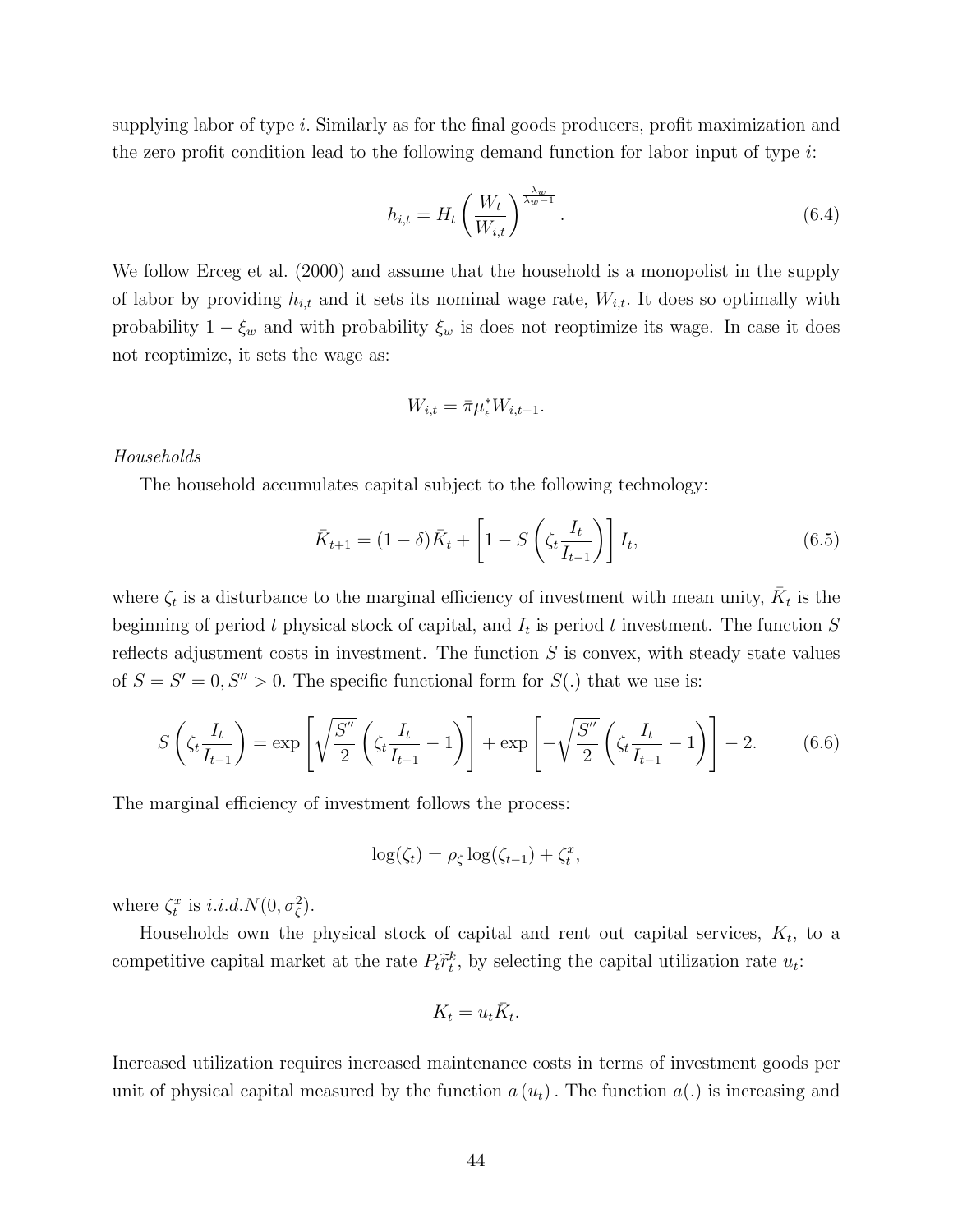convex,  $a(1) = 0$  and  $u_t$  is unity in the nonstochastic steady state. We assume that  $a''(u) =$  $\vartheta r^k$ , where  $r^k$  is the steady state value of the rental rate of capital. Then,  $a''(u)/a'(u) = \vartheta$ is a parameter that controls the degree of convexity of utilization costs. In the linearized equilibrium, only  $\vartheta$  matters for dynamics. The specific form for  $a(u_t)$  that we use is

$$
a(u_t) = \frac{1}{2}r^k \vartheta u_t^2 + r^k (1 - \vartheta) u_t + r^k (\frac{1}{2}\vartheta - 1).
$$
 (6.7)

The  $i^{th}$  household's budget constraint is:

$$
P_t C_t + P_t \frac{I_t}{\mu_{\Upsilon, t} \Upsilon^t} + B_t = B_{t-1} R_{t-1} + P_t \overline{K}_t [\widetilde{r}_t^k u_t - a(u_t) \Upsilon^{-t}] + W_{i, t} h_{i, t} + X_{i, t} - T_t P_t \tag{6.8}
$$

where  $B_t$  are holdings of government bonds,  $R_t$  is the gross nominal interest rate,  $X_{i,t}$  is the net cash inflow from participating in state contingent securities at time  $t$  and  $T_t$  is net lump-sum taxes. We assume that the cost in consumption units of one unit of investment goods is  $(\Upsilon^t \mu_{\Upsilon,t})^{-1}$ . The stationary component of the relative price of investment follows:

$$
\log(\mu_{\Upsilon,t}) = \rho_{\mu_{\Upsilon}} \log(\mu_{\Upsilon,t-1}) + \mu_{\Upsilon,t}^x,
$$

where  $\mu_{\Upsilon,t}^x$  is  $i.i.d.N(0, \sigma_{\mu_{\Upsilon}}^2)$ . The government

The market clearing condition for this economy is:

$$
C_t + \frac{I_t}{\mu_{\Upsilon, t} \Upsilon^t} + G_t = Y_t^G,\tag{6.9}
$$

where  $G_t$  denotes government expenditures and  $Y_t^G$  is our definition of measured GDP, i.e.  $Y_t^G \equiv Y_t - a(u_t) \Upsilon^{-t} \overline{K}_t$ . We model government expenditures as  $G_t = g_t \epsilon_t^*$ , where  $g_t$  is a stationary stochastic process. The fiscal policy is Ricardian. The government finances  $G_t$  by issuing short term bonds  $B_t$  and adjusting lump sum taxes  $T_t$ . The law of motion for  $g_t$  is:

$$
\log(g_t/g) = \rho_g \log(g_{t-1}/g) + g_t^x,
$$

where  $g_t^x$  is.*i.d.*  $N(0, \sigma_g^2)$ .

The nominal interest rate  $R_t$  is set by a monetary policy authority according to:

$$
\frac{R_t}{R} = \left(\frac{R_{t-1}}{R}\right)^{\rho_R} \left[ \left(\frac{\pi_t}{\bar{\pi}}\right)^{a_{\pi}} \left(\frac{Y_t^G}{Y_t^*}\right)^{a_y} \left(\frac{Y_t^G}{\mu_{\epsilon}^* Y_{t-1}^G}\right)^{a_{gy}} \right]^{1-\rho_R} \exp(\epsilon_{R,t}),
$$

where  $\epsilon_{R,t}$  is a monetary policy shock  $i.i.d. N(0, \sigma_{\epsilon_R}^2)$ ,  $\bar{\pi}$  is the constant inflation target, R is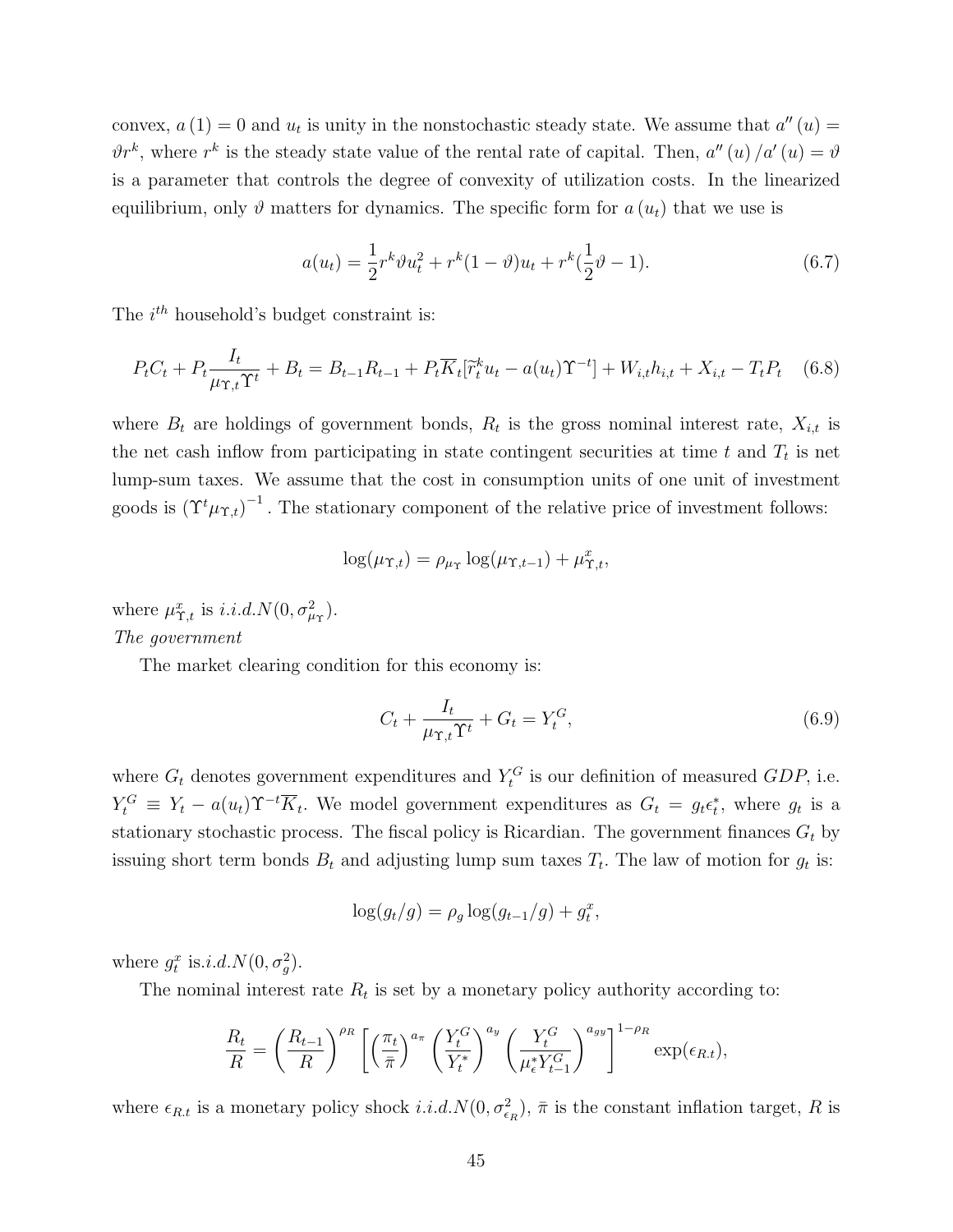the steady state nominal interest rate target equal to  $\bar{\pi} \mu_{\epsilon}^*/\beta$  and  $Y_t^*$  is the level of output along the deterministic growth path.

## 6.2 Equilibrium conditions for the estimated model

Here we describe the equations that characterize the equilibrium of the estimated model in Section 5. To solve the model, we first scale the variables in order to induce stationarity. As mentioned in section 6.1, the model has two sources of growth: a stochastic trend in neutral technology and a deterministic trend in the price of investment goods. The real variables are scaled as follows:

$$
\epsilon_t^* = \epsilon_t \Upsilon^{\left(\frac{\alpha}{1-\alpha}t\right)}, c_t = \frac{C_t}{\epsilon_t^*}, y_t = \frac{Y_t}{\epsilon_t^*}, g_t = \frac{G_t}{\epsilon_t^*}
$$

$$
\overline{k}_{t+1} = \frac{\overline{K}_{t+1}}{\epsilon_t^* \Upsilon^t}, i_t = \frac{I_t}{\epsilon_t^* \Upsilon^t}, \lambda_{z,t} = \lambda_t P_t \epsilon_t^*.
$$

where  $\lambda_t$  is the Lagrange multiplier on the household budget constraint in (6.8). The scaling here indicates that because of the deterministic trend in the price of investment goods, the capital stock and investment grow at a faster rate than output and consumption.

Let  $\mu_t$  be the Lagrange multiplier on the capital accumulation equation in (6.5) and define the nominal price of capital expressed in units of consumption goods as

$$
Q_{\bar K,t} = \frac{\mu_t}{\lambda_t}
$$

Price variables are then scaled as:

$$
q_t = \frac{Q_{\bar{K},t}}{\Upsilon^{-t}P_t}, r_t^k = \frac{\tilde{r}_t^k}{\Upsilon^{-t}}, \tilde{w}_t = \frac{W_t}{\epsilon_t^*P_t}
$$

We will also make use of other scaling conventions:

$$
\mu_{\epsilon,t}^* = \mu_{\epsilon,t} \Upsilon^{\frac{\alpha}{1-\alpha}}, \ p_t^* = (P_t)^{-1} \left( \int_0^1 P_{j,t}^{\frac{\lambda_{f,t}}{1-\lambda_{f,t}}} dj \right)^{\frac{1-\lambda_{f,t}}{\lambda_{f,t}}}, \ w_t^* = (W_t)^{-1} \left( \int_0^1 W_{i,t}^{\frac{\lambda_w}{1-\lambda_w}} di \right)^{\frac{1-\lambda_w}{\lambda_w}},
$$

where the index  $i$  refers to households and the index  $j$  to monopolistically competitive firms.

We now present the nonlinear equilibrium conditions characterizing the model, in scaled form. The expectation operator in these equations,  $E_t^{p^0}$  $t^{p^{\circ}}$ , is the one-step ahead conditional expectation under the worst case belief  $p^0$ . The latter is described by equation (5.6).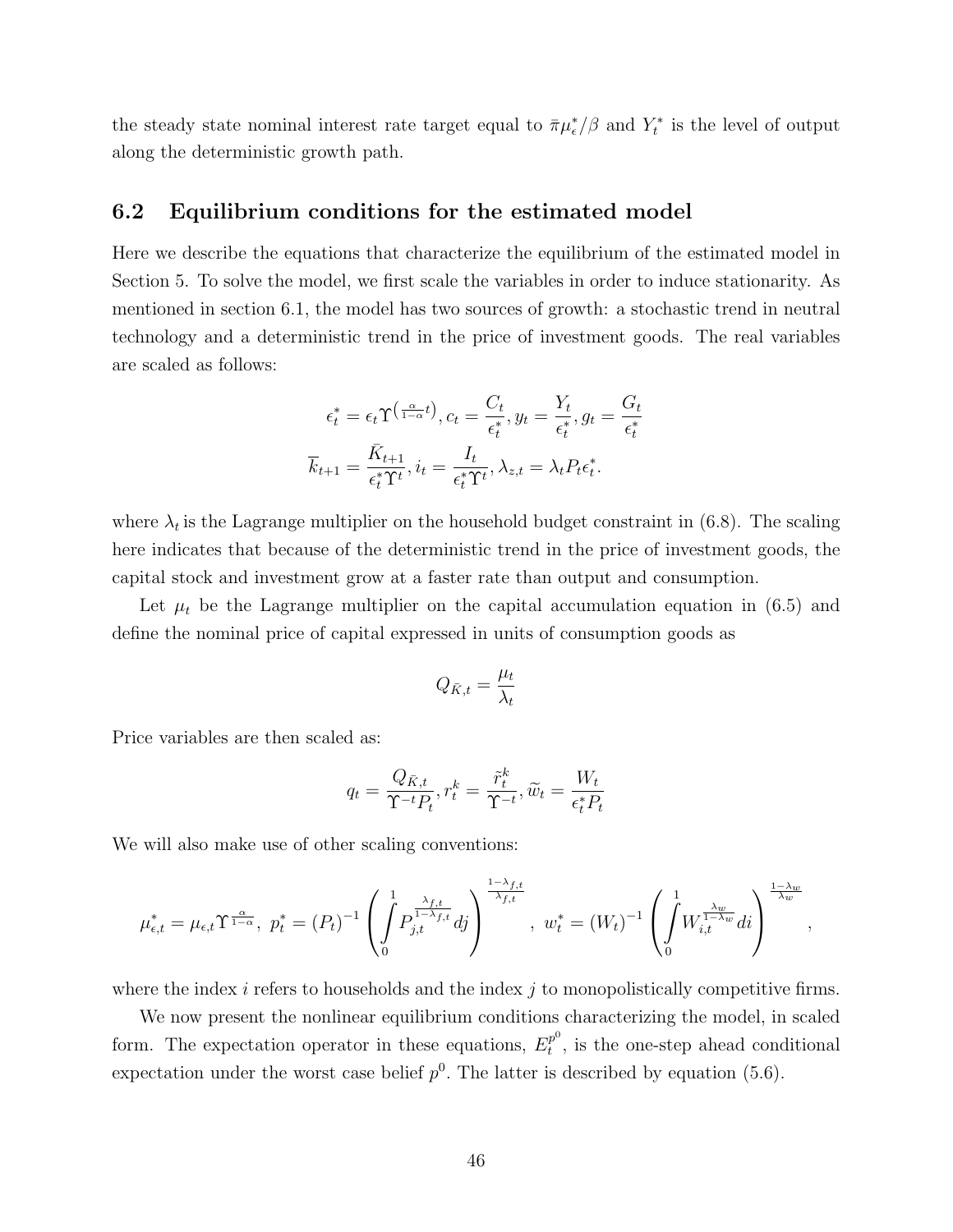**Goods production** 1. the real marginal cost of producing one unit of output,  $m_t$ :

$$
m_t = \left(\frac{1}{1-\alpha}\right)^{1-\alpha} \left(\frac{1}{\alpha}\right)^{\alpha} \frac{\left(r_t^k\right)^{\alpha} \tilde{w}_t^{1-\alpha}}{Z_t}
$$
(6.10)

2. marginal cost must also satisfy another condition: namely, that  $m_t$  must equal the cost of renting one unit of capital divided by the marginal productivity of capital (the same is true for labor):

$$
m_t = \frac{r_t^k}{\alpha Z_t \left(\Upsilon \frac{\mu_{\epsilon,t}^* l_t}{k_t}\right)^{1-\alpha}},\tag{6.11}
$$

where we used that the labor to capital ratios will be the same for all firms. The aggregate homogeneous labor,  $l_t$ , can be written in term of the aggregate,  $h_t$ , of household differentiated labor,  $h_{i,t}$ :

$$
l_t := \int_0^1 H_{j,t} dj = (w_t^*)^{\frac{\lambda_w}{\lambda_w - 1}} h_t
$$
, where  $h_t := \int_0^1 h_{i,t} di$ .

3. Conditions associated with Calvo sticky prices:

$$
p_t^* = \left[ (1 - \xi_p) \left( \frac{K_{p,t}}{F_{p,t}} \right)^{\frac{\lambda_{f,t}}{1 - \lambda_{f,t}}} + \xi_p \left( \frac{\bar{\pi}}{\pi_t} p_{t-1}^* \right)^{\frac{\lambda_{f,t}}{1 - \lambda_{f,t}}} \right]^{\frac{1 - \lambda_{f,t}}{\lambda_{f,t}}} \tag{6.12}
$$

$$
K_{p,t} = \lambda_{f,t} \lambda_{z,t} y_t m_t + \beta \xi_p E_t^{p^0} \left( \frac{\bar{\pi}}{\pi_{t+1}} \right)^{\frac{\lambda_{f,t+1}}{1 - \lambda_{f,t+1}}} K_{p,t+1}
$$
(6.13)

$$
F_{p,t} = \lambda_{z,t} y_t + \beta \xi_p E_t^{p^0} \left(\frac{\bar{\pi}}{\pi_{t+1}}\right)^{\frac{1}{1-\lambda_{f,t+1}}} F_{p,t+1}
$$
(6.14)

$$
K_{p,t} = F_{p,t} \left[ \frac{1 - \xi_p \left( \frac{\bar{\pi}}{\pi_t} \right)^{\frac{1}{1 - \lambda_{f,t}}}}{(1 - \xi_p)} \right]^{1 - \lambda_{f,t}} \tag{6.15}
$$

**Households** 1. Marginal utility of consumption (FOC wrt  $c_t$ ):

$$
\lambda_{z,t} = \frac{\mu_{\epsilon,t}^*}{c_t \mu_{\epsilon,t}^* - bc_{t-1}} - E_t^{p^0} \frac{b\beta}{c_{t+1}\mu_{\epsilon,t+1}^* - bc_t} \tag{6.16}
$$

2. Capital accumulation decision (FOC wrt  $\overline{k}_{t+1}$ ):

$$
\lambda_{z,t} = E_t^{p^0} \frac{\beta}{\pi_{t+1} \mu_{\epsilon,t+1}^*} \lambda_{z,t+1} R_{t+1}^k \tag{6.17}
$$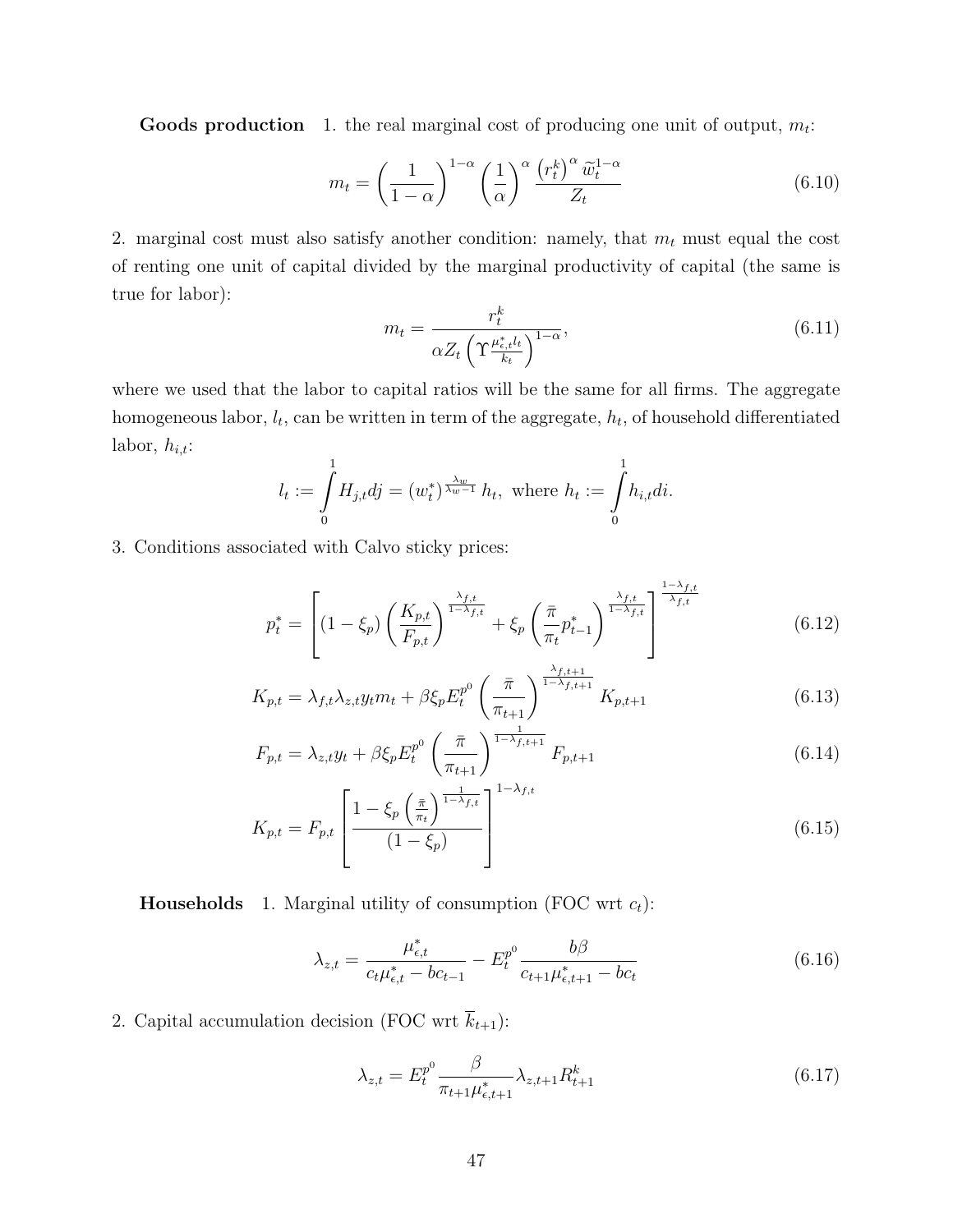where the return on capital is defined as:

$$
R_t^k = \frac{u_t r_t^k - a(u_t) + (1 - \delta) q_t}{\Upsilon q_{t-1}} \pi_t
$$
\n(6.18)

and physical capital accumulates following:

$$
\overline{k}_{t+1} = \frac{(1-\delta)\overline{k}_t}{\Upsilon\mu_{\epsilon,t}^*} + \left[1 - S\left(\frac{\zeta_t i_t \mu_{\epsilon,t}^* \Upsilon}{i_{t-1}}\right)\right] i_t
$$
\n(6.19)

3. Investment decision (FOC wrt  $i_t$ ):

$$
\lambda_{z,t} \frac{1}{\mu_{\Upsilon,t}} = \lambda_{z,t} q_t \left[ 1 - S \left( \frac{\zeta_t i_t \mu_{\epsilon,t}^* \Upsilon}{i_{t-1}} \right) - S' \left( \frac{\zeta_t i_t \mu_{\epsilon,t}^* \Upsilon}{i_{t-1}} \right) \frac{\zeta_t i_t \mu_{\epsilon,t}^* \Upsilon}{i_{t-1}} \right] +
$$
\n
$$
+ \beta E_t^{p^0} \frac{\lambda_{z,t+1}}{\mu_{\epsilon,t+1}^* \Upsilon} q_{t+1} S' \left( \frac{\zeta_t i_t \mu_{\epsilon,t}^* \Upsilon}{i_{t-1}} \right) \zeta_{t+1} \left( \frac{i_{t+1} \mu_{\epsilon,t+1}^* \Upsilon}{i_t} \right)^2.
$$
\n(6.20)

4. Bond decision (FOC wrt  $B_t$ ):

$$
\lambda_{z,t} = E_t^{p^0} \frac{\beta}{\pi_{t+1} \mu_{\epsilon,t+1}^*} \lambda_{z,t+1} R_t \tag{6.21}
$$

5. Conditions associated with Calvo sticky wages:

$$
w_t^* = \left[ (1 - \xi_w) \left( \frac{\psi_L K_{w,t}}{\tilde{w}_t F_{w,t}} \right)^{\frac{\lambda_w}{1 - \lambda_w (1 + \sigma_L)}} + \xi_w \left( \frac{\bar{\pi} \mu_{\epsilon}^*}{\pi_{w,t}} w_{t-1}^* \right)^{\frac{\lambda_w}{1 - \lambda_w}} \right]^{\frac{1 - \lambda_w}{\lambda_w}}
$$
(6.22)

$$
\pi_{w,t} = \pi_t \mu_{\epsilon,t}^* \frac{\tilde{w}_t}{\tilde{w}_{t-1}}
$$
\n(6.23)

$$
F_{w,t} = l_t \frac{\lambda_{z,t}}{\lambda_w} + \beta \xi_w \left(\mu_{\epsilon}^*\right)^{\frac{1}{1-\lambda_w}} E_t^{p^0} \left(\frac{1}{\pi_{w,t+1}}\right)^{\frac{\lambda_w}{1-\lambda_w}} \frac{\bar{\pi}^{\frac{1}{1-\lambda_w}}}{\mu_{\epsilon,t+1}^* \pi_{t+1}} F_{w,t+1}
$$
(6.24)

$$
K_{w,t} = l_t^{1+\sigma_L} + \beta \xi_w E_t^{p^0} \left(\frac{\bar{\pi}}{\pi_{w,t+1}} \mu_{\epsilon}^*\right)^{\frac{\lambda_w}{1-\lambda_w}(1+\sigma_L)} K_{w,t+1}
$$
(6.25)

$$
K_{w,t} = \tilde{w}_t F_{w,t} \frac{1}{\psi_L} \left[ \frac{1 - \xi_w \left( \frac{\bar{\pi} \mu_{\epsilon}^*}{\pi_{w,t}} \right)^{\frac{1}{1 - \lambda_w}}}{1 - \xi_w} \right]^{1 - \lambda_w (1 + \sigma_L)} \tag{6.26}
$$

6. Capital utilization (FOC wrt $\boldsymbol{u}_t)$  :

$$
r_t^k = a'(u_t) \tag{6.27}
$$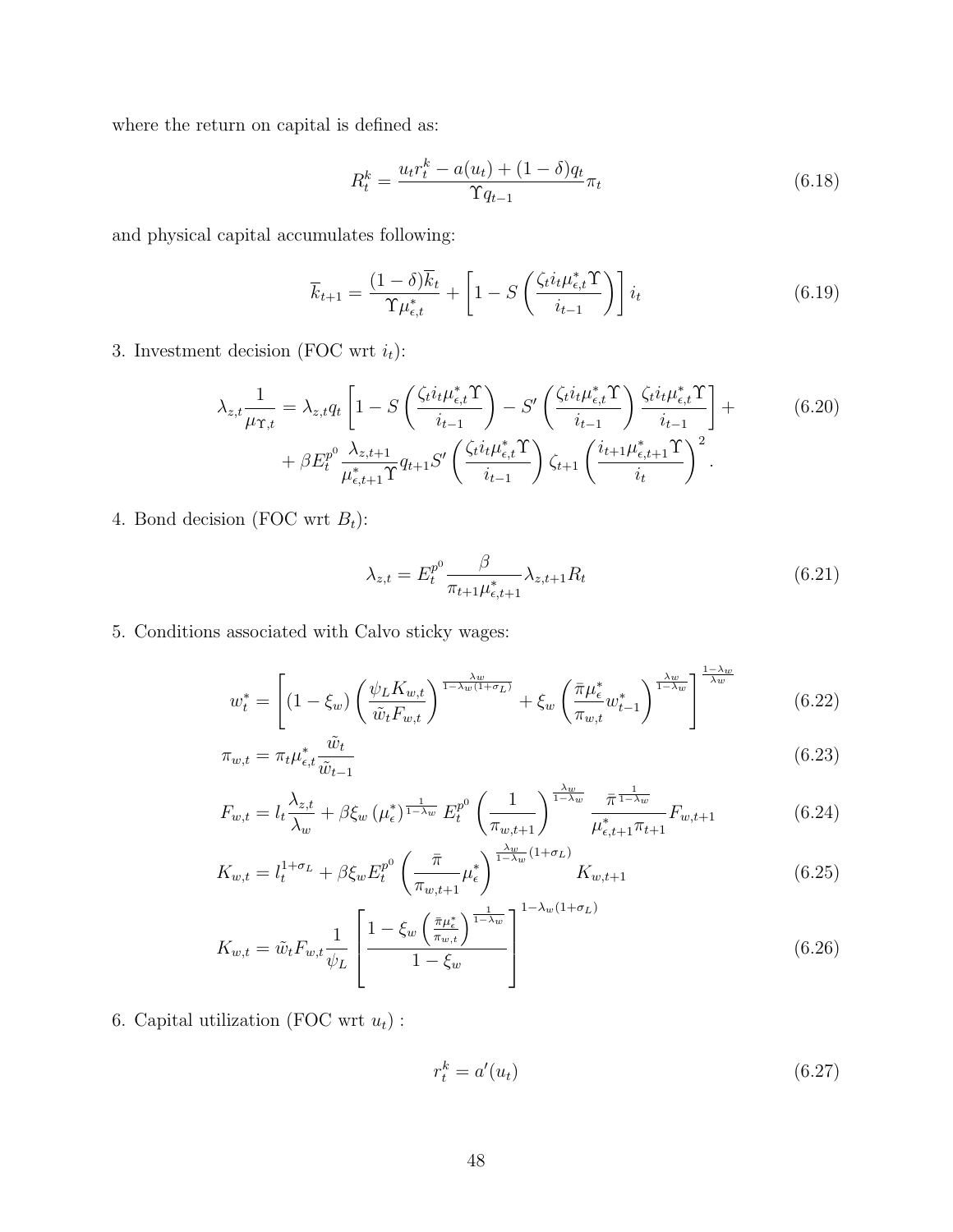Monetary policy 1. Taylor rule

$$
\frac{R_t}{R} = \left(\frac{R_{t-1}}{R}\right)^{\rho_R} \left[ \left(\frac{\pi_t}{\bar{\pi}}\right)^{a_{\pi}} \left(\frac{y_t^G}{y^G}\right)^{a_y} \left(\frac{y_t^G \mu_{\epsilon,t}^*}{y_{t-1}^G \mu_{\epsilon}^*}\right)^{a_{gy}} \right]^{1-\rho_R} \exp(\epsilon_{R,t}) \tag{6.28}
$$

Resource constraint 1. Production function:

$$
(p_t^*)^{\frac{\lambda_{f,t}}{\lambda_{f,t}-1}} \left\{ Z_t \left( \frac{u_t \overline{k}_t}{\Upsilon \mu_{\epsilon,t}^*} \right)^{\alpha} l_t^{1-\alpha} - \Phi \right\} = y_t \tag{6.29}
$$

2. Resource constraint:

$$
y_t = c_t + \frac{i_t}{\mu_{\Upsilon, t}} + g_t + \frac{a(u_t)\overline{k}_t}{\mu_{\Upsilon, t}\Upsilon \mu_{\epsilon, t}^*}
$$
(6.30)

3. Definition of GDP:

$$
y_t^G = c_t + \frac{i_t}{\mu_{\Upsilon,t}} + g_t \tag{6.31}
$$

The 22 endogenous variables to be determined are:

$$
c_{t}, i_{t}, y_{t}, y_{t}^{G}, l_{t}, \overline{k}_{t+1}, u_{t}, \lambda_{z,t}, q_{t}, r_{t}^{k}, R_{t}^{k}, m_{t}, R_{t}, p_{t}^{*}, \pi_{t}, F_{p,t}, K_{p,t}, w_{t}^{*}, F_{w,t}, K_{w,t}, \tilde{w}_{t}, \pi_{w,t}.
$$

We have listed 22 equations above, from  $(6.10)$  to  $(6.31)$ .

### 6.3 Solution method

Here we describe the solution method for the estimated model presented in Section 5. The logic follows the general formulation in section 4.4, where we show how we solve essentially linear economies with ambiguity aversion. The solution involves the following procedure. First, we solve the model as a rational expectations model in which the worst case scenario expectations are correct on average. The equations describing the equilibrium conditions under these expectations were presented in the Appendix 6.2. Second, we take the equilibrium decision rules formed under ambiguity and then characterize the dynamics under the econometrician's law of motion for productivity described in equation (5.2).

Let  $w_t$  denote the endogenous variables and  $s_t$  the exogenous variables. For notational purposes, split the vector  $s_t$  into the technology shock  $z_t := \log Z_t$ , the ambiguity variable  $a_t$  and the rest of the exogenous variables,  $\tilde{s}_t$ , expressed in logs, of size *n*. In the case of our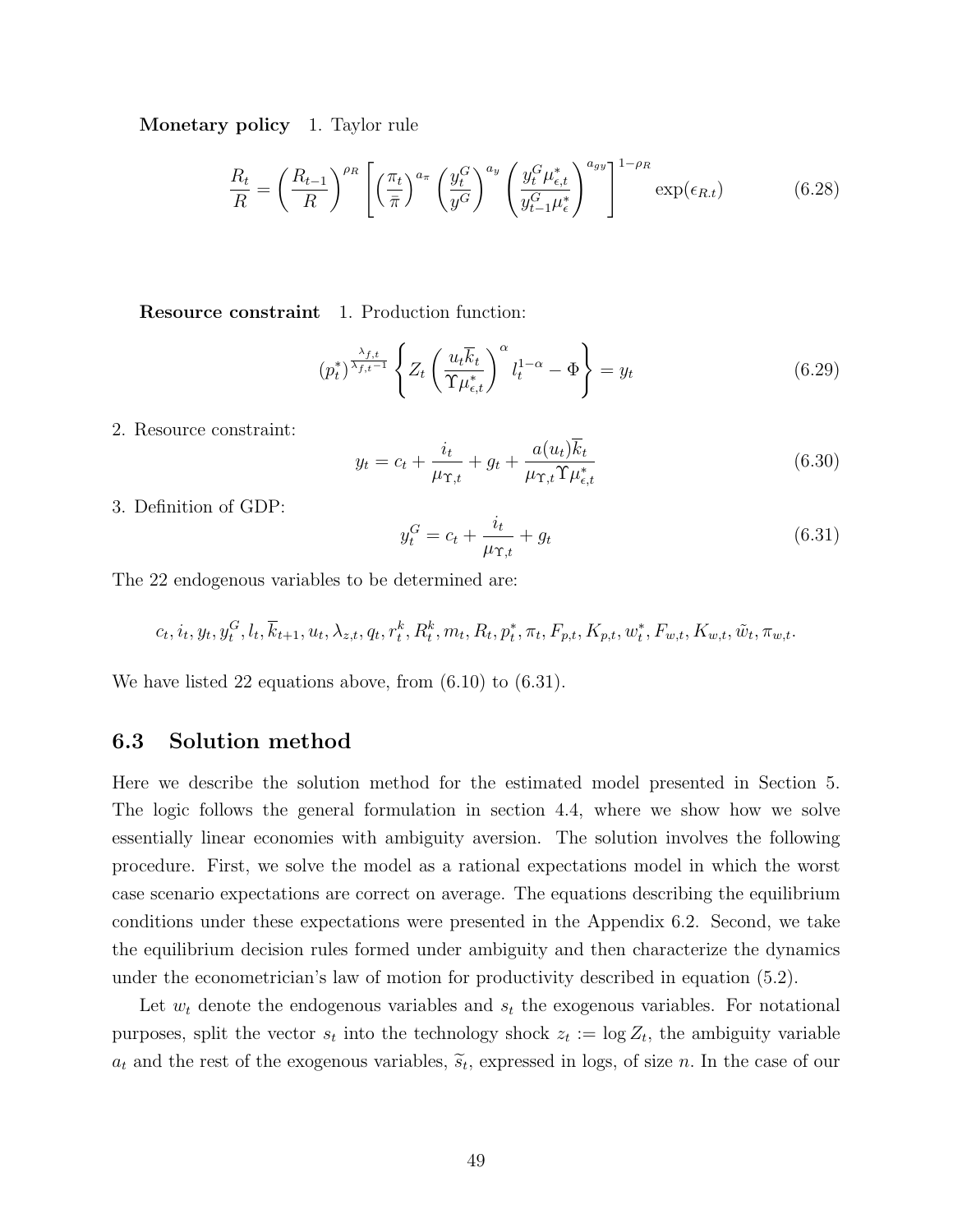estimated model  $n = 6$ . Under the worst case belief

$$
z_{t+1} = \rho_z z_t + z_{t+1}^x - a_t \tag{6.32}
$$

We can summarize our procedure for finding the equilibrium dynamics in the following steps:

1. Find the deterministic 'worst case steady state'. Here we take the steady state values of exogenous variables  $\bar{s}^0$ . This vector includes setting  $a_t = \bar{a}$ ,  $\tilde{s}_t = \tilde{s}_{n \times 1}^0$  and finding the steady state technology level of the process in (6.32). The latter is

$$
\overline{z}^o = -\frac{\overline{a}}{1 - \rho_z}
$$

Using  $\bar{s}^0 := (\bar{s}_{n \times 1}^0, \bar{z}^0, \bar{a})$  one can compute the 'worst case steady state' of the endogenous variables. This can be done by analytically solving the equilibrium conditions presented in section 6.2 evaluated at a deterministic steady state  $\bar{s}^0$ . Denote these steady state values of these endogenous variables as a vector  $\bar{w}^0_{m \times 1}$ .

2. Linearize the model around the 'worst case steady state'. Denote the deviation from the worst case steady state by  $\hat{w}_t^0 := w_t - \bar{w}^0$  and  $\hat{s}_t^0 := s_t - \bar{s}^0$ . Posit a linear equilibrium law of motion:

$$
\hat{w}_t^0 = A\hat{w}_{t-1}^0 + B\hat{s}_t^0 \tag{6.33}
$$

and specify the linear evolution of the exogenous variables:

$$
\hat{s}_t^0 := \begin{bmatrix} \hat{\tilde{s}}_t \\ \hat{z}_t \\ \hat{a}_t \end{bmatrix} = P \begin{bmatrix} \hat{\tilde{s}}_{t-1} \\ \hat{z}_{t-1} \\ \hat{a}_{t-1} \end{bmatrix} + \begin{bmatrix} \varepsilon_t \\ z_t^x \\ a_t^x \end{bmatrix}
$$

where  $\Xi_t := \begin{bmatrix} \varepsilon_t & z_t^x & a_t^x \end{bmatrix}$  denotes the innovations to the exogenous variables  $s_t$  with  $\Xi_t \sim N(0, \Sigma)$ . Importantly for us,

$$
E^{p^0}\hat{s}^0_{t+1} = P\hat{s}^0_t + E^{p^0}\Xi_{t+1},\tag{6.34}
$$

where  $E^{p^0} \Xi_{t+1} = 0$ . To reflect the time t worst case belief about  $\hat{z}_{t+1}$ , recall (6.32) so the matrix P satisfies the restriction:

$$
P = \begin{bmatrix} \rho_{n \times n} & 0 & 0 \\ 0 & \rho_z & -1 \\ 0 & 0 & \rho_a \end{bmatrix}
$$
 (6.35)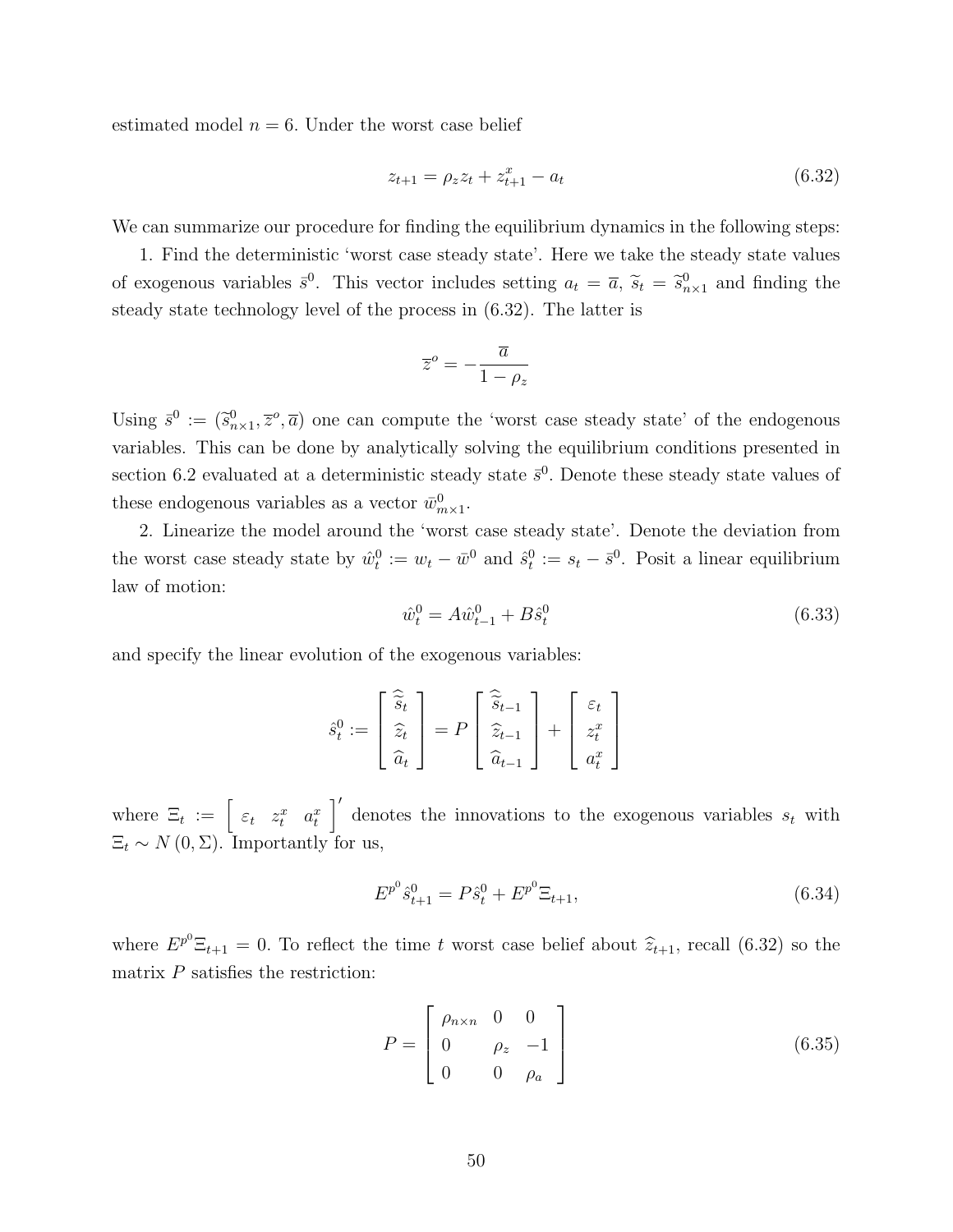where  $\rho$  is a matrix reflecting the autocorrelation structure of the elements in  $\tilde{s}_t$ .

To solve for matrices A and B, we can use any standard solution techniques of forward looking rational expectations model. In particular here we follow the method of undetermined coefficients of Christiano (2002). Let the linearized equilibrium conditions, presented in nonlinear form in Appendix 6.2, be restated in general as:

$$
E^{p^{0}}\left[\alpha_{-1}\hat{w}_{t-1}^{0} + \alpha_{0}\hat{w}_{t}^{0} + \alpha_{1}\hat{w}_{t+1}^{0} + \delta_{0}\hat{s}_{t}^{0} + \delta_{1}\hat{s}_{t+1}^{0}|s_{t}\right] = 0
$$
\n(6.36)

where  $\alpha_{-1}, \alpha_0, \alpha_1, \delta_0, \delta_1$  are constants determined by the equilibrium conditions. Substitute the posited policy rule into the linearized equilibrium conditions to get:

$$
0 = (\alpha_{-1}A^2 + \alpha_0A + \alpha_1) w_{t-1} + (\alpha_{-1}AB + \alpha_{-1}BP + \alpha_0B + \delta_0P + \delta_1) s_t + (\alpha_{-1}B + \delta_0)\widetilde{E}_t \Xi_{t+1}
$$

Thus, as in Christiano (2002), A is the matrix eigenvalue of matrix polynomial:

$$
\alpha(A) = \alpha_{-1}A^2 + \alpha_0 A + \alpha_1 = 0 \tag{6.37}
$$

and B satisfies the system of linear equations:

$$
F = (\delta_0 + \alpha_{-1}B)P + [\delta_1 + (\alpha_{-1}A + \alpha_0)B] = 0
$$
\n(6.38)

3. Consider now the dynamics of the model from the perspective of the econometrician. Agents' response to ambiguity leads to actions and hence equilibrium outcomes given by  $(6.33)$ , where A and B are determined by  $(6.37)$  and  $(6.38)$ . At the same time, the exogenous state  $z_t$  moves according to the equation

$$
z_t = \rho_z z_{t-1} + z_t^x \tag{6.39}
$$

so the steady state of z equals  $z^* = 0$ . Thus, we have to correct for the fact that, from the perspective of the agent's worst case beliefs at  $t-1$ , the average innovation of the technology shock at time t is not equal to 0. Comparing  $(6.39)$  and  $(6.32)$ , the average innovation is then equal to  $a_{t-1}$ :

$$
z_t = E^{p^0} z_t + z_t^x + a_{t-1}.
$$
\n(6.40)

3.a) Find the 'zero risk steady state'. Take the steady state of the exogenous variables under the econometrician's belief  $\bar{s}^* := (\bar{s}_{n \times 1}^0, z^*, \bar{a})$  which differs from  $\bar{s}^0$  only in the element corresponding to the steady state technology level  $z^*$ . Then, the zero risk steady state is the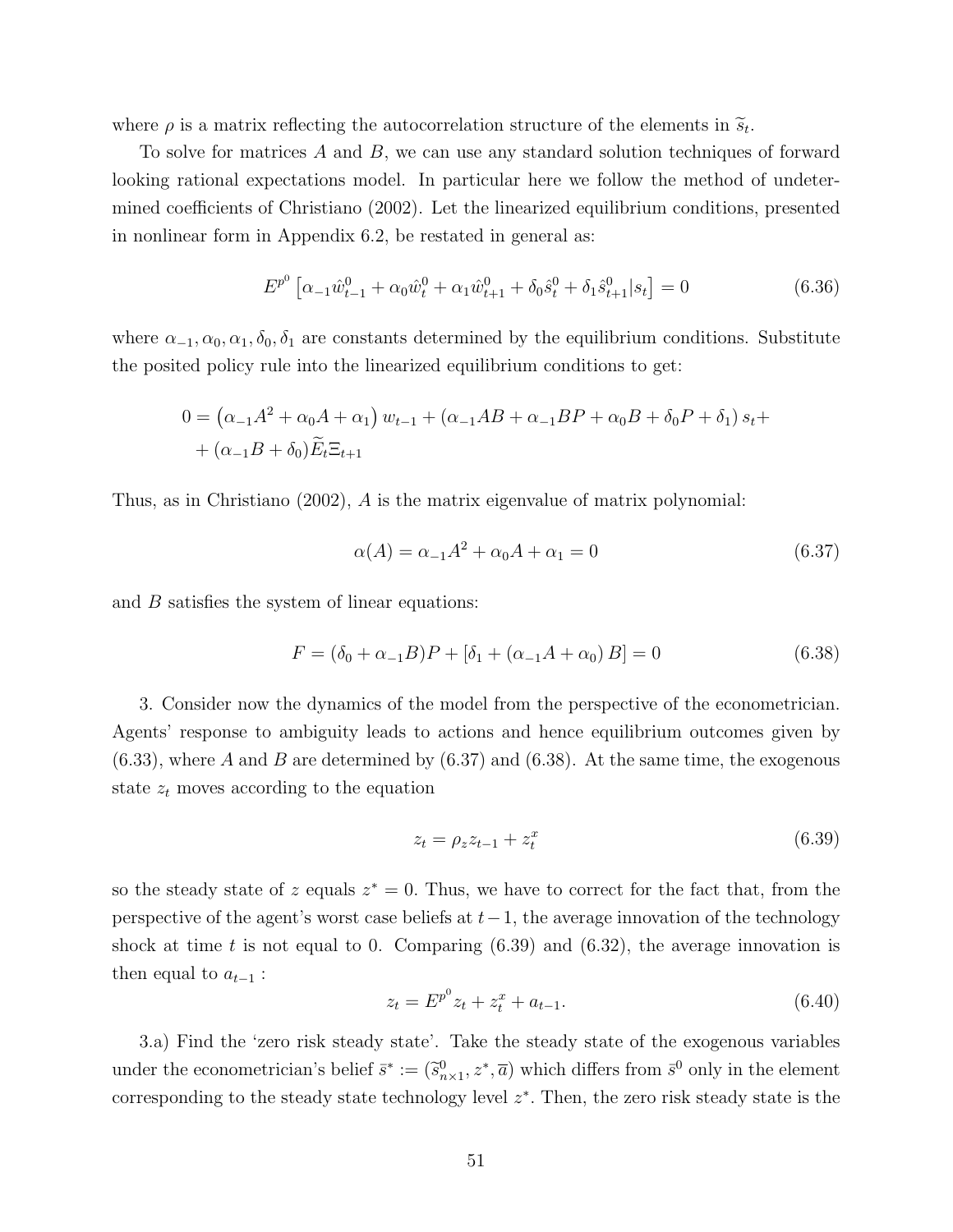fixed point  $\bar{w}$  that solves

$$
\bar{w} - \bar{w}^0 = A\left(\bar{w} - \bar{w}^0\right) + B\left(\bar{s}^* - \bar{s}^0\right) \tag{6.41}
$$

where the difference  $\bar{s}^* - \bar{s}^0 = \begin{bmatrix} 0_{n \times 1} & z^* - \bar{z}^0 & 0 \end{bmatrix}$ . Thus,  $\bar{w}$  can be analytically found as:

$$
\bar{w} = \bar{w}^0 + B(\bar{s}^* - \bar{s}^0) (I - A)^{-1}
$$

3.b) Dynamics around the 'zero risk steady state'.

Denote by  $\hat{w}_t := w_t - \bar{w}$  and  $\hat{s}_t := s_t - \bar{s}^*$  the deviations from the zero risk steady state. Combining (6.33) and (6.41), those deviations follow the law of motion

$$
\hat{w}_t = \hat{w}_t^0 + \bar{w}^0 - \bar{w}
$$
\n
$$
= A \left( \hat{w}_{t-1}^0 + \bar{w}^0 - \bar{w} \right) + B \left( \hat{s}_t^0 + \bar{s}^0 - \bar{s}^* \right)
$$
\n
$$
= A \hat{w}_{t-1} + B \hat{s}_t \tag{6.42}
$$

We want to characterize the equilibrium dynamics under the econometrician's belief in which the worst case belief  $a_{t-1}$  is not materialized in the  $z_t$  realization. That means that the law of motion for the exogenous states under the econometrician belief is

$$
\hat{s}_t = \begin{bmatrix} \rho_{n \times n} & 0 & 0 \\ 0 & \rho_z & 0 \\ 0 & 0 & \rho_a \end{bmatrix} \hat{s}_{t-1} + \Xi_t.
$$
 (6.43)

As presented in equation (6.40), we can then describe this evolution by adding an average innovation of  $a_{t-1}$  to the expected value of  $z_t$  formed under the time  $t-1$  worst case belief. The latter expectation is formed using the matrix  $P$  as defined in  $(6.35)$ , so we can write (6.43) as:

$$
\hat{s}_t = P\hat{s}_{t-1} + \begin{bmatrix} 0_{n \times n} & 0 & 0 \\ 0 & 0 & 1 \\ 0 & 0 & 0 \end{bmatrix} \hat{s}_{t-1} + \Xi_t \tag{6.44}
$$

### 6.4 Data sources

The data used to construct the observables are:

1. Real Gross Domestic Product, BEA, NIPA table 1.1.6, line 1, billions of USD, in 2005 chained dollars.